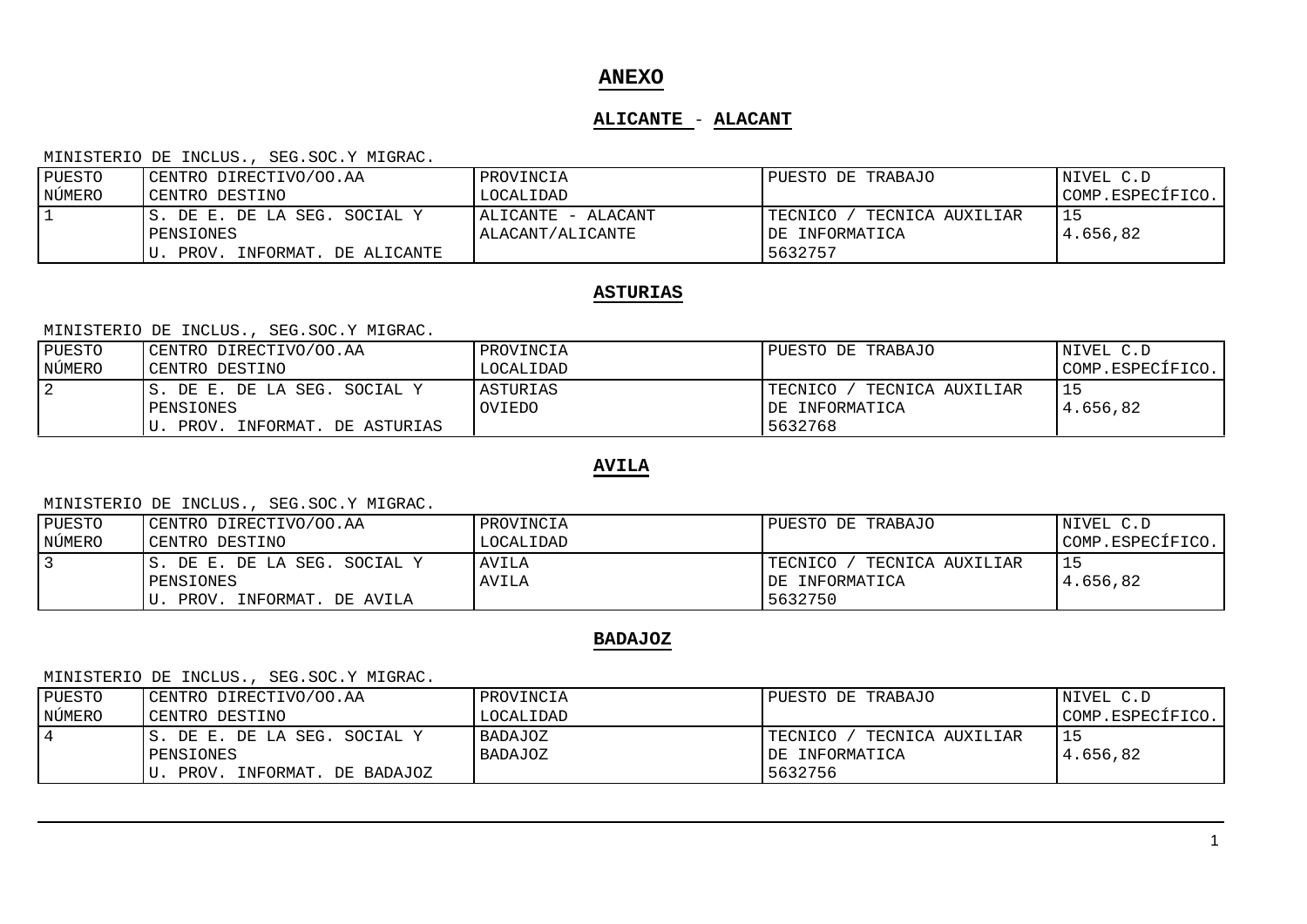| PUESTO | CENTRO DIRECTIVO/OO.AA                                                  | PROVINCIA                 | PUESTO DE TRABAJO                                          | NIVEL C.D        |
|--------|-------------------------------------------------------------------------|---------------------------|------------------------------------------------------------|------------------|
| NÚMERO | CENTRO DESTINO                                                          | LOCALIDAD                 |                                                            | COMP.ESPECÍFICO. |
|        | DEL.GOB. EN EXTREMADURA<br>DEL.GOB. EN EXTREMADURA -<br>$^\circ$ .GRAL. | BADAJOZ<br><b>BADAJOZ</b> | TECNICA AUXILIAR<br>TECNICO /<br>DE INFORMATICA<br>5547054 | -15<br>3.771.74  |

### **BARCELONA**

MINISTERIO DE INCLUS., SEG.SOC.Y MIGRAC.

| PUESTO | CENTRO DIRECTIVO/OO.AA         | PROVINCIA        | PUESTO DE TRABAJO               | NIVEL C.D        |
|--------|--------------------------------|------------------|---------------------------------|------------------|
| NÚMERO | CENTRO DESTINO                 | LOCALIDAD        |                                 | COMP.ESPECÍFICO. |
| 6      | S. DE E. DE LA SEG. SOCIAL Y   | <b>BARCELONA</b> | TECNICO /<br>' TECNICA AUXILIAR | 15               |
|        | PENSIONES                      | <b>BARCELONA</b> | DE INFORMATICA                  | 4.656.82         |
|        | U. PROV. INFORMAT. INSS DE     |                  | 5632747                         |                  |
|        | BARCELONA                      |                  |                                 |                  |
|        | S. DE E. DE LA SEG. SOCIAL Y   | <b>BARCELONA</b> | TECNICO / TECNICA AUXILIAR      | 15               |
|        | PENSIONES                      | <b>BARCELONA</b> | DE INFORMATICA                  | 4.656.82         |
|        | U. PROV. INFORMAT. TGSS-ISM DE |                  | 5632751                         |                  |
|        | BARCELONA                      |                  |                                 |                  |

# **BIZKAIA**

MINISTERIO DE INCLUS., SEG.SOC.Y MIGRAC.

| PUESTO | CENTRO DIRECTIVO/OO.AA        | PROVINCIA      | PUESTO DE TRABAJO           | NIVEL C.D        |
|--------|-------------------------------|----------------|-----------------------------|------------------|
| NÚMERO | CENTRO DESTINO                | LOCALIDAD      |                             | COMP.ESPECÍFICO. |
|        | IS. DE E. DE LA SEG. SOCIAL Y | <b>BIZKAIA</b> | TECNICO<br>TECNICA AUXILIAR |                  |
|        | PENSIONES                     | <b>BILBAO</b>  | DE INFORMATICA              | 4.656,82         |
|        | PROV. INFORMAT. DE VIZCAYA    |                | 5632752                     |                  |

## **BURGOS**

#### MINISTERIO DE POLITICA TERRITORIAL

| PUESTO | CENTRO DIRECTIVO/OO.AA       | PROVINCIA     | PUESTO DE TRABAJO            | NIVEL C.D        |
|--------|------------------------------|---------------|------------------------------|------------------|
| NÚMERO | CENTRO DESTINO               | LOCALIDAD     |                              | COMP.ESPECÍFICO. |
| 19     | IDEL.GOB. EN CASTILLA Y LEON | <b>BURGOS</b> | TECNICO,<br>TECNICA AUXILIAR |                  |
|        | SUBDEL.GOB. BURGOS - S.GRAL. | <b>BURGOS</b> | DE INFORMATICA               | 3.771.74         |
|        |                              |               | 5465960                      |                  |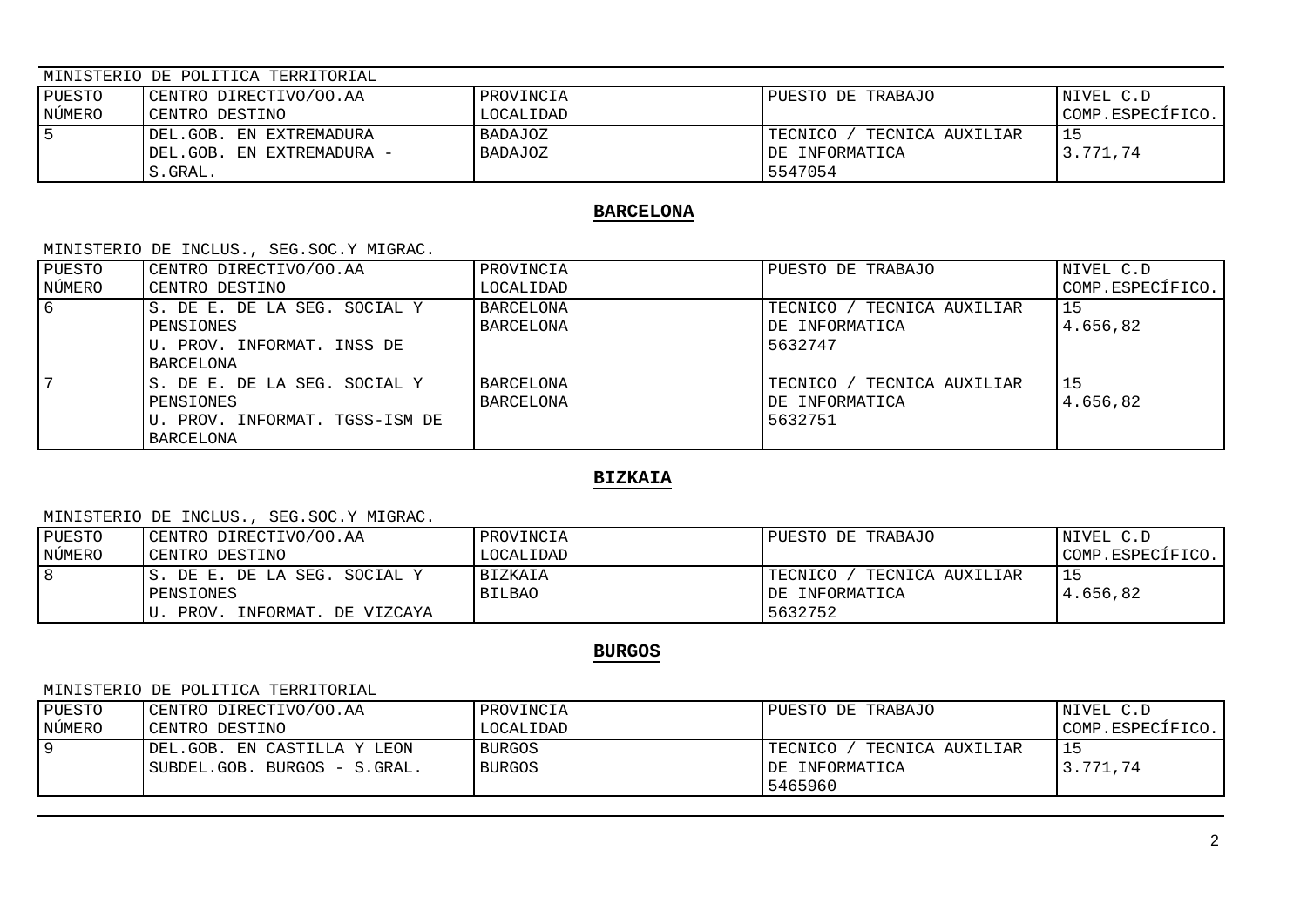# **CADIZ**

MINISTERIO DE INCLUS., SEG.SOC.Y MIGRAC.

| PUESTO | CENTRO DIRECTIVO/OO.AA                                                 | PROVINCIA      | PUESTO DE TRABAJO                                          | NIVEL C.D        |
|--------|------------------------------------------------------------------------|----------------|------------------------------------------------------------|------------------|
| NÚMERO | CENTRO DESTINO                                                         | LOCALIDAD      |                                                            | COMP.ESPECÍFICO. |
| 10     | IS. DE E. DE LA SEG. SOCIAL Y<br>PENSIONES<br>PROV. INFORMAT. DE CADIZ | CADIZ<br>CADIZ | TECNICA AUXILIAR<br>TECNICO /<br>DE INFORMATICA<br>5632761 | 4.656,82         |

### **CANTABRIA**

MINISTERIO DE INCLUS., SEG.SOC.Y MIGRAC.

| PUESTO | CENTRO DIRECTIVO/OO.AA        | PROVINCIA | PUESTO DE TRABAJO           | NIVEL C.D        |
|--------|-------------------------------|-----------|-----------------------------|------------------|
| NÚMERO | CENTRO DESTINO                | LOCALIDAD |                             | COMP.ESPECÍFICO. |
| 11     | IS. DE E. DE LA SEG. SOCIAL Y | CANTABRIA | TECNICO<br>TECNICA AUXILIAR |                  |
|        | PENSIONES                     | SANTANDER | IDE INFORMATICA             | 4.656.82         |
|        | PROV. INFORMAT. DE CANTABRIA  |           | 5632753                     |                  |

MINISTERIO DE POLITICA TERRITORIAL

| PUESTO | CENTRO DIRECTIVO/OO.AA          | PROVINCIA | PUESTO DE TRABAJO               | NIVEL C.D        |
|--------|---------------------------------|-----------|---------------------------------|------------------|
| NÚMERO | CENTRO DESTINO                  | LOCALIDAD |                                 | COMP.ESPECÍFICO. |
| 12     | DEL.GOB. EN CANTABRIA           | CANTABRIA | TECNICO /<br>' TECNICA AUXILIAR | 15               |
|        | DEL.GOB. EN CANTABRIA - S.GRAL. | SANTANDER | DE INFORMATICA                  | 3.771,74         |
|        |                                 |           | 5464874                         |                  |
| 13     | DEL.GOB. EN CANTABRIA           | CANTABRIA | TECNICO<br>TECNICA AUXILIAR     | 15               |
|        | DEL.GOB. EN CANTABRIA - S.GRAL. | SANTANDER | DE INFORMATICA                  | 3.771.74         |
|        |                                 |           | 5465019                         |                  |

## **CASTELLON** /**CASTELLO**

| PUESTO | CENTRO DIRECTIVO/OO.AA        | PROVINCIA                | PUESTO DE TRABAJO           | NIVEL C.D        |
|--------|-------------------------------|--------------------------|-----------------------------|------------------|
| NÚMERO | CENTRO DESTINO                | LOCALIDAD                |                             | COMP.ESPECÍFICO. |
| 14     | IS. DE E. DE LA SEG. SOCIAL Y | CASTELLON / CASTELLO     | TECNICO<br>TECNICA AUXILIAR |                  |
|        | PENSIONES                     | CASTELLON DE LA          | IDE INFORMATICA             | 4.656.82         |
|        | PROV. INFORMAT. DE CASTELLON  | PLANA/CASTELLO DE LA PLA | 5632755                     |                  |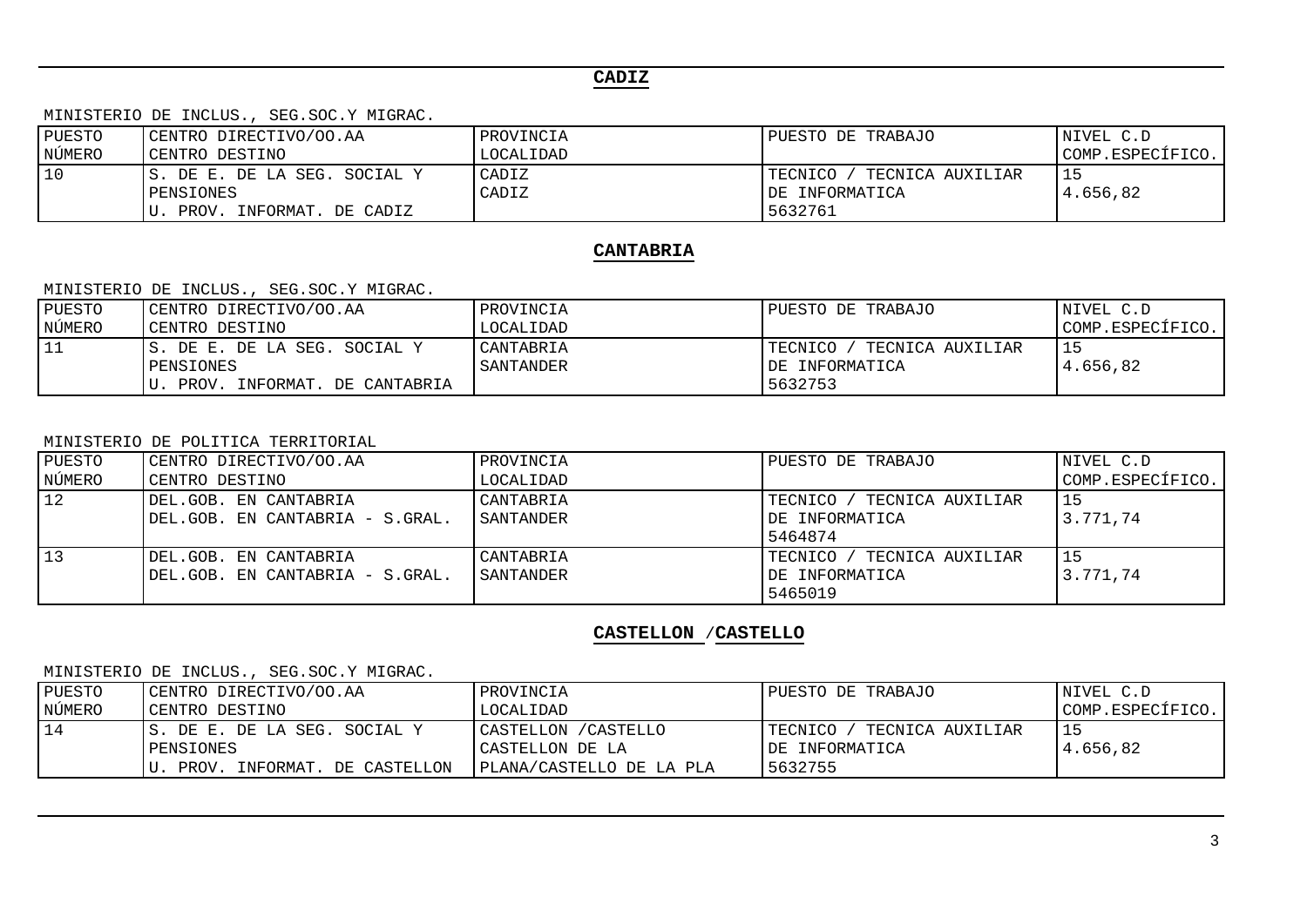# **CEUTA**

MINISTERIO DE EDUCACION Y FORMAC. PROF.

| PUESTO | CENTRO DIRECTIVO/OO.AA                                | PROVINCIA      | PUESTO DE TRABAJO                                            | NIVEL C.D        |
|--------|-------------------------------------------------------|----------------|--------------------------------------------------------------|------------------|
| NÚMERO | CENTRO DESTINO                                        | LOCALIDAD      |                                                              | COMP.ESPECÍFICO. |
| l 15   | DIRECCION PROVINCIAL<br>DIRECCION PROVINCIAL DE CEUTA | CEUTA<br>CEUTA | PROGRAMADOR<br>PROGRAMADORA<br><b>IDE SEGUNDA</b><br>1228536 | 4.370,24         |

MINISTERIO DE INCLUS., SEG.SOC.Y MIGRAC.

| PUESTO    | CENTRO DIRECTIVO/OO.AA        | PROVINCIA    | PUESTO DE TRABAJO           | NIVEL C.D        |
|-----------|-------------------------------|--------------|-----------------------------|------------------|
| NÚMERO    | CENTRO DESTINO                | LOCALIDAD    |                             | COMP.ESPECÍFICO. |
| <b>16</b> | IS. DE E. DE LA SEG. SOCIAL Y | CEUTA        | TECNICA AUXILIAR<br>TECNICO | 15               |
|           | PENSIONES                     | <b>CEUTA</b> | IDE INFORMATICA             | 4.656.82         |
|           | PROV.<br>INFORMAT. DE CEUTA   |              | 5632770                     |                  |

# **CIUDAD REAL**

#### MINISTERIO DE POLITICA TERRITORIAL

| PUESTO | CENTRO DIRECTIVO/OO.AA          | PROVINCIA   | PUESTO DE TRABAJO             | NIVEL C.D        |
|--------|---------------------------------|-------------|-------------------------------|------------------|
| NÚMERO | CENTRO DESTINO                  | LOCALIDAD   |                               | COMP.ESPECÍFICO. |
|        | IDEL.GOB. EN CASTILLA-LA MANCHA | CIUDAD REAL | TECNICO /<br>TECNICA AUXILIAR | 15               |
|        | ISUBDEL.GOB. EN CIUDAD REAL -   | CIUDAD REAL | IDE INFORMATCA                | 3.771.74         |
|        | S.GRAL.                         |             | 5465059                       |                  |

# **CORDOBA**

| PUESTO | CENTRO DIRECTIVO/OO.AA        | PROVINCIA | PUESTO DE TRABAJO             | NIVEL C.D        |
|--------|-------------------------------|-----------|-------------------------------|------------------|
| NÚMERO | CENTRO DESTINO                | LOCALIDAD |                               | COMP.ESPECÍFICO. |
| $18$   | IS. DE E. DE LA SEG. SOCIAL Y | CORDOBA   | ′ TECNICA AUXILIAR<br>TECNICO | 15               |
|        | PENSIONES                     | CORDOBA   | IDE INFORMATICA               | 4.656.82         |
|        | PROV. INFORMAT. DE CORDOBA    |           | 5632771                       |                  |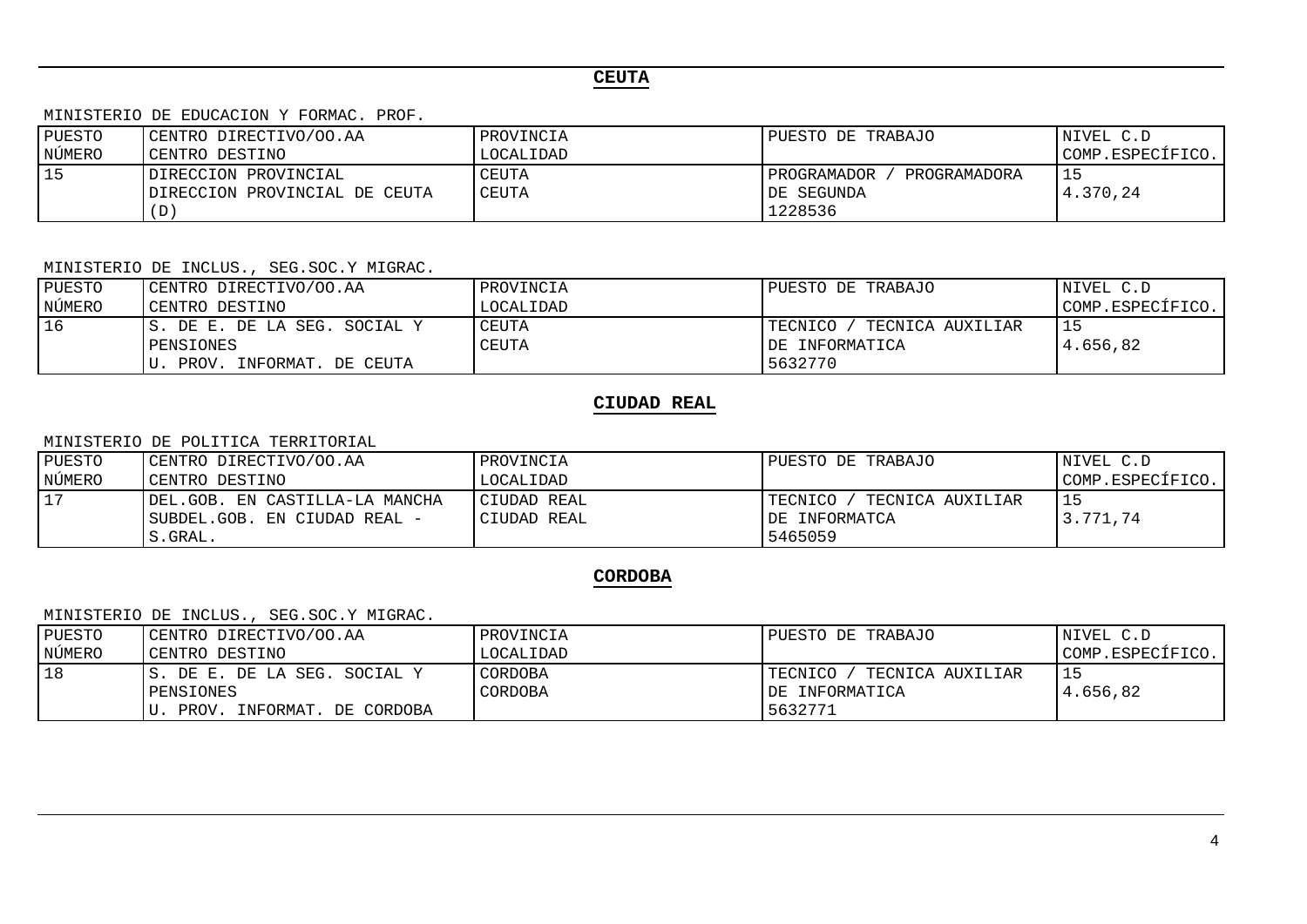MINISTERIO DE POLITICA TERRITORIAL

| NÚMERO<br>CENTRO DESTINO<br>LOCALIDAD                                                                                                                 | COMP.ESPECÍFICO. |
|-------------------------------------------------------------------------------------------------------------------------------------------------------|------------------|
| 19<br>CORDOBA<br>DEL.GOB. EN ANDALUCIA<br>' TECNICA AUXILIAR<br>TECNICO /<br>IDE INFORMATICA<br> SUBDEL.GOB. EN CORDOBA - S.GRAL.  CORDOBA<br>4657872 | 15<br>3.771.74   |

### **GIPUZKOA**

#### MINISTERIO DE INCLUS., SEG.SOC.Y MIGRAC.

| PUESTO | CENTRO DIRECTIVO/OO.AA        | PROVINCIA              | PUESTO DE TRABAJO           | NIVEL C.D        |
|--------|-------------------------------|------------------------|-----------------------------|------------------|
| NÚMERO | CENTRO DESTINO                | LOCALIDAD              |                             | COMP.ESPECÍFICO. |
| 20     | IS. DE E. DE LA SEG. SOCIAL Y | GIPUZKOA               | TECNICA AUXILIAR<br>TECNICO |                  |
|        | PENSIONES                     | DONOSTIA-SAN SEBASTIAN | IDE INFORMATICA             | 4.656,82         |
|        | PROV. INFORMAT. DE GUIPUZCOA  |                        | 5632748                     |                  |

#### MINISTERIO DE POLITICA TERRITORIAL

| PUESTO | CENTRO DIRECTIVO/OO.AA     | PROVINCIA              | PUESTO DE TRABAJO             | NIVEL C.D        |
|--------|----------------------------|------------------------|-------------------------------|------------------|
| NÚMERO | CENTRO DESTINO             | LOCALIDAD              |                               | COMP.ESPECÍFICO. |
| 21     | IDEL.GOB. EN EL PAIS VASCO | GIPUZKOA               | TECNICA AUXILIAR<br>TECNICO / |                  |
|        | SUBDEL.GOB. EN GUIPUZCOA - | DONOSTIA-SAN SEBASTIAN | IDE INFORMATICA               | 3.771.74         |
|        | S.GRAL.                    |                        | 5547108                       |                  |

### **GIRONA**

| PUESTO | CENTRO DIRECTIVO/OO.AA        | PROVINCIA | PUESTO DE TRABAJO           | NIVEL C.D        |
|--------|-------------------------------|-----------|-----------------------------|------------------|
| NÚMERO | CENTRO DESTINO                | LOCALIDAD |                             | COMP.ESPECÍFICO. |
| 22     | IS. DE E. DE LA SEG. SOCIAL Y | GIRONA    | TECNICA AUXILIAR<br>TECNICO |                  |
|        | PENSIONES                     | GIRONA    | DE INFORMATICA              | 4.656.82         |
|        | U. PROV. INFORMAT. DE GIRONA  |           | 5632760                     |                  |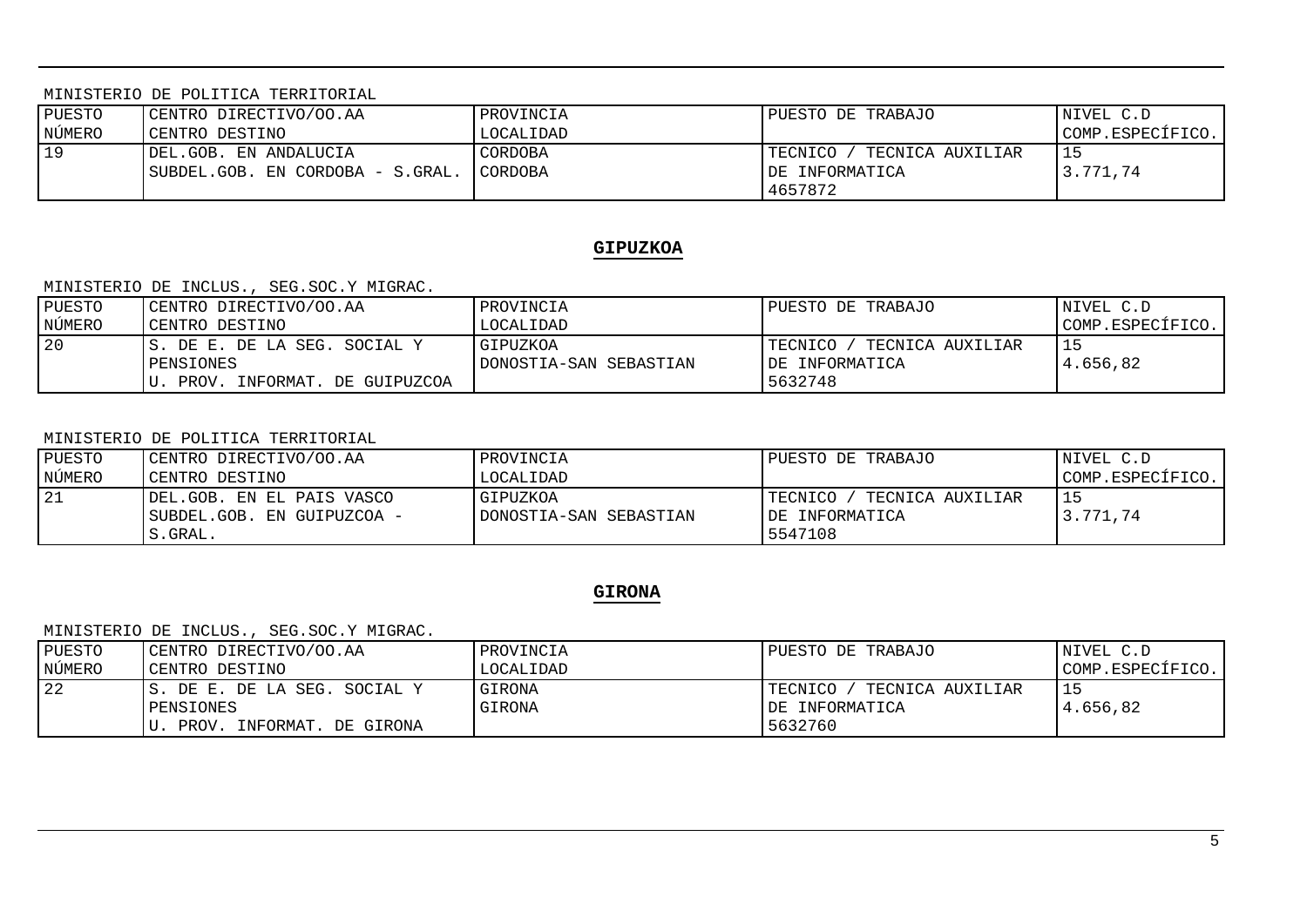| PUESTO | CENTRO DIRECTIVO/OO.AA                                     | PROVINCIA               | PUESTO DE TRABAJO                                        | NIVEL C.D        |
|--------|------------------------------------------------------------|-------------------------|----------------------------------------------------------|------------------|
| NÚMERO | CENTRO DESTINO                                             | LOCALIDAD               |                                                          | COMP.ESPECÍFICO. |
| 23     | IDEL.GOB. EN CATALUÑA<br>  SUBDEL.GOB. EN GIRONA - S.GRAL. | GIRONA<br><b>GIRONA</b> | TECNICA AUXILIAR<br>TECNICO<br>DE INFORMATICA<br>5466127 | 3.771.74         |

## **GRANADA**

MINISTERIO DE INCLUS., SEG.SOC.Y MIGRAC.

| PUESTO | CENTRO DIRECTIVO/OO.AA        | PROVINCIA      | PUESTO DE TRABAJO           | NIVEL C.D        |
|--------|-------------------------------|----------------|-----------------------------|------------------|
| NÚMERO | CENTRO DESTINO                | LOCALIDAD      |                             | COMP.ESPECÍFICO. |
| 24     | IS. DE E. DE LA SEG. SOCIAL Y | <b>GRANADA</b> | TECNICA AUXILIAR<br>TECNICO | 15               |
|        | PENSIONES                     | GRANADA        | IDE INFORMATICA             | 4.656.82         |
|        | PROV. INFORMAT. DE GRANADA    |                | 5632762                     |                  |

## **GUADALAJARA**

MINISTERIO DE POLITICA TERRITORIAL

| PUESTO | CENTRO DIRECTIVO/OO.AA          | PROVINCIA          | PUESTO DE TRABAJO           | INIVEL C.D       |
|--------|---------------------------------|--------------------|-----------------------------|------------------|
| NÚMERO | CENTRO DESTINO                  | LOCALIDAD          |                             | COMP.ESPECÍFICO. |
| 25     | IDEL.GOB. EN CASTILLA-LA MANCHA | <b>GUADALAJARA</b> | TECNICO<br>TECNICA AUXILIAR | 15               |
|        | SUBDEL.GOB. GUADALAJARA -       | GUADALAJARA        | IDE INFORMATICA             | 3.771.74         |
|        | S.GRAL.                         |                    | 5465156                     |                  |

# **HUELVA**

| <b>IPUESTO</b> | CENTRO DIRECTIVO/OO.AA        | PROVINCIA | PUESTO DE TRABAJO             | NIVEL C.D        |
|----------------|-------------------------------|-----------|-------------------------------|------------------|
| NÚMERO         | CENTRO DESTINO                | LOCALIDAD |                               | COMP.ESPECÍFICO. |
| 126            | IS. DE E. DE LA SEG. SOCIAL Y | HUELVA    | TECNICA AUXILIAR<br>TECNICO / |                  |
|                | PENSIONES                     | HUELVA    | IDE INFORMATICA               | 4.656.82         |
|                | PROV. INFORMAT. DE HUELVA     |           | 5632763                       |                  |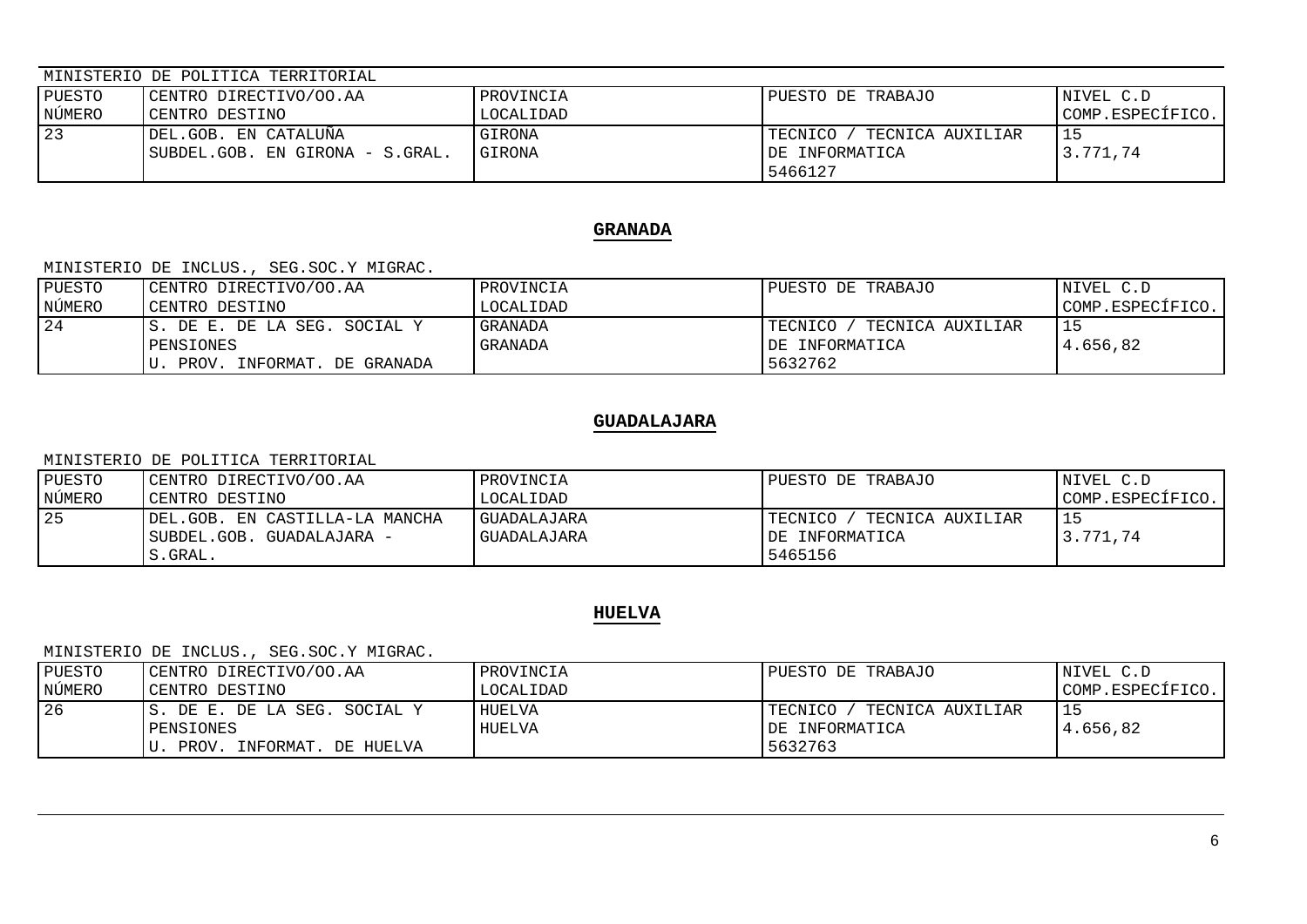| PUESTO | CENTRO DIRECTIVO/OO.AA                                   | PROVINCIA        | PUESTO DE TRABAJO                                            | NIVEL C.D        |
|--------|----------------------------------------------------------|------------------|--------------------------------------------------------------|------------------|
| NÚMERO | CENTRO DESTINO                                           | LOCALIDAD        |                                                              | COMP.ESPECÍFICO. |
| 27     | DEL.GOB. EN ANDALUCIA<br>SUBDEL.GOB. EN HUELVA - S.GRAL. | HUELVA<br>HUELVA | ' TECNICA AUXILIAR<br>'TECNICO<br>IDE INFORMATICA<br>4876949 | 3.771,74         |

## **ILLES BALEARS**

MINISTERIO DE INCLUS., SEG.SOC.Y MIGRAC.

| PUESTO | CENTRO DIRECTIVO/OO.AA        | PROVINCIA         | PUESTO DE TRABAJO           | NIVEL C.D        |
|--------|-------------------------------|-------------------|-----------------------------|------------------|
| NÚMERO | CENTRO DESTINO                | LOCALIDAD         |                             | COMP.ESPECÍFICO. |
| 28     | IS. DE E. DE LA SEG. SOCIAL Y | IILLES BALEARS    | TECNICO<br>TECNICA AUXILIAR |                  |
|        | PENSIONES                     | PALMA DE MALLORCA | IDE INFORMATICA             | 4.656.82         |
|        | PROV. INFORMAT. DE BALEARES   |                   | 5632749                     |                  |

#### MINISTERIO DE POLITICA TERRITORIAL

| PUESTO | CENTRO DIRECTIVO/OO.AA      | PROVINCIA         | PUESTO DE TRABAJO               | NIVEL C.D        |
|--------|-----------------------------|-------------------|---------------------------------|------------------|
| NÚMERO | CENTRO DESTINO              | LOCALIDAD         |                                 | COMP.ESPECÍFICO. |
| 29     | DEL.GOB. EN ILLES BALEARS   | ILLLES BALEARS    | TECNICO / TECNICA AUXILIAR      | 15               |
|        | DEL.GOB. EN ILLES BALEARS - | PALMA DE MALLORCA | DE INFORMATICA                  | 3.771.74         |
|        | S.GRAL.                     |                   | 5206011                         |                  |
| 30     | DEL.GOB. EN ILLES BALEARS   | ILLES BALEARS     | TECNICO /<br>' TECNICA AUXILIAR |                  |
|        | DEL.GOB. EN ILLES BALEARS - | PALMA DE MALLORCA | DE INFORMATICA                  | 3.771.74         |
|        | S.GRAL.                     |                   | 5236976                         |                  |

# **JAEN**

| PUESTO | CENTRO DIRECTIVO/OO.AA        | PROVINCIA   | PUESTO DE TRABAJO               | NIVEL C.D        |
|--------|-------------------------------|-------------|---------------------------------|------------------|
| NÚMERO | CENTRO DESTINO                | LOCALIDAD   |                                 | COMP.ESPECÍFICO. |
| 131    | IS. DE E. DE LA SEG. SOCIAL Y | JAEN        | TECNICO /<br>' TECNICA AUXILIAR |                  |
|        | PENSIONES                     | <b>JAEN</b> | IDE INFORMATICA                 | 4.656.82         |
|        | PROV. INFORMAT. DE JAEN       |             | 5632767                         |                  |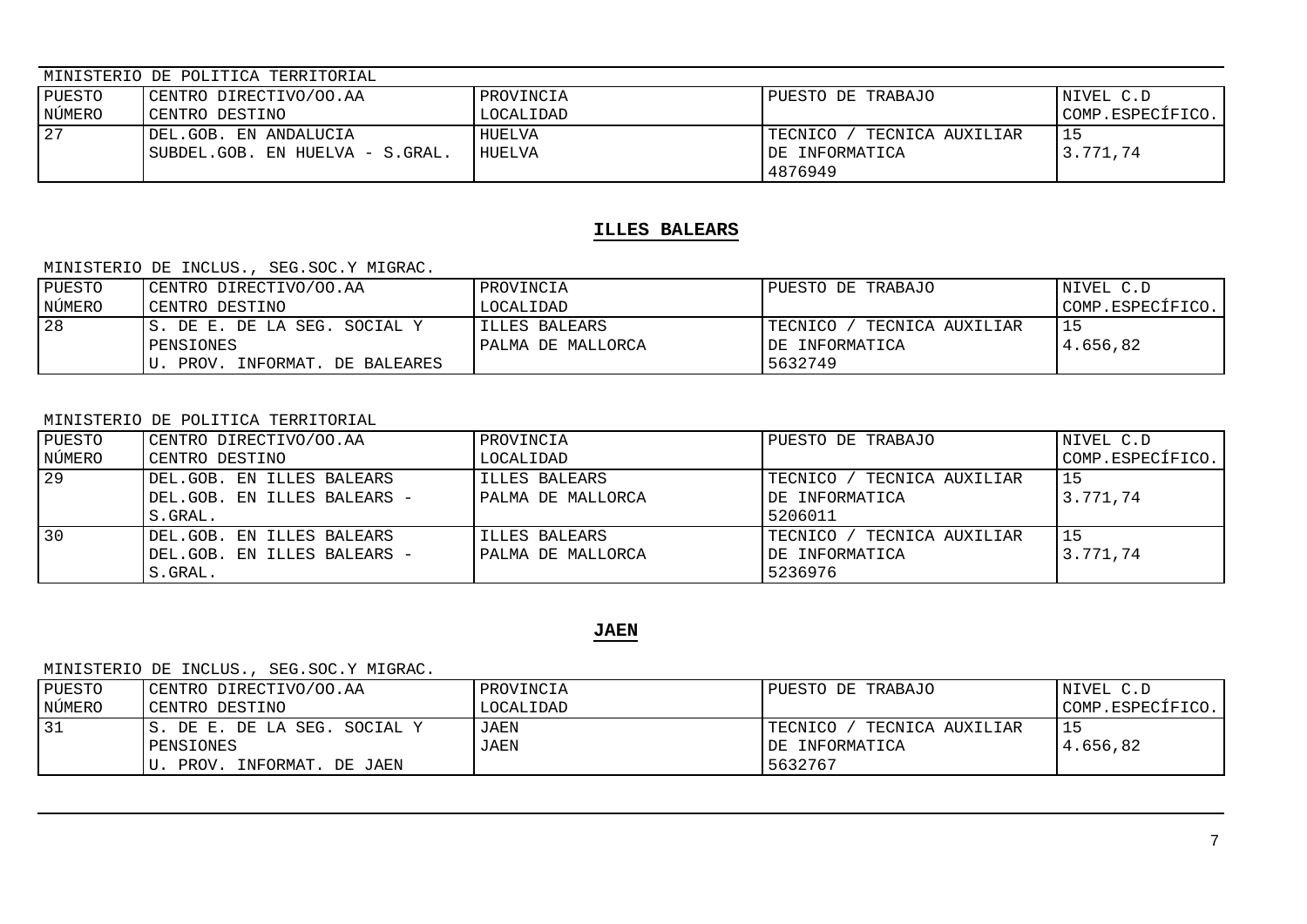| PUESTO | CENTRO DIRECTIVO/OO.AA                                  | PROVINCIA    | PUESTO DE TRABAJO                                              | NIVEL C.D        |
|--------|---------------------------------------------------------|--------------|----------------------------------------------------------------|------------------|
| NÚMERO | CENTRO DESTINO                                          | LOCALIDAD    |                                                                | COMP.ESPECÍFICO. |
| 32     | DEL.GOB. EN ANDALUCIA<br> SUBDEL.GOB. EN JAEN - S.GRAL. | JAEN<br>JAEN | TECNICA DE<br>TECNICO<br>DE INFORMATICA<br>AUXILIAR<br>4878493 | 3.771.74         |

## **LA RIOJA**

MINISTERIO DE POLITICA TERRITORIAL

| PUESTO | CENTRO DIRECTIVO/OO.AA         | PROVINCIA | PUESTO DE TRABAJO               | NIVEL C.D        |
|--------|--------------------------------|-----------|---------------------------------|------------------|
| NÚMERO | CENTRO DESTINO                 | LOCALIDAD |                                 | COMP.ESPECÍFICO. |
| $33$   | DEL.GOB. EN LA RIOJA           | LA RIOJA  | TECNICO / TECNICA AUXILIAR      | 15               |
|        | DEL.GOB. EN LA RIOJA - S.GRAL. | LOGROÑO   | DE INFORMATICA                  | 3.771,74         |
|        |                                |           | 5547058                         |                  |
| 34     | DEL.GOB. EN LA RIOJA           | LA RIOJA  | TECNICO /<br>' TECNICA AUXILIAR | 15               |
|        | DEL.GOB. EN LA RIOJA - S.GRAL. | LOGROÑO   | DE INFORMATICA                  | 3.771.74         |
|        |                                |           | 5547059                         |                  |

# **LLEIDA**

#### MINISTERIO DE POLITICA TERRITORIAL

| PUESTO | CENTRO DIRECTIVO/OO.AA          | PROVINCIA     | PUESTO DE TRABAJO             | INIVEL C.D       |
|--------|---------------------------------|---------------|-------------------------------|------------------|
| NÚMERO | CENTRO DESTINO                  | LOCALIDAD     |                               | COMP.ESPECÍFICO. |
| 35     | IDEL.GOB. EN CATALUÑA           | LLEIDA        | TECNICA AUXILIAR<br>TECNICO / | 15               |
|        | SUBDEL.GOB. EN LLEIDA - S.GRAL. | <b>LLEIDA</b> | IDE INFORMATICA               | 3.771.74         |
|        |                                 |               | 5466136                       |                  |

## **MADRID**

#### AG. ESTATAL DE ADMON. TRIBUTARIA

| PUESTO | CENTRO DIRECTIVO/OO.AA      | PROVINCIA | PUESTO DE TRABAJO            | NIVEL C.D        |
|--------|-----------------------------|-----------|------------------------------|------------------|
| NÚMERO | CENTRO DESTINO              | LOCALIDAD |                              | COMP.ESPECIFICO. |
| 36     | DEPARTAMENTO DE INFORMATICA | MADRID    | GESTOR/A INFORMATICA ENTRADA | 16               |
|        | TRIBUTARIA                  | MADRID    | 4743277                      | 4.370.24         |
|        | JEFATURA                    |           |                              |                  |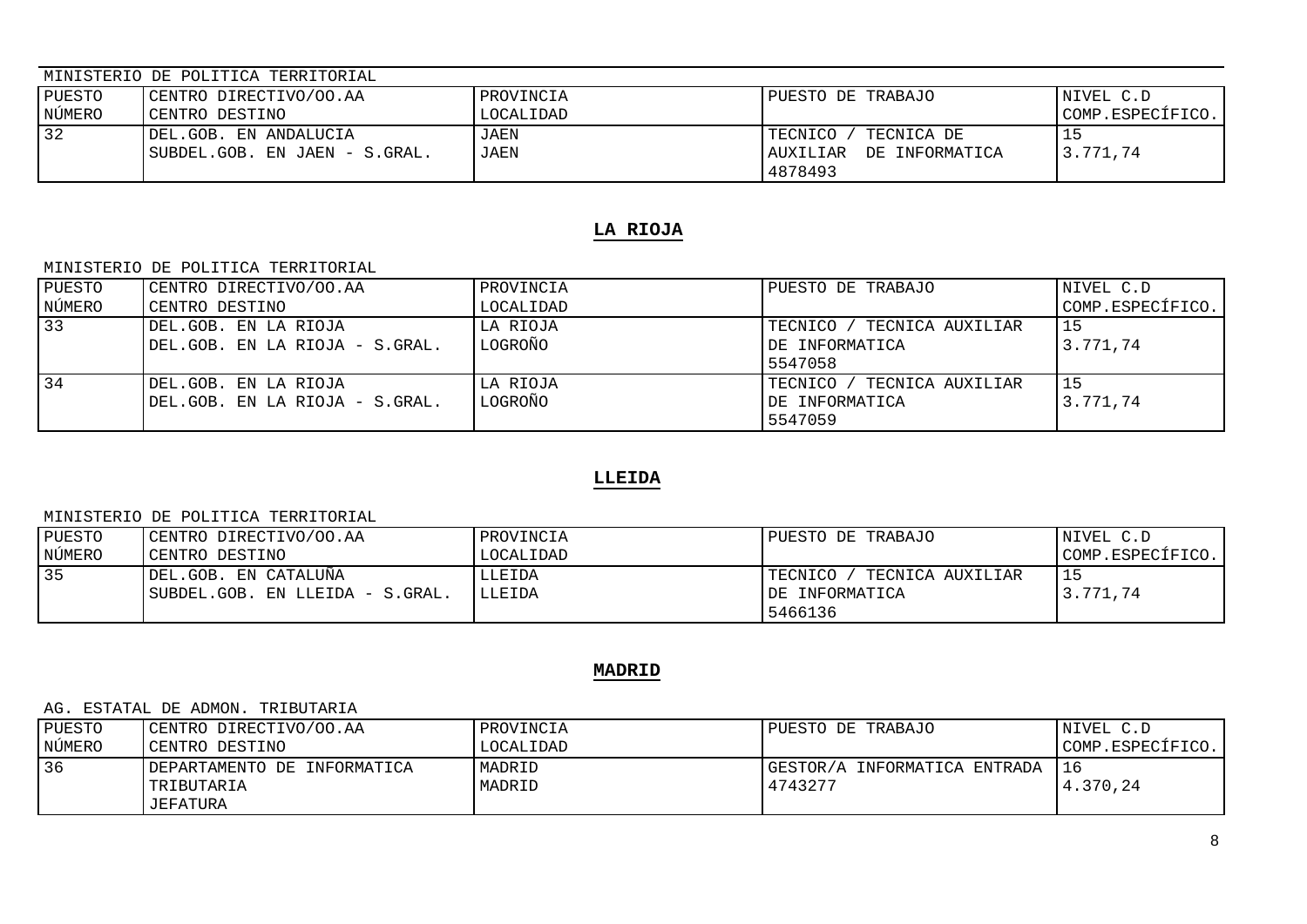| 37              |                             |        |                              |                 |
|-----------------|-----------------------------|--------|------------------------------|-----------------|
|                 | DEPARTAMENTO DE INFORMATICA | MADRID | GESTOR/A INFORMATICA ENTRADA | 16              |
|                 | TRIBUTARIA                  | MADRID | 4746674                      | 4.370,24        |
|                 | <b>JEFATURA</b>             |        |                              |                 |
| $\overline{38}$ | DEPARTAMENTO DE INFORMATICA | MADRID | GESTOR/A INFORMATICA ENTRADA | $\overline{16}$ |
|                 | TRIBUTARIA                  | MADRID | 4753668                      | 4.370,24        |
|                 | JEFATURA                    |        |                              |                 |
| 39              | DEPARTAMENTO DE INFORMATICA | MADRID | GESTOR/A INFORMATICA ENTRADA | 16              |
|                 | TRIBUTARIA                  | MADRID | 4754376                      | 4.370,24        |
|                 | JEFATURA                    |        |                              |                 |
| 40              | DEPARTAMENTO DE INFORMATICA | MADRID | GESTOR/A INFORMATICA ENTRADA | 16              |
|                 | TRIBUTARIA                  | MADRID | 4754818                      | 4.370,24        |
|                 | <b>JEFATURA</b>             |        |                              |                 |
| 41              | DEPARTAMENTO DE INFORMATICA | MADRID | GESTOR/A INFORMATICA ENTRADA | 16              |
|                 |                             | MADRID | 4757499                      | 4.370,24        |
|                 | TRIBUTARIA                  |        |                              |                 |
|                 | JEFATURA                    |        |                              |                 |
| 42              | DEPARTAMENTO DE INFORMATICA | MADRID | GESTOR/A INFORMATICA ENTRADA | 16              |
|                 | TRIBUTARIA                  | MADRID | 4757930                      | 4.370,24        |
|                 | JEFATURA                    |        |                              |                 |
| 43              | DEPARTAMENTO DE INFORMATICA | MADRID | GESTOR/A INFORMATICA ENTRADA | 16              |
|                 | TRIBUTARIA                  | MADRID | 4759121                      | 4.370,24        |
|                 | <b>JEFATURA</b>             |        |                              |                 |
| 44              | DEPARTAMENTO DE INFORMATICA | MADRID | GESTOR/A INFORMATICA ENTRADA | 16              |
|                 | TRIBUTARIA                  | MADRID | 4759267                      | 4.370,24        |
|                 | <b>JEFATURA</b>             |        |                              |                 |
| 45              | DEPARTAMENTO DE INFORMATICA | MADRID | GESTOR/A INFORMATICA ENTRADA | 16              |
|                 | TRIBUTARIA                  | MADRID | 4759669                      | 4.370,24        |
|                 | JEFATURA                    |        |                              |                 |
| 46              | DEPARTAMENTO DE INFORMATICA | MADRID | GESTOR/A INFORMATICA ENTRADA | 16              |
|                 | TRIBUTARIA                  | MADRID | 4760920                      | 4.370,24        |
|                 | <b>JEFATURA</b>             |        |                              |                 |
| 47              | DEPARTAMENTO DE INFORMATICA | MADRID | GESTOR/A INFORMATICA ENTRADA | 16              |
|                 | TRIBUTARIA                  | MADRID | 4761581                      | 4.370,24        |
|                 | <b>JEFATURA</b>             |        |                              |                 |
|                 |                             |        |                              |                 |
| 48              | DEPARTAMENTO DE INFORMATICA | MADRID | GESTOR/A INFORMATICA ENTRADA | 16              |
|                 | TRIBUTARIA                  | MADRID | 4763794                      | 4.370,24        |
|                 | JEFATURA                    |        |                              |                 |
| 49              | DEPARTAMENTO DE INFORMATICA | MADRID | GESTOR/A INFORMATICA ENTRADA | 16              |
|                 | TRIBUTARIA                  | MADRID | 4764303                      | 4.370,24        |
|                 | <b>JEFATURA</b>             |        |                              |                 |
|                 |                             |        |                              |                 |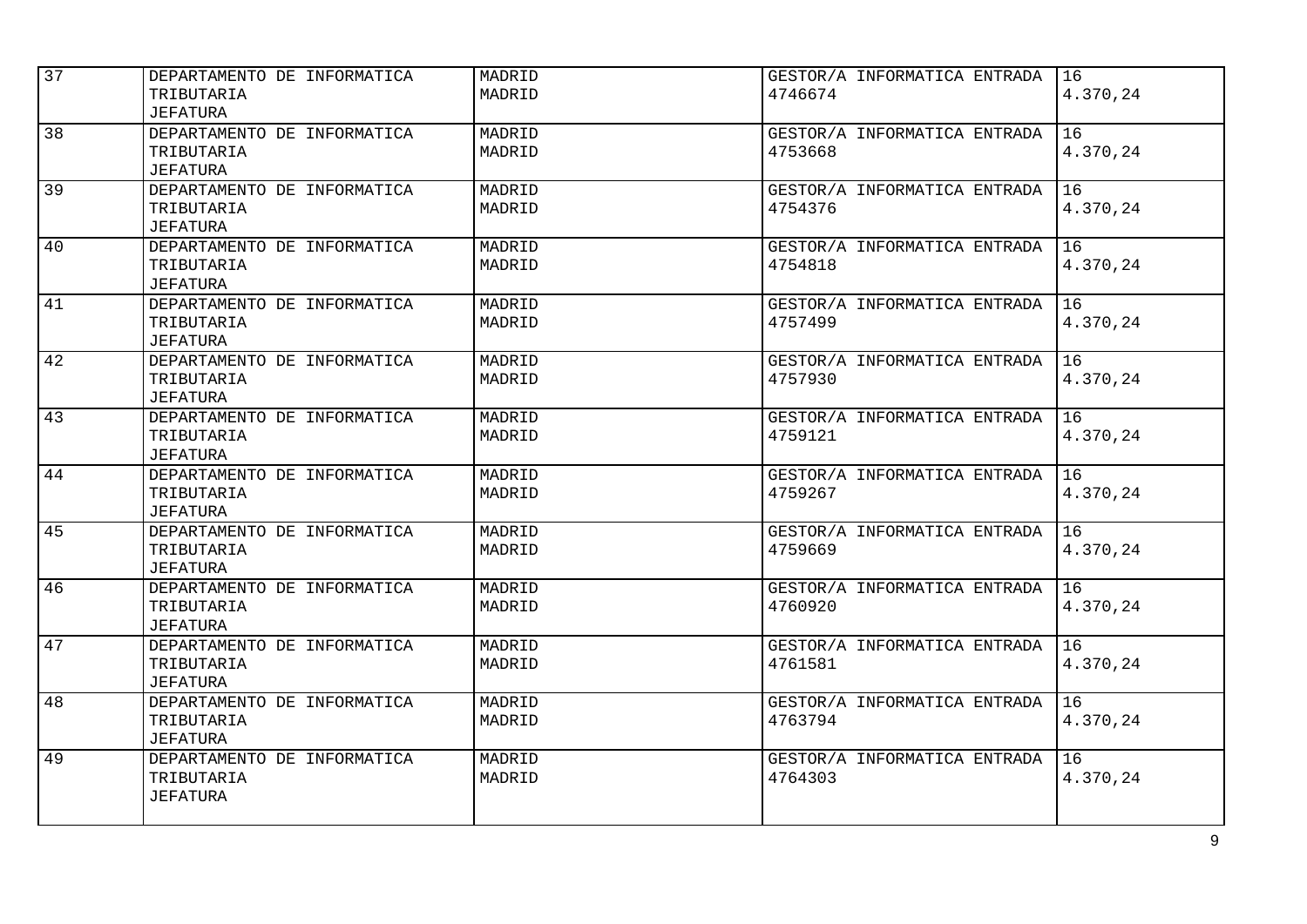| 50 | DEPARTAMENTO DE INFORMATICA | MADRID | GESTOR/A INFORMATICA ENTRADA | 16       |
|----|-----------------------------|--------|------------------------------|----------|
|    | TRIBUTARIA                  | MADRID | 4764961                      | 4.370,24 |
|    | <b>JEFATURA</b>             |        |                              |          |
| 51 | DEPARTAMENTO DE INFORMATICA | MADRID | GESTOR/A INFORMATICA ENTRADA | 16       |
|    | TRIBUTARIA                  | MADRID | 4774456                      | 4.370,24 |
|    | <b>JEFATURA</b>             |        |                              |          |
| 52 | DEPARTAMENTO DE INFORMATICA | MADRID | GESTOR/A INFORMATICA ENTRADA | 16       |
|    | TRIBUTARIA                  | MADRID | 4774508                      | 4.370,24 |
|    | <b>JEFATURA</b>             |        |                              |          |
| 53 | DEPARTAMENTO DE INFORMATICA | MADRID | GESTOR/A INFORMATICA ENTRADA | 16       |
|    | TRIBUTARIA                  | MADRID | 4774512                      | 4.370,24 |
|    | <b>JEFATURA</b>             |        |                              |          |
| 54 | DEPARTAMENTO DE INFORMATICA | MADRID | GESTOR/A INFORMATICA ENTRADA | 16       |
|    | TRIBUTARIA                  | MADRID | 4978472                      | 4.370,24 |
|    | <b>JEFATURA</b>             |        |                              |          |
| 55 | DEPARTAMENTO DE INFORMATICA | MADRID | GESTOR/A INFORMATICA ENTRADA | 16       |
|    | TRIBUTARIA                  | MADRID | 5004245                      | 4.370,24 |
|    | JEFATURA                    |        |                              |          |
| 56 | DEPARTAMENTO DE INFORMATICA | MADRID | GESTOR/A INFORMATICA ENTRADA | 16       |
|    | TRIBUTARIA                  | MADRID | 5057096                      | 4.370,24 |
|    | JEFATURA                    |        |                              |          |
| 57 | DEPARTAMENTO DE INFORMATICA | MADRID | GESTOR/A INFORMATICA ENTRADA | 16       |
|    | TRIBUTARIA                  | MADRID | 5057297                      | 4.370,24 |
|    | <b>JEFATURA</b>             |        |                              |          |
| 58 | DEPARTAMENTO DE INFORMATICA | MADRID | GESTOR/A INFORMATICA ENTRADA | 16       |
|    | TRIBUTARIA                  | MADRID | 5623945                      | 4.370,24 |
|    | <b>JEFATURA</b>             |        |                              |          |
| 59 | DEPARTAMENTO DE INFORMATICA | MADRID | GESTOR/A INFORMATICA ENTRADA | 16       |
|    | TRIBUTARIA                  | MADRID | 5623946                      | 4.370,24 |
|    | <b>JEFATURA</b>             |        |                              |          |
| 60 | DEPARTAMENTO DE INFORMATICA | MADRID | GESTOR/A INFORMATICA ENTRADA | 16       |
|    | TRIBUTARIA                  | MADRID | 5623947                      | 4.370,24 |
|    | JEFATURA                    |        |                              |          |
| 61 | DEPARTAMENTO DE INFORMATICA | MADRID | GESTOR/A INFORMATICA ENTRADA | 16       |
|    | TRIBUTARIA                  | MADRID | 5623948                      | 4.370,24 |
|    | JEFATURA                    |        |                              |          |
| 62 | DEPARTAMENTO DE INFORMATICA | MADRID | GESTOR/A INFORMATICA ENTRADA | 16       |
|    | TRIBUTARIA                  | MADRID | 5623949                      | 4.370,24 |
|    | <b>JEFATURA</b>             |        |                              |          |
|    |                             |        |                              |          |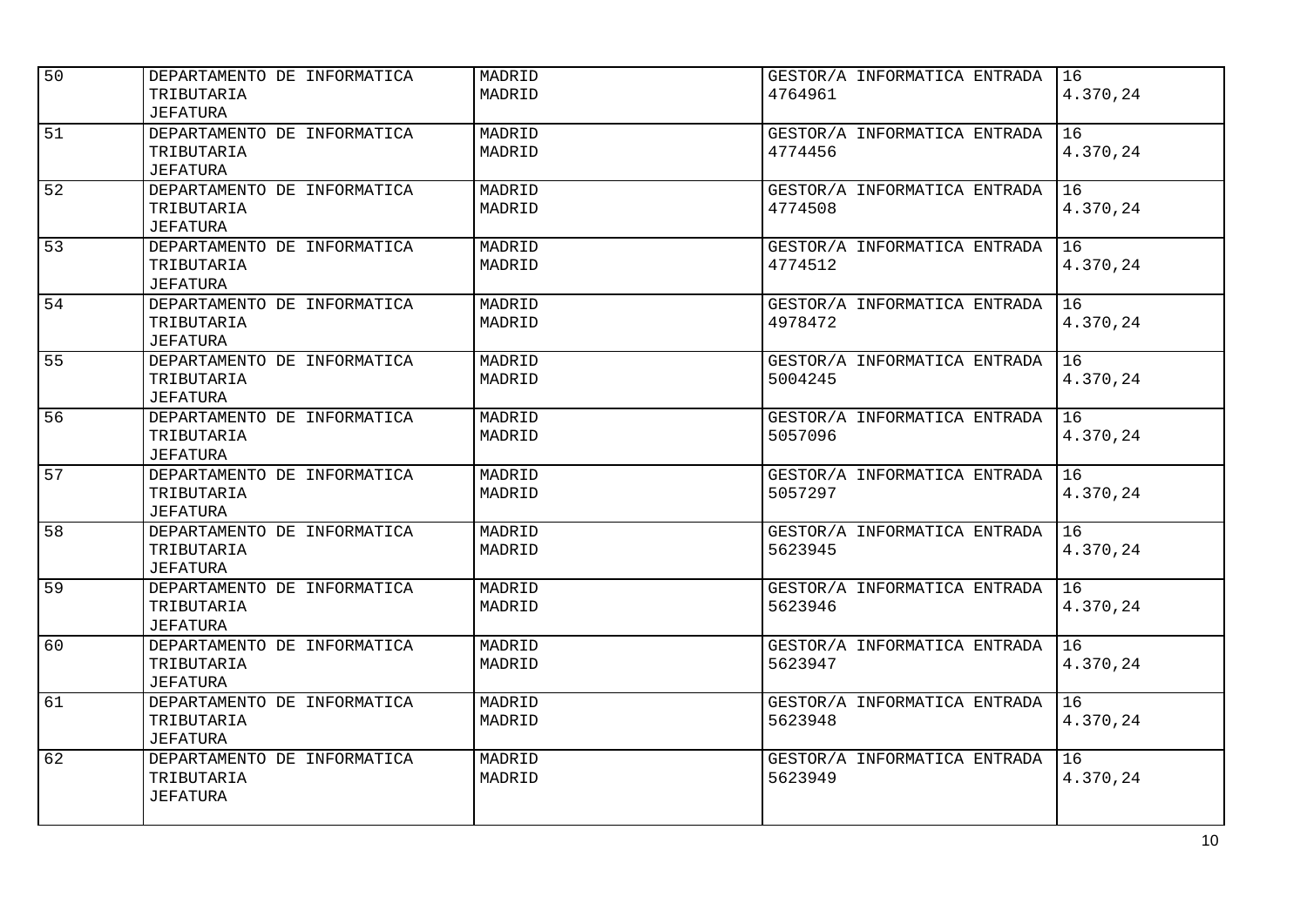| 63 |                             | MADRID | GESTOR/A INFORMATICA ENTRADA | 16       |
|----|-----------------------------|--------|------------------------------|----------|
|    | DEPARTAMENTO DE INFORMATICA |        |                              |          |
|    | TRIBUTARIA                  | MADRID | 5623950                      | 4.370,24 |
|    | <b>JEFATURA</b>             |        |                              |          |
| 64 | DEPARTAMENTO DE INFORMATICA | MADRID | GESTOR/A INFORMATICA ENTRADA | 16       |
|    | TRIBUTARIA                  | MADRID | 5623951                      | 4.370,24 |
|    | JEFATURA                    |        |                              |          |
| 65 | DEPARTAMENTO DE INFORMATICA | MADRID | GESTOR/A INFORMATICA ENTRADA | 16       |
|    | TRIBUTARIA                  | MADRID | 5623952                      | 4.370,24 |
|    | JEFATURA                    |        |                              |          |
| 66 | DEPARTAMENTO DE INFORMATICA | MADRID | GESTOR/A INFORMATICA ENTRADA | 16       |
|    | TRIBUTARIA                  | MADRID | 5623953                      | 4.370,24 |
|    | <b>JEFATURA</b>             |        |                              |          |
| 67 | DEPARTAMENTO DE INFORMATICA | MADRID | GESTOR/A INFORMATICA ENTRADA | 16       |
|    | TRIBUTARIA                  | MADRID | 5623954                      | 4.370,24 |
|    | JEFATURA                    |        |                              |          |
| 68 | DEPARTAMENTO DE INFORMATICA | MADRID | GESTOR/A INFORMATICA ENTRADA | 16       |
|    | TRIBUTARIA                  | MADRID | 5623955                      | 4.370,24 |
|    | JEFATURA                    |        |                              |          |
| 69 | DEPARTAMENTO DE INFORMATICA | MADRID | GESTOR/A INFORMATICA ENTRADA | 16       |
|    | TRIBUTARIA                  | MADRID | 5623956                      | 4.370,24 |
|    | JEFATURA                    |        |                              |          |
| 70 | DEPARTAMENTO DE INFORMATICA | MADRID | GESTOR/A INFORMATICA ENTRADA | 16       |
|    | TRIBUTARIA                  | MADRID | 5623957                      | 4.370,24 |
|    | <b>JEFATURA</b>             |        |                              |          |
| 71 | DEPARTAMENTO DE INFORMATICA | MADRID | GESTOR/A INFORMATICA ENTRADA | 16       |
|    | TRIBUTARIA                  | MADRID | 5623958                      | 4.370,24 |
|    | <b>JEFATURA</b>             |        |                              |          |
| 72 | DEPARTAMENTO DE INFORMATICA | MADRID | GESTOR/A INFORMATICA ENTRADA | 16       |
|    | TRIBUTARIA                  | MADRID | 5623959                      | 4.370,24 |
|    | <b>JEFATURA</b>             |        |                              |          |
| 73 |                             |        |                              |          |
|    | DEPARTAMENTO DE INFORMATICA | MADRID | GESTOR/A INFORMATICA ENTRADA | 16       |
|    | TRIBUTARIA                  | MADRID | 5623960                      | 4.370,24 |
|    | <b>JEFATURA</b>             |        |                              |          |
| 74 | DEPARTAMENTO DE INFORMATICA | MADRID | GESTOR/A INFORMATICA ENTRADA | 16       |
|    | TRIBUTARIA                  | MADRID | 5623961                      | 4.370,24 |
|    | JEFATURA                    |        |                              |          |
| 75 | DEPARTAMENTO DE INFORMATICA | MADRID | GESTOR/A INFORMATICA ENTRADA | 16       |
|    | TRIBUTARIA                  | MADRID | 5623962                      | 4.370,24 |
|    | <b>JEFATURA</b>             |        |                              |          |
|    |                             |        |                              |          |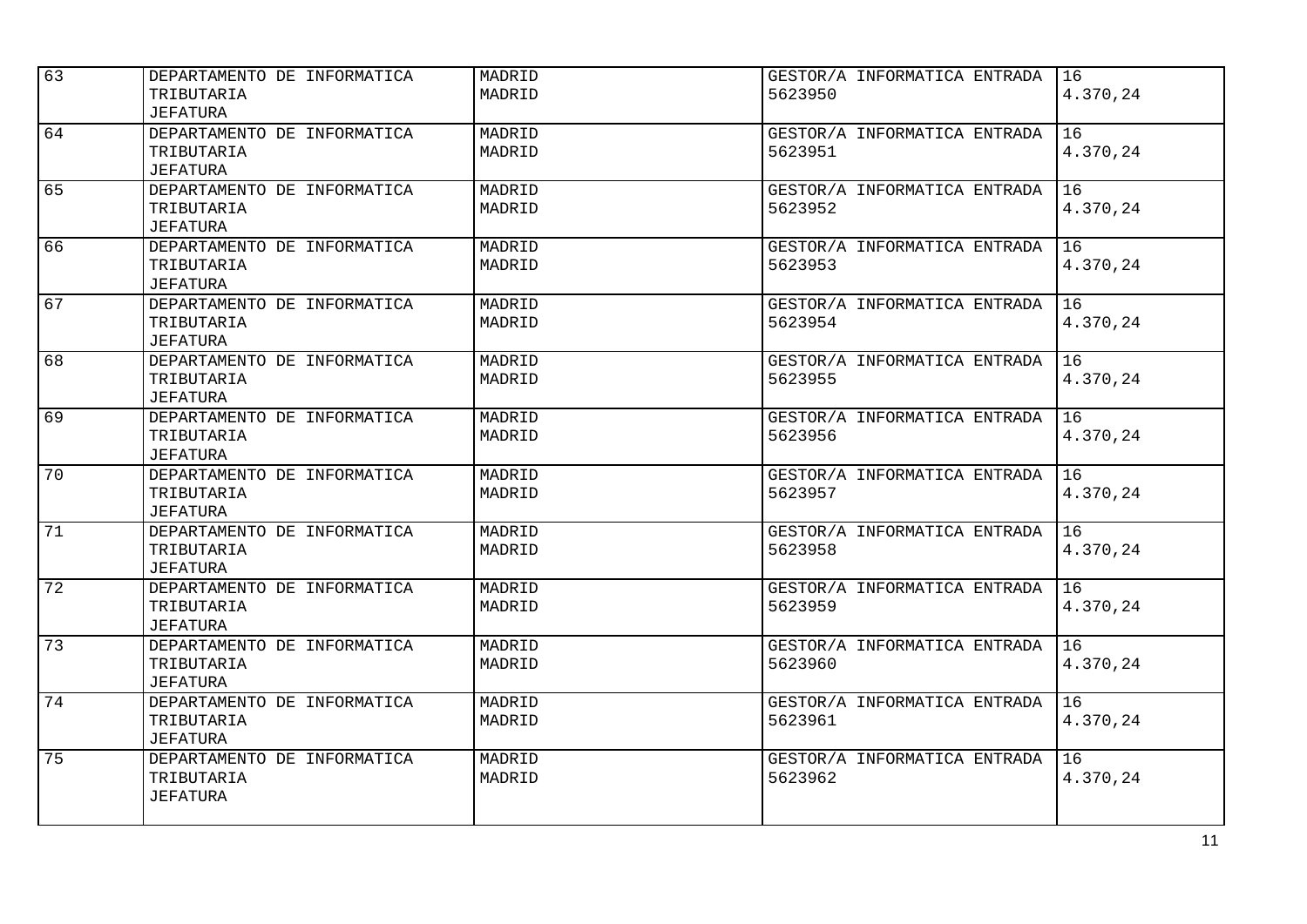| 76 |                                  |        |                              |          |
|----|----------------------------------|--------|------------------------------|----------|
|    | DEPARTAMENTO DE INFORMATICA      | MADRID | GESTOR/A INFORMATICA ENTRADA | 16       |
|    | TRIBUTARIA                       | MADRID | 5623963                      | 4.370,24 |
|    | JEFATURA                         |        |                              |          |
| 77 | DEPARTAMENTO DE INFORMATICA      | MADRID | GESTOR/A INFORMATICA ENTRADA | 16       |
|    | TRIBUTARIA                       | MADRID | 5623964                      | 4.370,24 |
|    | JEFATURA                         |        |                              |          |
| 78 | DEPARTAMENTO DE INFORMATICA      | MADRID | GESTOR/A INFORMATICA ENTRADA | 16       |
|    | TRIBUTARIA                       | MADRID | 5623965                      | 4.370,24 |
|    | JEFATURA                         |        |                              |          |
| 79 | DEPARTAMENTO DE INFORMATICA      | MADRID | GESTOR/A INFORMATICA ENTRADA | 16       |
|    | TRIBUTARIA                       | MADRID | 5623966                      | 4.370,24 |
|    | JEFATURA                         |        |                              |          |
| 80 | DEPARTAMENTO DE INFORMATICA      | MADRID | GESTOR/A INFORMATICA ENTRADA | 16       |
|    | TRIBUTARIA                       | MADRID | 5623967                      | 4.370,24 |
|    | JEFATURA                         |        |                              |          |
| 81 | DEPARTAMENTO DE INFORMATICA      | MADRID | GESTOR/A INFORMATICA ENTRADA | 16       |
|    | TRIBUTARIA                       | MADRID | 5623968                      | 4.370,24 |
|    | JEFATURA                         |        |                              |          |
| 82 | DEPARTAMENTO DE INFORMATICA      | MADRID | GESTOR/A INFORMATICA ENTRADA | 16       |
|    | TRIBUTARIA                       | MADRID | 5623969                      | 4.370,24 |
|    | JEFATURA                         |        |                              |          |
| 83 | DEPARTAMENTO DE RECURSOS HUMANOS | MADRID | GESTOR/A INFORMATICA ENTRADA | 16       |
|    | S.G. DE PROGRAMACION E           | MADRID | 4763490                      | 4.370,24 |
|    | INCENTIVACION                    |        |                              |          |
|    |                                  |        |                              |          |

# AGENCIA ESPAÑOLA DE PROTECCION DE DATOS

| PUESTO<br>NÚMERO | CENTRO DIRECTIVO/OO.AA<br>CENTRO DESTINO                         | PROVINCIA<br>LOCALIDAD | PUESTO DE TRABAJO                                            | NIVEL C.D<br>COMP.ESPECÍFICO. |
|------------------|------------------------------------------------------------------|------------------------|--------------------------------------------------------------|-------------------------------|
| 84               | PRESIDENCIA AGENCIA<br>ESP.PROTEC.DE DATOS<br>SECRETARIA GENERAL | MADRID<br>MADRID       | TECNICO / TECNICA AUXILIAR<br>DE INFORMATICA<br>5629369      | 3.771.74                      |
| 85               | PRESIDENCIA AGENCIA<br>ESP.PROTEC.DE DATOS<br>SECRETARIA GENERAL | MADRID<br>MADRID       | TECNICO /<br>' TECNICA AUXILIAR<br>DE INFORMATICA<br>5629370 | 15<br>3.771.74                |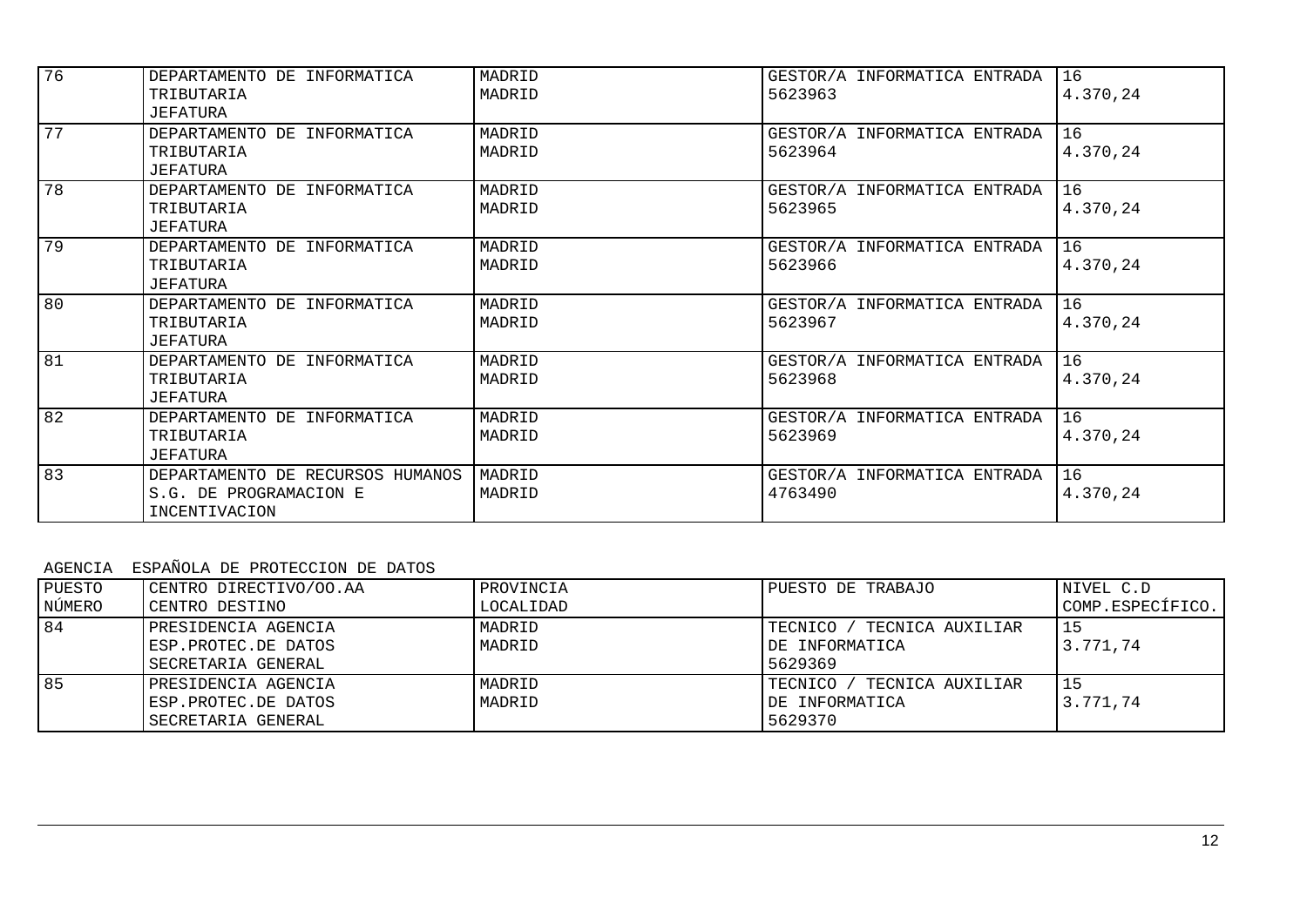AGENCIA ESPAÑOLA DE MEDIC.Y PROD.SANIT.

| PUESTO | CENTRO DIRECTIVO/OO.AA | PROVINCIA | PUESTO DE TRABAJO             | NIVEL C.D        |  |
|--------|------------------------|-----------|-------------------------------|------------------|--|
| NÚMERO | CENTRO DESTINO         | LOCALIDAD |                               | COMP.ESPECÍFICO. |  |
| 86     |                        | MADRID    | TECNICO /<br>TECNICA AUXILIAR |                  |  |
|        | SECRETARIA GENERAL     | MADRID    | DE INFORMATICA                | 3.771.74         |  |
|        |                        |           | 5632251                       |                  |  |
| 87     |                        | MADRID    | TECNICO /<br>TECNICA AUXILIAR |                  |  |
|        | SECRETARIA GENERAL     | MADRID    | DE INFORMATICA                | 3.771,74         |  |
|        |                        |           | 5632252                       |                  |  |

#### AGENCIA ESTATAL BOLET.OFICIAL DEL ESTADO

| PUESTO | CENTRO DIRECTIVO/OO.AA          | <b>PROVINCIA</b> | PUESTO DE TRABAJO           | NIVEL C.D        |
|--------|---------------------------------|------------------|-----------------------------|------------------|
| NÚMERO | CENTRO DESTINO                  | LOCALIDAD        |                             | COMP.ESPECÍFICO. |
| 88     | DIRECCION DE LA AGENCIA ESTATAL | MADRID           | TECNICO<br>TECNICA AUXILIAR |                  |
|        | B.O.E.                          | MADRID           | DE INFORMATICA              | 3.771,74         |
|        | DPTO. DE TECNOLOGIAS DE LA      |                  | 5629371                     |                  |
|        | INFORMACION                     |                  |                             |                  |

### AGENCIA ESTATAL DE SEGURIDAD FERROVIARIA

| PUESTO          | CENTRO DIRECTIVO/OO.AA     | PROVINCIA | PUESTO DE TRABAJO               | NIVEL C.D        |
|-----------------|----------------------------|-----------|---------------------------------|------------------|
| NÚMERO          | CENTRO DESTINO             | LOCALIDAD |                                 | COMP.ESPECÍFICO. |
| $\overline{89}$ |                            | MADRID    | / TECNICA AUXILIAR<br>TECNICO / |                  |
|                 | DIVISION DE ADMINISTRACION | MADRID    | DE INFORMATICA                  | 3.771,74         |
|                 |                            |           | 5631785                         |                  |
| 90              |                            | MADRID    | TECNICA AUXILIAR<br>TECNICO /   |                  |
|                 | DIVISION DE ADMINISTRACION | MADRID    | DE INFORMATICA                  | 3.771.74         |
|                 |                            |           | 5631786                         |                  |

### CONSEJO SUP.INVESTIG.CIENTIFICAS - CSIC

| PUESTO<br>NÚMERO | CENTRO DIRECTIVO/OO.AA<br>CENTRO DESTINO   | PROVINCIA<br>LOCALIDAD | PUESTO DE TRABAJO                                            | NIVEL C.D<br>COMP.ESPECÍFICO. |
|------------------|--------------------------------------------|------------------------|--------------------------------------------------------------|-------------------------------|
| 91               | PRESIDENCIA DEL CSIC<br>SECRETARIA GENERAL | MADRID<br>MADRID       | TECNICO /<br>' TECNICA AUXILIAR<br>DE INFORMATICA<br>5631981 | 3.771.74                      |
| 92               | PRESIDENCIA DEL CSIC<br>SECRETARIA GENERAL | MADRID<br>MADRID       | TECNICO /<br>TECNICA AUXILIAR<br>DE INFORMATICA<br>5631982   | 3.771,74                      |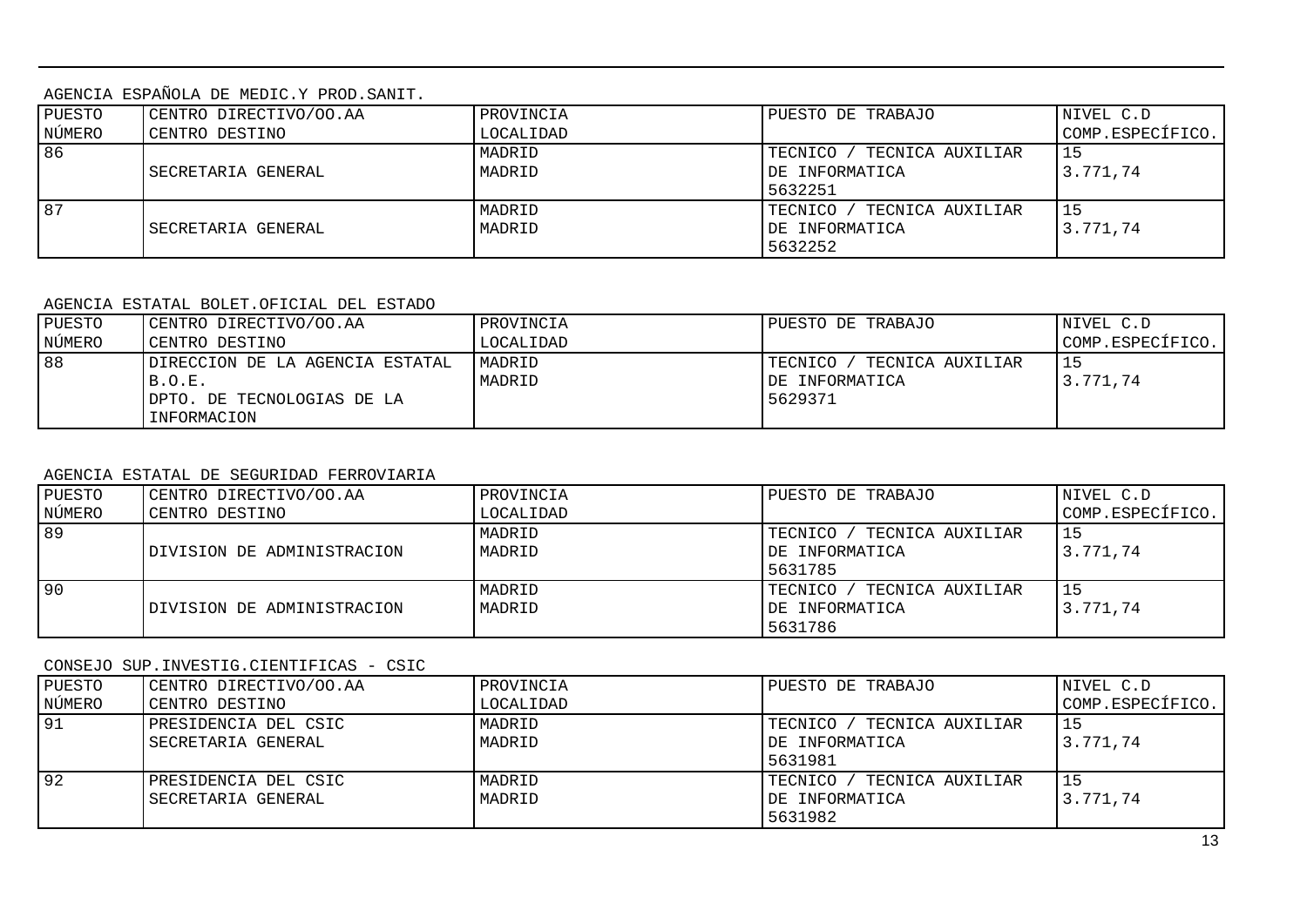| 93 | PRESIDENCIA DEL CSIC<br>SECRETARIA GENERAL | MADRID<br>MADRID | TECNICO / TECNICA AUXILIAR<br>DE INFORMATICA<br>5631983 | 15<br>3.771,74 |
|----|--------------------------------------------|------------------|---------------------------------------------------------|----------------|
| 94 | PRESIDENCIA DEL CSIC<br>SECRETARIA GENERAL | MADRID<br>MADRID | TECNICO / TECNICA AUXILIAR<br>DE INFORMATICA<br>5631984 | 15<br>3.771,74 |
| 95 | PRESIDENCIA DEL CSIC<br>SECRETARIA GENERAL | MADRID<br>MADRID | TECNICO / TECNICA AUXILIAR<br>DE INFORMATICA<br>5631985 | 15<br>3.771,74 |
| 96 | PRESIDENCIA DEL CSIC<br>SECRETARIA GENERAL | MADRID<br>MADRID | TECNICO / TECNICA AUXILIAR<br>DE INFORMATICA<br>5631986 | 15<br>3.771,74 |
| 97 | PRESIDENCIA DEL CSIC<br>SECRETARIA GENERAL | MADRID<br>MADRID | TECNICO / TECNICA AUXILIAR<br>DE INFORMATICA<br>5631987 | 15<br>3.771,74 |
| 98 | PRESIDENCIA DEL CSIC<br>SECRETARIA GENERAL | MADRID<br>MADRID | TECNICO / TECNICA AUXILIAR<br>DE INFORMATICA<br>5631988 | 15<br>3.771,74 |

MINISTERIO DE AA.EE., UNION EUR. Y COOP.

| PUESTO | CENTRO DIRECTIVO/OO.AA         | PROVINCIA | PUESTO DE TRABAJO          | NIVEL C.D        |
|--------|--------------------------------|-----------|----------------------------|------------------|
| NÚMERO | CENTRO DESTINO                 | LOCALIDAD |                            | COMP.ESPECÍFICO. |
| 99     | D.G. DEL SERVICIO EXTERIOR     | MADRID    | TECNICO / TECNICA AUXILIAR | 15               |
|        | S.G. INFORMATICA, COMUNICAC. Y | MADRID    | DE INFORMATICA             | 3.771,74         |
|        | REDES                          |           | 5632511                    |                  |
| 100    | D.G. DEL SERVICIO EXTERIOR     | MADRID    | TECNICO / TECNICA AUXILIAR | 15               |
|        | S.G. INFORMATICA, COMUNICAC. Y | MADRID    | DE INFORMATICA             | 3.771,74         |
|        | REDES                          |           | 5632512                    |                  |
| 101    | D.G. DEL SERVICIO EXTERIOR     | MADRID    | TECNICO / TECNICA AUXILIAR | 15               |
|        | S.G. INFORMATICA, COMUNICAC. Y | MADRID    | DE INFORMATICA             | 3.771.74         |
|        | <b>REDES</b>                   |           | 5632513                    |                  |
| 102    | D.G. DEL SERVICIO EXTERIOR     | MADRID    | TECNICO / TECNICA AUXILIAR | 15               |
|        | S.G. INFORMATICA, COMUNICAC. Y | MADRID    | DE INFORMATICA             | 3.771.74         |
|        | REDES                          |           | 5632514                    |                  |
| 103    | D.G. DEL SERVICIO EXTERIOR     | MADRID    | TECNICO / TECNICA AUXILIAR | 15               |
|        | S.G. INFORMATICA, COMUNICAC. Y | MADRID    | DE INFORMATICA             | 3.771,74         |
|        | REDES                          |           | 5632515                    |                  |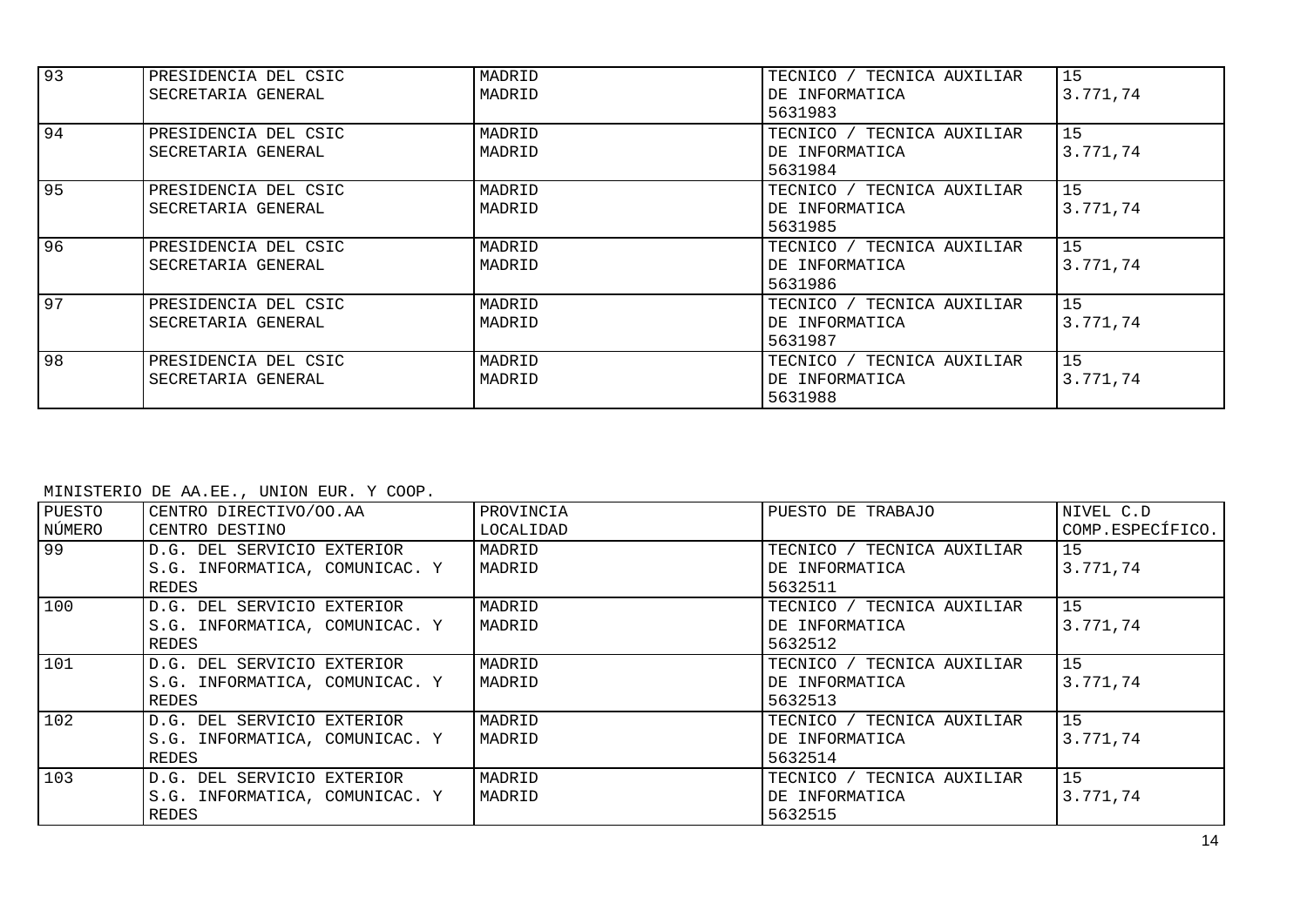| 104 | D.G. DEL SERVICIO EXTERIOR     | MADRID | TECNICO<br>' TECNICA AUXILIAR | 15       |
|-----|--------------------------------|--------|-------------------------------|----------|
|     | S.G. INFORMATICA, COMUNICAC. Y | MADRID | IDE INFORMATICA               | 3.771.74 |
|     | REDES                          |        | 5632516                       |          |
| 105 | D.G. DEL SERVICIO EXTERIOR     | MADRID | TECNICO<br>' TECNICA AUXILIAR | 15       |
|     | S.G. INFORMATICA, COMUNICAC. Y | MADRID | IDE INFORMATICA               | 3.771.74 |
|     | <b>REDES</b>                   |        | 5632517                       |          |

MINISTERIO DE AGRICULT.,PESCA Y ALIMENT.

| PUESTO | CENTRO DIRECTIVO/OO.AA         | PROVINCIA | PUESTO DE TRABAJO          | NIVEL C.D        |
|--------|--------------------------------|-----------|----------------------------|------------------|
| NÚMERO | CENTRO DESTINO                 | LOCALIDAD |                            | COMP.ESPECÍFICO. |
| 106    | D.G. DE SERVICIOS E INSPECCION | MADRID    | TECNICO / TECNICA AUXILIAR | l 15             |
|        | S.G. DE TECNOLOGIAS INFORM. Y  | MADRID    | DE INFORMATICA             | 3.771.74         |
|        | COMUNICAC.                     |           | 5632382                    |                  |
| 107    | D.G. DE SERVICIOS E INSPECCION | MADRID    | TECNICO / TECNICA AUXILIAR | l 15             |
|        | S.G. DE TECNOLOGIAS INFORM. Y  | MADRID    | DE INFORMATICA             | 3.771.74         |
|        | COMUNICAC.                     |           | 5632383                    |                  |
| 108    | D.G. DE SERVICIOS E INSPECCION | MADRID    | TECNICO / TECNICA AUXILIAR | l 15             |
|        | S.G. DE TECNOLOGIAS INFORM. Y  | MADRID    | DE INFORMATICA             | 3.771.74         |
|        | COMUNICAC.                     |           | 5632384                    |                  |

MINISTERIO DE ASUNT. ECON.Y TRANSF. DIG.

| PUESTO<br>NÚMERO | CENTRO DIRECTIVO/OO.AA<br>CENTRO DESTINO                                                   | PROVINCIA<br>LOCALIDAD | PUESTO DE TRABAJO                                       | NIVEL C.D<br>COMP.ESPECÍFICO. |
|------------------|--------------------------------------------------------------------------------------------|------------------------|---------------------------------------------------------|-------------------------------|
| <b>109</b>       | D.G. DE DIGIT. E INTELIGENCIA<br>ARTIFICIAL<br>S.G. INTEL. ARTIF.Y TECNOL.<br>HABIL.DIGIT. | MADRID<br>MADRID       | TECNICO / TECNICA AUXILIAR<br>DE INFORMATICA<br>5631989 | 15<br>3.771.74                |
| 110              | D.G. DE DIGIT. E INTELIGENCIA<br>ARTIFICIAL<br>S.G. INTEL. ARTIF.Y TECNOL.<br>HABIL.DIGIT. | MADRID<br>MADRID       | TECNICO / TECNICA AUXILIAR<br>DE INFORMATICA<br>5631990 | 15<br>3.771.74                |
| 111              | D.G. DE DIGIT. E INTELIGENCIA<br>ARTIFICIAL<br>S.G. INTEL. ARTIF.Y TECNOL.<br>HABIL.DIGIT. | MADRID<br>MADRID       | TECNICO / TECNICA AUXILIAR<br>DE INFORMATICA<br>5631991 | 15<br>3.771.74                |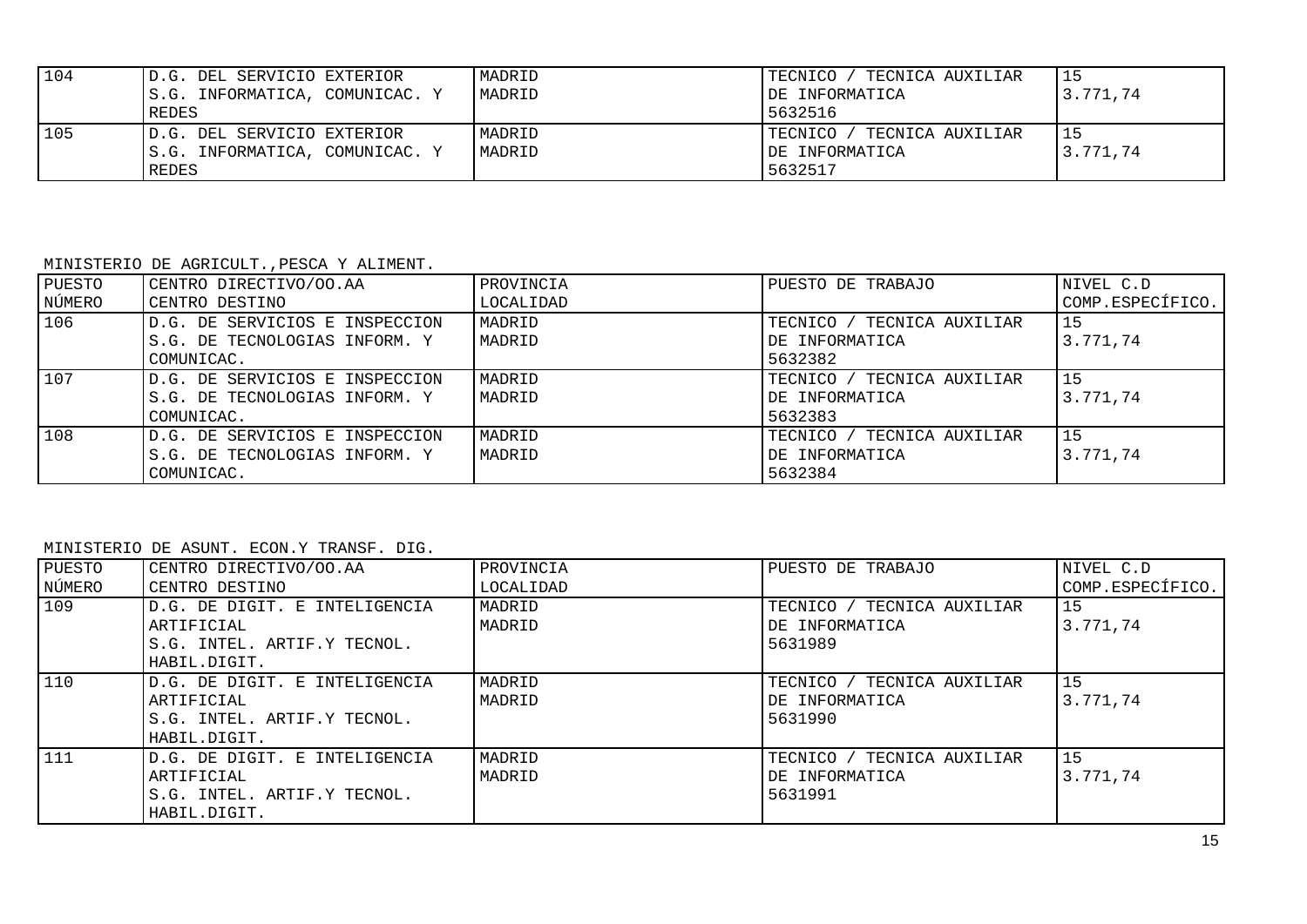| 112 | D.G. DE DIGIT. E INTELIGENCIA<br>ARTIFICIAL<br>S.G. INTEL. ARTIF.Y TECNOL.<br>HABIL.DIGIT. | MADRID<br>MADRID | TECNICO / TECNICA AUXILIAR<br>DE INFORMATICA<br>5631992 | 15<br>3.771,74 |
|-----|--------------------------------------------------------------------------------------------|------------------|---------------------------------------------------------|----------------|
| 113 | D.G. DE DIGIT. E INTELIGENCIA<br>ARTIFICIAL<br>S.G. INTEL. ARTIF.Y TECNOL.<br>HABIL.DIGIT. | MADRID<br>MADRID | TECNICO / TECNICA AUXILIAR<br>DE INFORMATICA<br>5631993 | 15<br>3.771,74 |
| 114 | D.G. DE DIGIT. E INTELIGENCIA<br>ARTIFICIAL<br>S.G. INTEL. ARTIF.Y TECNOL.<br>HABIL.DIGIT. | MADRID<br>MADRID | TECNICO / TECNICA AUXILIAR<br>DE INFORMATICA<br>5631994 | 15<br>3.771,74 |
| 115 | D.G. DE DIGIT. E INTELIGENCIA<br>ARTIFICIAL<br>S.G. INTEL. ARTIF.Y TECNOL.<br>HABIL.DIGIT. | MADRID<br>MADRID | TECNICO / TECNICA AUXILIAR<br>DE INFORMATICA<br>5631995 | 15<br>3.771,74 |
| 116 | D.G. DE DIGIT. E INTELIGENCIA<br>ARTIFICIAL<br>S.G. INTEL. ARTIF.Y TECNOL.<br>HABIL.DIGIT. | MADRID<br>MADRID | TECNICO / TECNICA AUXILIAR<br>DE INFORMATICA<br>5631996 | 15<br>3.771,74 |
| 117 | D.G. DE DIGIT. E INTELIGENCIA<br>ARTIFICIAL<br>UNIDAD DE APOYO                             | MADRID<br>MADRID | TECNICO / TECNICA AUXILIAR<br>DE INFORMATICA<br>5631997 | 15<br>3.771,74 |
| 118 | D.G. DE DIGIT. E INTELIGENCIA<br>ARTIFICIAL<br>UNIDAD DE APOYO                             | MADRID<br>MADRID | TECNICO / TECNICA AUXILIAR<br>DE INFORMATICA<br>5631998 | 15<br>3.771,74 |
| 119 | D.G. DE TELEC. Y ORD. SERV. COM.<br>AUDIOV.<br>S.G. ATEN. USUARIO TELECOM.Y<br>SERV.DIGIT. | MADRID<br>MADRID | TECNICO / TECNICA AUXILIAR<br>DE INFORMATICA<br>5632042 | 15<br>3.771,74 |
| 120 | D.G. DE TELEC. Y ORD. SERV. COM.<br>AUDIOV.<br>S.G. DE PLANIF.Y GEST. DEL<br>ESPECTRO RAD. | MADRID<br>MADRID | TECNICO / TECNICA AUXILIAR<br>DE INFORMATICA<br>5632039 | 15<br>3.771,74 |
| 121 | D.G. DE TELEC. Y ORD. SERV. COM.<br>AUDIOV.<br>S.G.DE OPER. DE TELECOM.E<br>INFRAES.DIGIT. | MADRID<br>MADRID | TECNICO / TECNICA AUXILIAR<br>DE INFORMATICA<br>5632040 | 15<br>3.771,74 |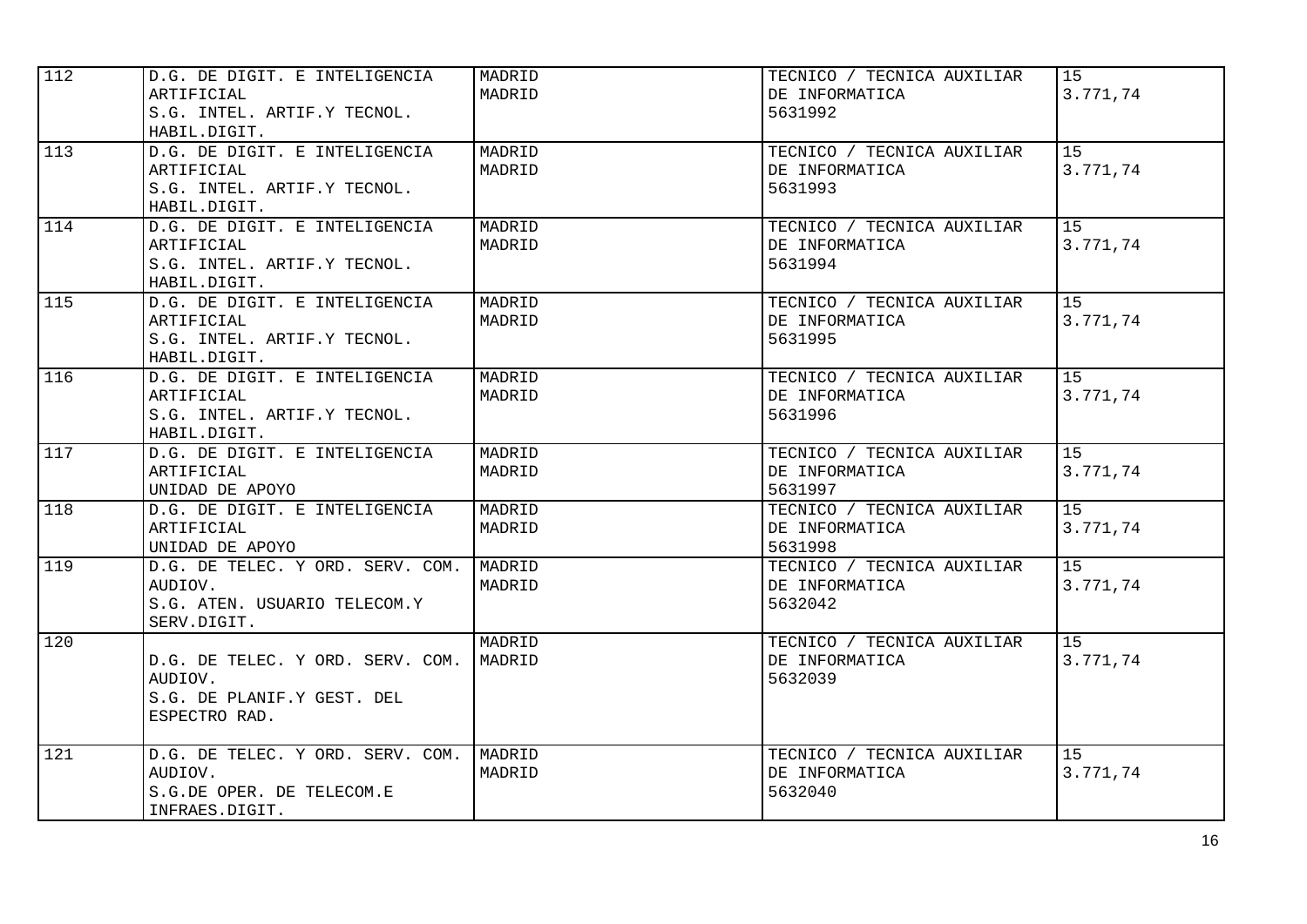| 122 | D.G. DE TELEC. Y ORD. SERV. COM. | MADRID | TECNICO / TECNICA AUXILIAR | 15       |
|-----|----------------------------------|--------|----------------------------|----------|
|     | AUDIOV.                          | MADRID | DE INFORMATICA             | 3.771,74 |
|     | S.G.DE OPER. DE TELECOM.E        |        | 5632041                    |          |
|     | INFRAES.DIGIT.                   |        |                            |          |
| 123 | JEFATURAS PROV.DE INSPECC.DE     | MADRID | TECNICO / TECNICA AUXILIAR | 15       |
|     | TELECOM.                         | MADRID | DE INFORMATICA             | 3.771,74 |
|     | MADRID                           |        | 5632044                    |          |
| 124 | S. DE E. DE DIGITALIZAC. E INT.  | MADRID | TECNICO / TECNICA AUXILIAR | 15       |
|     | ARTIFIC.                         | MADRID | DE INFORMATICA             | 3.771,74 |
|     | DIV. DE PLANIFIC. Y EJECUC. DE   |        | 5632000                    |          |
|     | PROGRAMAS                        |        |                            |          |
| 125 | S. DE E. DE DIGITALIZAC. E INT.  | MADRID | TECNICO / TECNICA AUXILIAR | 15       |
|     | ARTIFIC.                         | MADRID | DE INFORMATICA             | 3.771,74 |
|     | DIV. DE PLANIFIC. Y EJECUC. DE   |        | 5632001                    |          |
|     | PROGRAMAS                        |        |                            |          |
| 126 | S. DE E. DE DIGITALIZAC. E INT.  | MADRID | TECNICO / TECNICA AUXILIAR | 15       |
|     | ARTIFIC.                         | MADRID | DE INFORMATICA             | 3.771,74 |
|     | DIV. DE PLANIFIC. Y EJECUC. DE   |        | 5632002                    |          |
|     | PROGRAMAS                        |        |                            |          |
| 127 | S. DE E. DE DIGITALIZAC. E INT.  | MADRID | TECNICO / TECNICA AUXILIAR | 15       |
|     | ARTIFIC.                         | MADRID | DE INFORMATICA             | 3.771,74 |
|     | DIV. DE PLANIFIC. Y EJECUC. DE   |        | 5632003                    |          |
|     | PROGRAMAS                        |        |                            |          |
| 128 | S. DE E. DE DIGITALIZAC. E INT.  | MADRID | TECNICO / TECNICA AUXILIAR | 15       |
|     | ARTIFIC.                         | MADRID | DE INFORMATICA             | 3.771,74 |
|     | DIV. DE PLANIFIC. Y EJECUC. DE   |        | 5632004                    |          |
|     | PROGRAMAS                        |        |                            |          |
| 129 | S. DE E. DE DIGITALIZAC. E INT.  | MADRID | TECNICO / TECNICA AUXILIAR | 15       |
|     | ARTIFIC.                         | MADRID | DE INFORMATICA             | 3.771,74 |
|     | DIV. DE PLANIFIC. Y EJECUC. DE   |        | 5632005                    |          |
|     | PROGRAMAS                        |        |                            |          |
| 130 | S. DE E. DE TELEC.E INFRAESTR.   | MADRID | TECNICO / TECNICA AUXILIAR | 15       |
|     | <b>DIGITALES</b>                 | MADRID | DE INFORMATICA             | 3.771,74 |
|     | DIVISION DE PROGR.ECONOM. Y      |        | 5632043                    |          |
|     | CONTRATACION                     |        |                            |          |
|     |                                  |        |                            |          |
| 131 | S.GRAL. DE ADMINISTRACION        | MADRID | TECNICO / TECNICA AUXILIAR | 15       |
|     | DIGITAL                          | MADRID | DE INFORMATICA             | 3.771,74 |
|     | DIV. DE PLANIFIC.Y COORD.        |        | 5632036                    |          |
|     | CIBERSEGURIDAD                   |        |                            |          |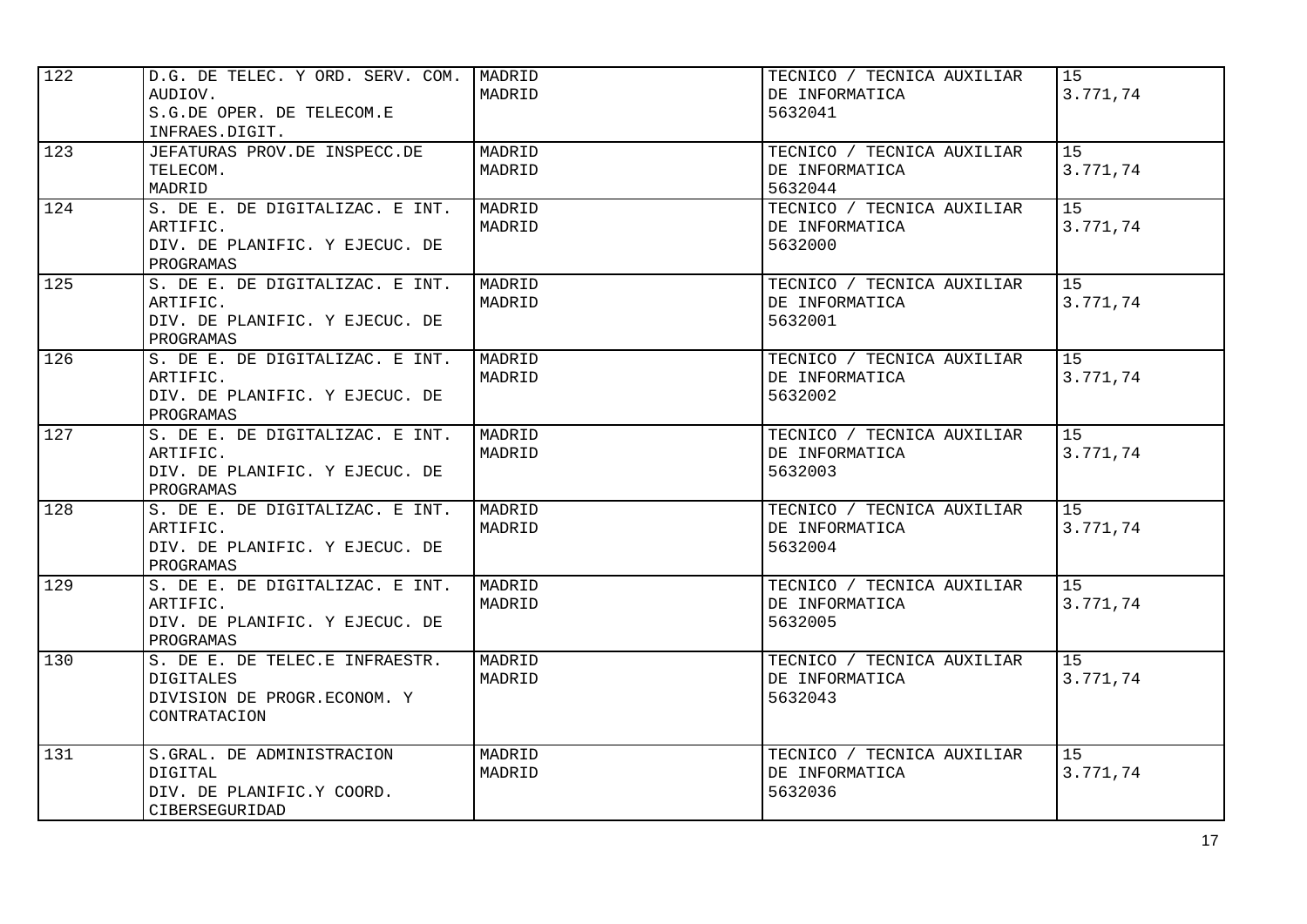| 132 | S.GRAL. DE ADMINISTRACION  | MADRID | TECNICO / TECNICA AUXILIAR | 15       |
|-----|----------------------------|--------|----------------------------|----------|
|     | DIGITAL                    | MADRID | DE INFORMATICA             | 3.771,74 |
|     | DIV. DE PLANIFIC.Y COORD.  |        | 5632037                    |          |
|     | CIBERSEGURIDAD             |        |                            |          |
| 133 | S.GRAL. DE ADMINISTRACION  | MADRID | TECNICO / TECNICA AUXILIAR | 15       |
|     | <b>DIGITAL</b>             | MADRID | DE INFORMATICA             | 3.771,74 |
|     | DIV. DE PLANIFIC.Y COORD.  |        | 5632038                    |          |
|     | CIBERSEGURIDAD             |        |                            |          |
| 134 | S.GRAL. DE ADMINISTRACION  | MADRID | TECNICO / TECNICA AUXILIAR | 15       |
|     | DIGITAL                    | MADRID | DE INFORMATICA             | 3.771,74 |
|     | S.G. DE INFRAESTRUCTURAS Y |        | 5632020                    |          |
|     | OPERACIONES                |        |                            |          |
| 135 | S.GRAL. DE ADMINISTRACION  | MADRID | TECNICO / TECNICA AUXILIAR | 15       |
|     | <b>DIGITAL</b>             | MADRID | DE INFORMATICA             | 3.771,74 |
|     | S.G. DE INFRAESTRUCTURAS Y |        | 5632021                    |          |
|     | <b>OPERACIONES</b>         |        |                            |          |
| 136 | S.GRAL. DE ADMINISTRACION  | MADRID | TECNICO / TECNICA AUXILIAR | 15       |
|     | <b>DIGITAL</b>             | MADRID | DE INFORMATICA             | 3.771,74 |
|     | S.G. DE INFRAESTRUCTURAS Y |        | 5632022                    |          |
|     | <b>OPERACIONES</b>         |        |                            |          |
| 137 | S.GRAL. DE ADMINISTRACION  | MADRID | TECNICO / TECNICA AUXILIAR | 15       |
|     | DIGITAL                    | MADRID | DE INFORMATICA             | 3.771,74 |
|     | S.G. DE INFRAESTRUCTURAS Y |        | 5632023                    |          |
|     | OPERACIONES                |        |                            |          |
| 138 | S.GRAL. DE ADMINISTRACION  | MADRID | TECNICO / TECNICA AUXILIAR | 15       |
|     | DIGITAL                    | MADRID | DE INFORMATICA             | 3.771,74 |
|     | S.G. DE INFRAESTRUCTURAS Y |        | 5632024                    |          |
|     | OPERACIONES                |        |                            |          |
| 139 | S.GRAL. DE ADMINISTRACION  | MADRID | TECNICO / TECNICA AUXILIAR | 15       |
|     | DIGITAL                    | MADRID | DE INFORMATICA             | 3.771,74 |
|     | S.G. DE INFRAESTRUCTURAS Y |        | 5632025                    |          |
|     | <b>OPERACIONES</b>         |        |                            |          |
| 140 | S.GRAL. DE ADMINISTRACION  | MADRID | TECNICO / TECNICA AUXILIAR | 15       |
|     | <b>DIGITAL</b>             | MADRID | DE INFORMATICA             | 3.771,74 |
|     | S.G. DE INFRAESTRUCTURAS Y |        | 5632026                    |          |
|     | <b>OPERACIONES</b>         |        |                            |          |
| 141 | S.GRAL. DE ADMINISTRACION  | MADRID | TECNICO / TECNICA AUXILIAR | 15       |
|     | <b>DIGITAL</b>             | MADRID | DE INFORMATICA             | 3.771,74 |
|     | S.G. DE INFRAESTRUCTURAS Y |        | 5632027                    |          |
|     | OPERACIONES                |        |                            |          |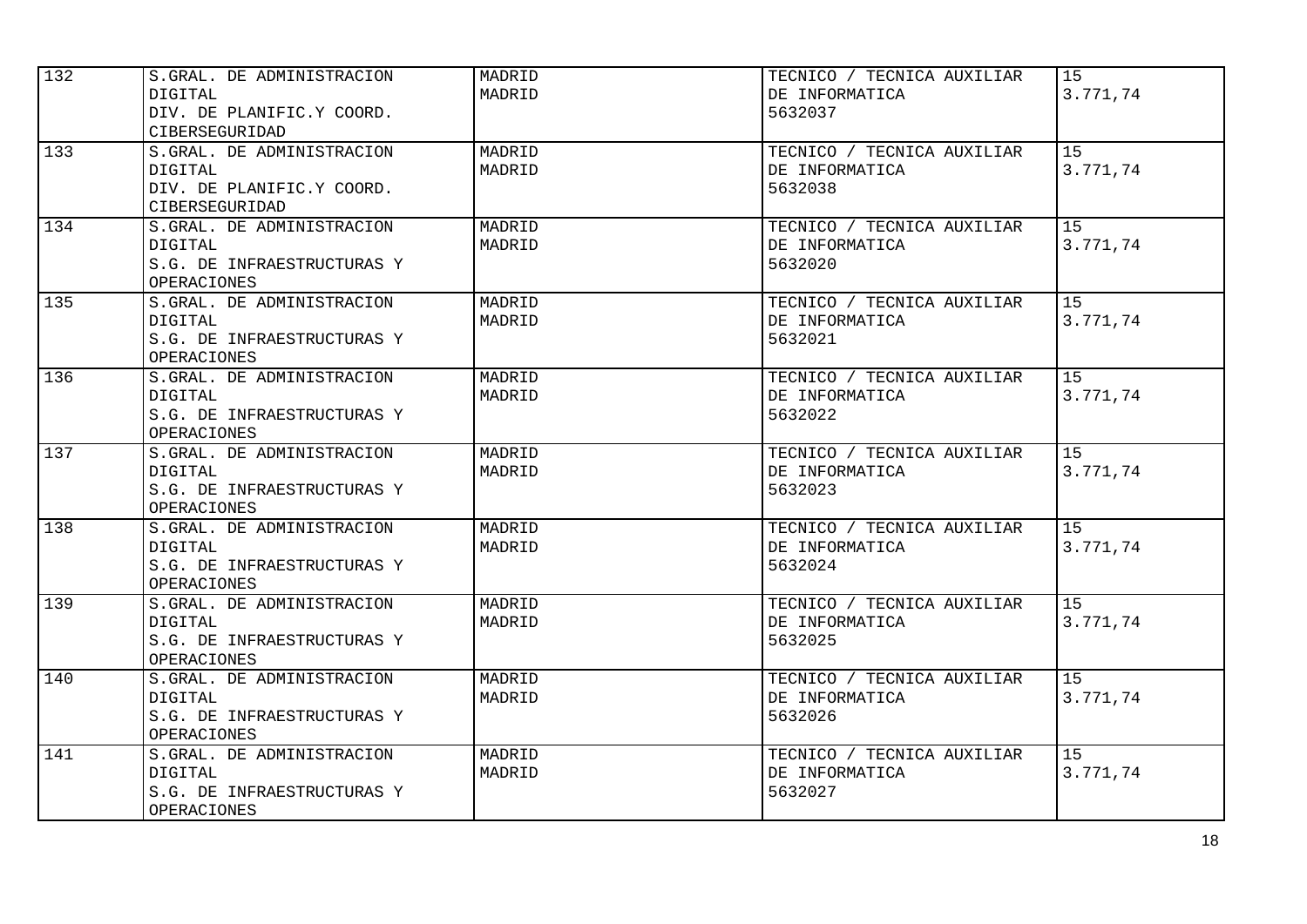| 142 | S.GRAL. DE ADMINISTRACION<br>DIGITAL<br>S.G. DE PLAN. Y GOBER. DE LA<br>ADM.DIGITAL              | MADRID<br>MADRID | TECNICO / TECNICA AUXILIAR<br>DE INFORMATICA<br>5632010 | 15<br>3.771,74 |
|-----|--------------------------------------------------------------------------------------------------|------------------|---------------------------------------------------------|----------------|
| 143 | S.GRAL. DE ADMINISTRACION<br><b>DIGITAL</b><br>S.G. DE PLAN. Y GOBER. DE LA<br>ADM.DIGITAL       | MADRID<br>MADRID | TECNICO / TECNICA AUXILIAR<br>DE INFORMATICA<br>5632011 | 15<br>3.771,74 |
| 144 | S.GRAL. DE ADMINISTRACION<br>DIGITAL<br>S.G. DE PLAN. Y GOBER. DE LA<br>ADM.DIGITAL              | MADRID<br>MADRID | TECNICO / TECNICA AUXILIAR<br>DE INFORMATICA<br>5632012 | 15<br>3.771,74 |
| 145 | S.GRAL. DE ADMINISTRACION<br><b>DIGITAL</b><br>S.G. DE PLAN. Y GOBER. DE LA<br>ADM.DIGITAL       | MADRID<br>MADRID | TECNICO / TECNICA AUXILIAR<br>DE INFORMATICA<br>5632013 | 15<br>3.771,74 |
| 146 | S.GRAL. DE ADMINISTRACION<br><b>DIGITAL</b><br>S.G. DE PLAN. Y GOBER. DE LA<br>ADM.DIGITAL       | MADRID<br>MADRID | TECNICO / TECNICA AUXILIAR<br>DE INFORMATICA<br>5632014 | 15<br>3.771,74 |
| 147 | S.GRAL. DE ADMINISTRACION<br>DIGITAL<br>S.G. DE PRESUPUESTOS Y<br>CONTRATACION TIC               | MADRID<br>MADRID | TECNICO / TECNICA AUXILIAR<br>DE INFORMATICA<br>5632033 | 15<br>3.771,74 |
| 148 | S.GRAL. DE ADMINISTRACION<br>DIGITAL<br>S.G. DE PRESUPUESTOS Y<br>CONTRATACION TIC               | MADRID<br>MADRID | TECNICO / TECNICA AUXILIAR<br>DE INFORMATICA<br>5632034 | 15<br>3.771,74 |
| 149 | S.GRAL. DE ADMINISTRACION<br><b>DIGITAL</b><br>S.G. DE PRESUPUESTOS Y<br>CONTRATACION TIC        | MADRID<br>MADRID | TECNICO / TECNICA AUXILIAR<br>DE INFORMATICA<br>5632035 | 15<br>3.771,74 |
| 150 | S.GRAL. DE ADMINISTRACION<br><b>DIGITAL</b><br>S.G. DE SERV. DIGITALES PARA LA<br><b>GESTION</b> | MADRID<br>MADRID | TECNICO / TECNICA AUXILIAR<br>DE INFORMATICA<br>5632028 | 15<br>3.771,74 |
| 151 | S.GRAL. DE ADMINISTRACION<br>DIGITAL<br>S.G. DE SERV. DIGITALES PARA LA<br><b>GESTION</b>        | MADRID<br>MADRID | TECNICO / TECNICA AUXILIAR<br>DE INFORMATICA<br>5632029 | 15<br>3.771,74 |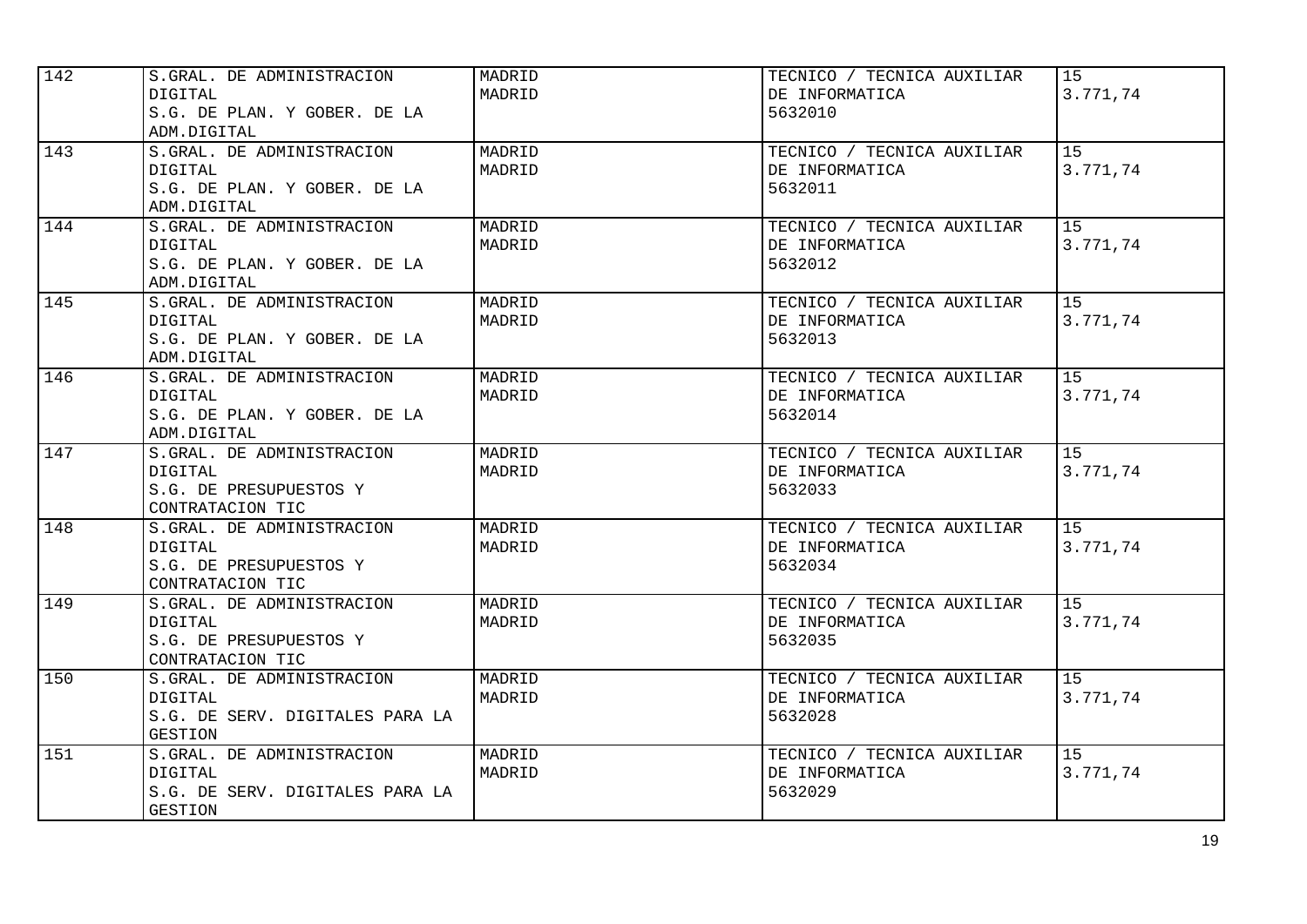| 152 | S.GRAL. DE ADMINISTRACION<br><b>DIGITAL</b><br>S.G. DE SERV. DIGITALES PARA LA<br><b>GESTION</b> | MADRID<br>MADRID | TECNICO / TECNICA AUXILIAR<br>DE INFORMATICA<br>5632030 | 15<br>3.771,74 |
|-----|--------------------------------------------------------------------------------------------------|------------------|---------------------------------------------------------|----------------|
| 153 | S.GRAL. DE ADMINISTRACION<br><b>DIGITAL</b><br>S.G. DE SERV. DIGITALES PARA LA<br>GESTION        | MADRID<br>MADRID | TECNICO / TECNICA AUXILIAR<br>DE INFORMATICA<br>5632031 | 15<br>3.771,74 |
| 154 | S.GRAL. DE ADMINISTRACION<br><b>DIGITAL</b><br>S.G. DE SERV. DIGITALES PARA LA<br>GESTION        | MADRID<br>MADRID | TECNICO / TECNICA AUXILIAR<br>DE INFORMATICA<br>5632032 | 15<br>3.771,74 |
| 155 | S.GRAL. DE ADMINISTRACION<br>DIGITAL<br>S.G. IMPULSO DE LA DIGIT. DE LA<br>ADMINIS.              | MADRID<br>MADRID | TECNICO / TECNICA AUXILIAR<br>DE INFORMATICA<br>5632015 | 15<br>3.771,74 |
| 156 | S.GRAL. DE ADMINISTRACION<br>DIGITAL<br>S.G. IMPULSO DE LA DIGIT. DE LA<br>ADMINIS.              | MADRID<br>MADRID | TECNICO / TECNICA AUXILIAR<br>DE INFORMATICA<br>5632016 | 15<br>3.771,74 |
| 157 | S.GRAL. DE ADMINISTRACION<br>DIGITAL<br>S.G. IMPULSO DE LA DIGIT. DE LA<br>ADMINIS.              | MADRID<br>MADRID | TECNICO / TECNICA AUXILIAR<br>DE INFORMATICA<br>5632017 | 15<br>3.771,74 |
| 158 | S.GRAL. DE ADMINISTRACION<br>DIGITAL<br>S.G. IMPULSO DE LA DIGIT. DE LA<br>ADMINIS.              | MADRID<br>MADRID | TECNICO / TECNICA AUXILIAR<br>DE INFORMATICA<br>5632018 | 15<br>3.771,74 |
| 159 | S.GRAL. DE ADMINISTRACION<br><b>DIGITAL</b><br>S.G. IMPULSO DE LA DIGIT. DE LA<br>ADMINIS.       | MADRID<br>MADRID | TECNICO / TECNICA AUXILIAR<br>DE INFORMATICA<br>5632019 | 15<br>3.771,74 |
| 160 | S.GRAL. DE ADMINISTRACION<br><b>DIGITAL</b><br>S.G. IMPULSO DE LA DIGIT. DE LA<br>ADMINIS.       | MADRID<br>MADRID | TECNICO / TECNICA AUXILIAR<br>DE INFORMATICA<br>5632055 | 15<br>3.771,74 |
| 161 | SUBSECRETARIA DE AS. ECON.Y<br>TRANSF. DIG.<br>S.G. DE TECNOLOG. INFORM. Y LAS<br>COMUNIC.       | MADRID<br>MADRID | TECNICO / TECNICA AUXILIAR<br>DE INFORMATICA<br>5632049 | 15<br>3.771,74 |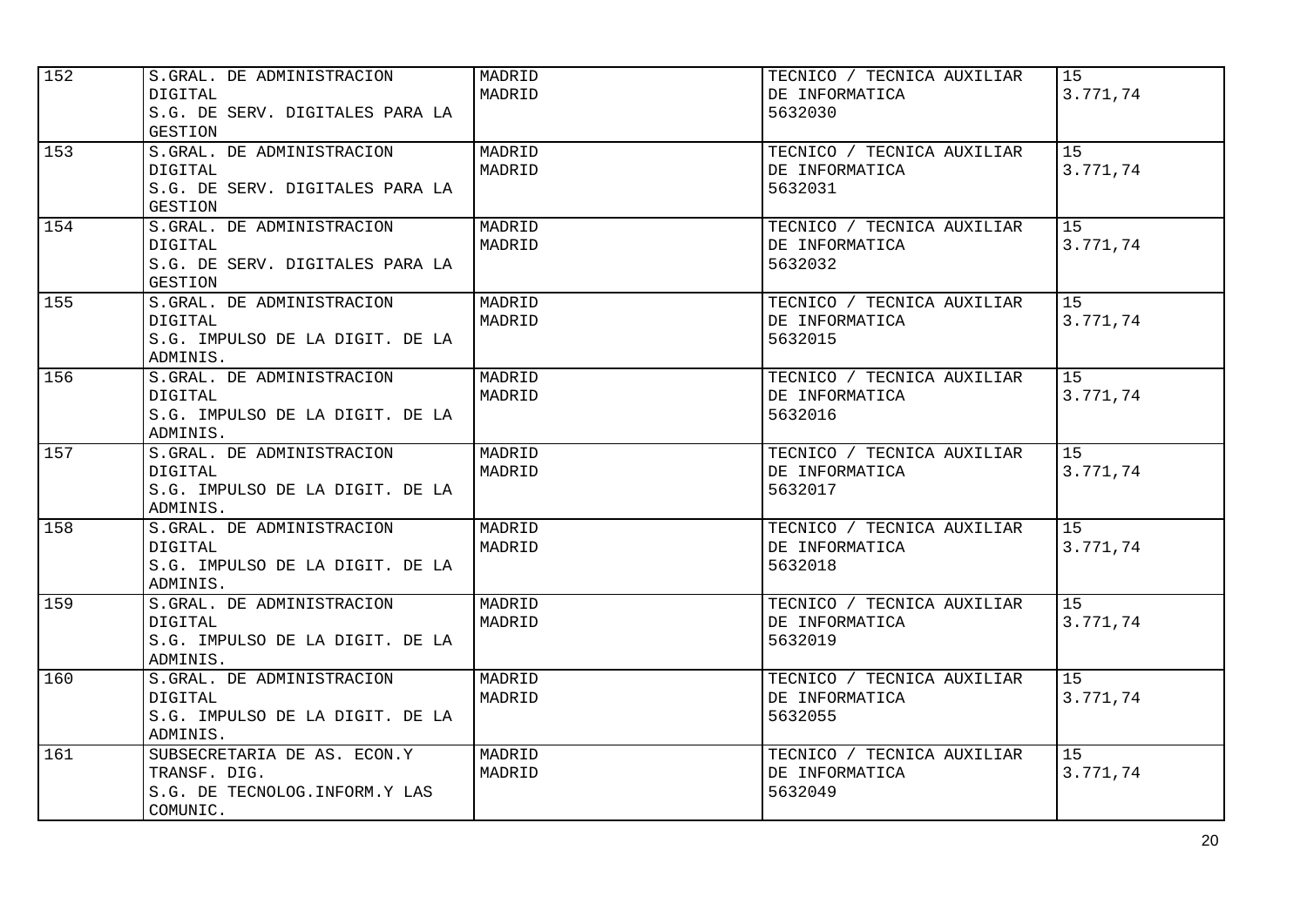| 162 | SUBSECRETARIA DE AS. ECON.Y<br>TRANSF. DIG.<br>S.G. DE TECNOLOG. INFORM.Y LAS<br>COMUNIC.  | MADRID<br>MADRID | TECNICO / TECNICA AUXILIAR<br>DE INFORMATICA<br>5632050 | 15<br>3.771,74 |
|-----|--------------------------------------------------------------------------------------------|------------------|---------------------------------------------------------|----------------|
| 163 | SUBSECRETARIA DE AS. ECON.Y<br>TRANSF. DIG.<br>S.G. DE TECNOLOG. INFORM. Y LAS<br>COMUNIC. | MADRID<br>MADRID | TECNICO / TECNICA AUXILIAR<br>DE INFORMATICA<br>5632051 | 15<br>3.771.74 |
| 164 | SUBSECRETARIA DE AS. ECON.Y<br>TRANSF. DIG.<br>S.G. DE TECNOLOG. INFORM. Y LAS<br>COMUNIC. | MADRID<br>MADRID | TECNICO / TECNICA AUXILIAR<br>DE INFORMATICA<br>5632052 | 15<br>3.771.74 |
| 165 | SUBSECRETARIA DE AS. ECON.Y<br>TRANSF. DIG.<br>S.G. DE TECNOLOG. INFORM.Y LAS<br>COMUNIC.  | MADRID<br>MADRID | TECNICO / TECNICA AUXILIAR<br>DE INFORMATICA<br>5632053 | 15<br>3.771,74 |
| 166 | SUBSECRETARIA DE AS. ECON.Y<br>TRANSF. DIG.<br>S.G. DE TECNOLOG. INFORM. Y LAS<br>COMUNIC. | MADRID<br>MADRID | TECNICO / TECNICA AUXILIAR<br>DE INFORMATICA<br>5632054 | 15<br>3.771,74 |

#### MINISTERIO DE CIENCIA E INNOVACION

| PUESTO<br>NÚMERO | CENTRO DIRECTIVO/OO.AA<br>CENTRO DESTINO                                               | PROVINCIA<br>LOCALIDAD | PUESTO DE TRABAJO                                            | NIVEL C.D<br>COMP.ESPECÍFICO. |
|------------------|----------------------------------------------------------------------------------------|------------------------|--------------------------------------------------------------|-------------------------------|
| 167              | SUBSECRETARIA DE CIENCIA E<br>INNOVACION<br>DIVISION DE TECNOLOG. DE LA<br>INFORMACION | MADRID<br>MADRID       | / TECNICA AUXILIAR<br>TECNICO /<br>DE INFORMATICA<br>5631974 | 15<br>3.771.74                |
| 168              | SUBSECRETARIA DE CIENCIA E<br>INNOVACION<br>DIVISION DE TECNOLOG. DE LA<br>INFORMACION | MADRID<br>MADRID       | TECNICO /<br>/ TECNICA AUXILIAR<br>DE INFORMATICA<br>5631975 | 15<br>3.771.74                |
| 169              | SUBSECRETARIA DE CIENCIA E<br>INNOVACION<br>DIVISION DE TECNOLOG. DE LA<br>INFORMACION | MADRID<br>MADRID       | TECNICO / TECNICA AUXILIAR<br>DE INFORMATICA<br>5631976      | 15<br>3.771.74                |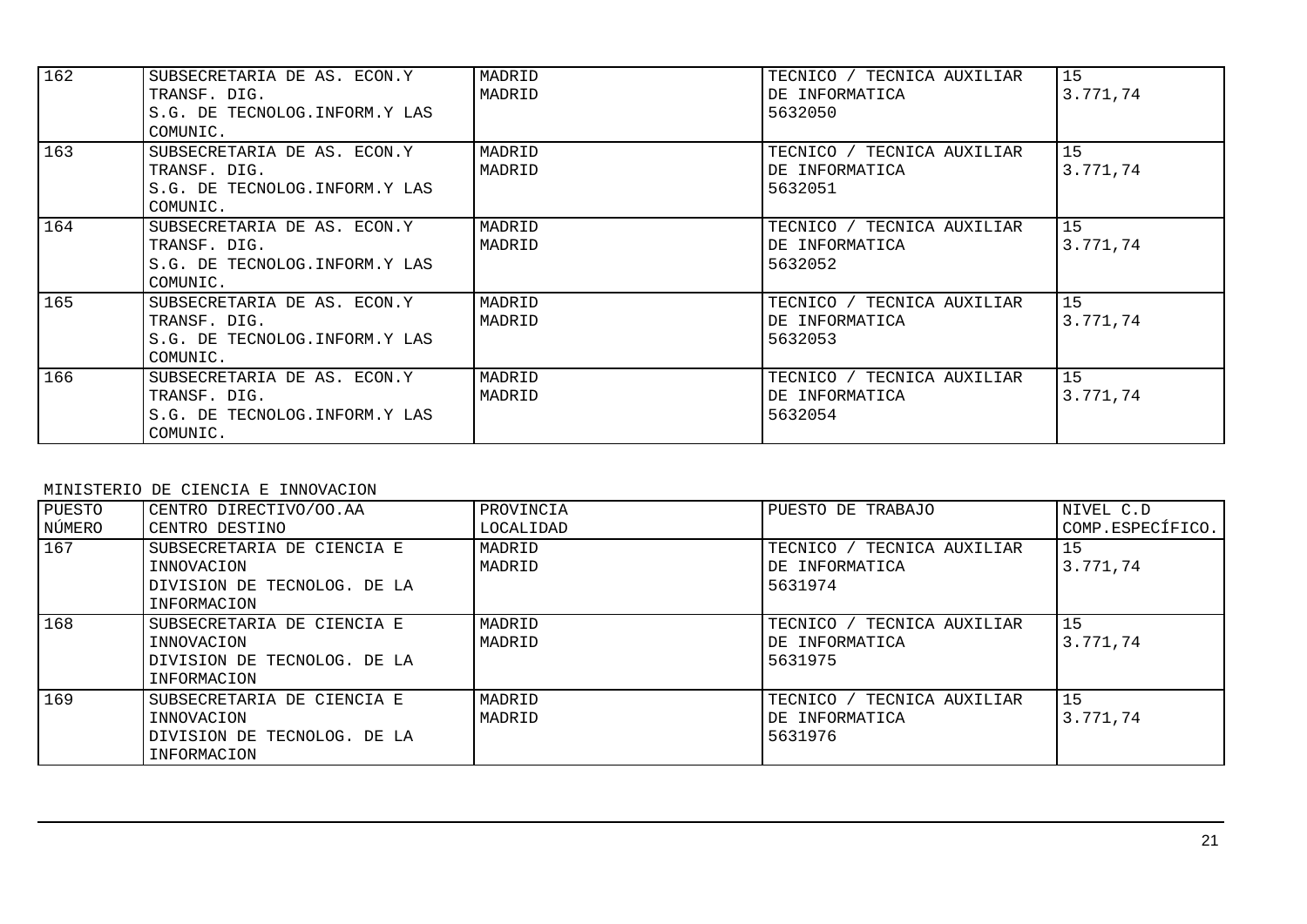| MINISTERIO DE CONSUMO |                             |           |                                 |                  |
|-----------------------|-----------------------------|-----------|---------------------------------|------------------|
| PUESTO                | CENTRO DIRECTIVO/OO.AA      | PROVINCIA | PUESTO DE TRABAJO               | NIVEL C.D        |
| NÚMERO                | CENTRO DESTINO              | LOCALIDAD |                                 | COMP.ESPECÍFICO. |
| 170                   | SUBSECRETARIA DE CONSUMO    | MADRID    | ' TECNICA AUXILIAR<br>TECNICO / |                  |
|                       | DIVISION DE TECNOL. Y SERV. | MADRID    | DE INFORMATICA                  | 3.771.74         |
|                       | INFORMACION                 |           | 5631946                         |                  |
| 171                   | SUBSECRETARIA DE CONSUMO    | MADRID    | TECNICO /<br>' TECNICA AUXILIAR |                  |
|                       | DIVISION DE TECNOL. Y SERV. | MADRID    | DE INFORMATICA                  | 3.771.74         |
|                       | INFORMACION                 |           | 5631947                         |                  |

## MINISTERIO DE CULTURA Y DEPORTE

| PUESTO<br>NÚMERO | CENTRO DIRECTIVO/OO.AA<br>CENTRO DESTINO                                            | PROVINCIA<br>LOCALIDAD | PUESTO DE TRABAJO                                       | NIVEL C.D<br>COMP.ESPECÍFICO. |
|------------------|-------------------------------------------------------------------------------------|------------------------|---------------------------------------------------------|-------------------------------|
| 172              | SUBSECRETARIA DE CULTURA Y<br>DEPORTE<br>DIVISION DE TECNOLOGIAS DE LA<br>INFORMAC. | MADRID<br>MADRID       | TECNICO / TECNICA AUXILIAR<br>DE INFORMATICA<br>5633151 | 15<br>3.771,74                |
| 173              | SUBSECRETARIA DE CULTURA Y<br>DEPORTE<br>DIVISION DE TECNOLOGIAS DE LA<br>INFORMAC. | MADRID<br>MADRID       | TECNICO / TECNICA AUXILIAR<br>DE INFORMATICA<br>5633152 | 15<br>3.771,74                |
| 174              | SUBSECRETARIA DE CULTURA Y<br>DEPORTE<br>DIVISION DE TECNOLOGIAS DE LA<br>INFORMAC. | MADRID<br>MADRID       | TECNICO / TECNICA AUXILIAR<br>DE INFORMATICA<br>5633153 | 15<br>3.771,74                |
| 175              | SUBSECRETARIA DE CULTURA Y<br>DEPORTE<br>DIVISION DE TECNOLOGIAS DE LA<br>INFORMAC. | MADRID<br>MADRID       | TECNICO / TECNICA AUXILIAR<br>DE INFORMATICA<br>5633154 | 15<br>3.771,74                |
| 176              | SUBSECRETARIA DE CULTURA Y<br>DEPORTE<br>DIVISION DE TECNOLOGIAS DE LA<br>INFORMAC. | MADRID<br>MADRID       | TECNICO / TECNICA AUXILIAR<br>DE INFORMATICA<br>5633155 | 15<br>3.771,74                |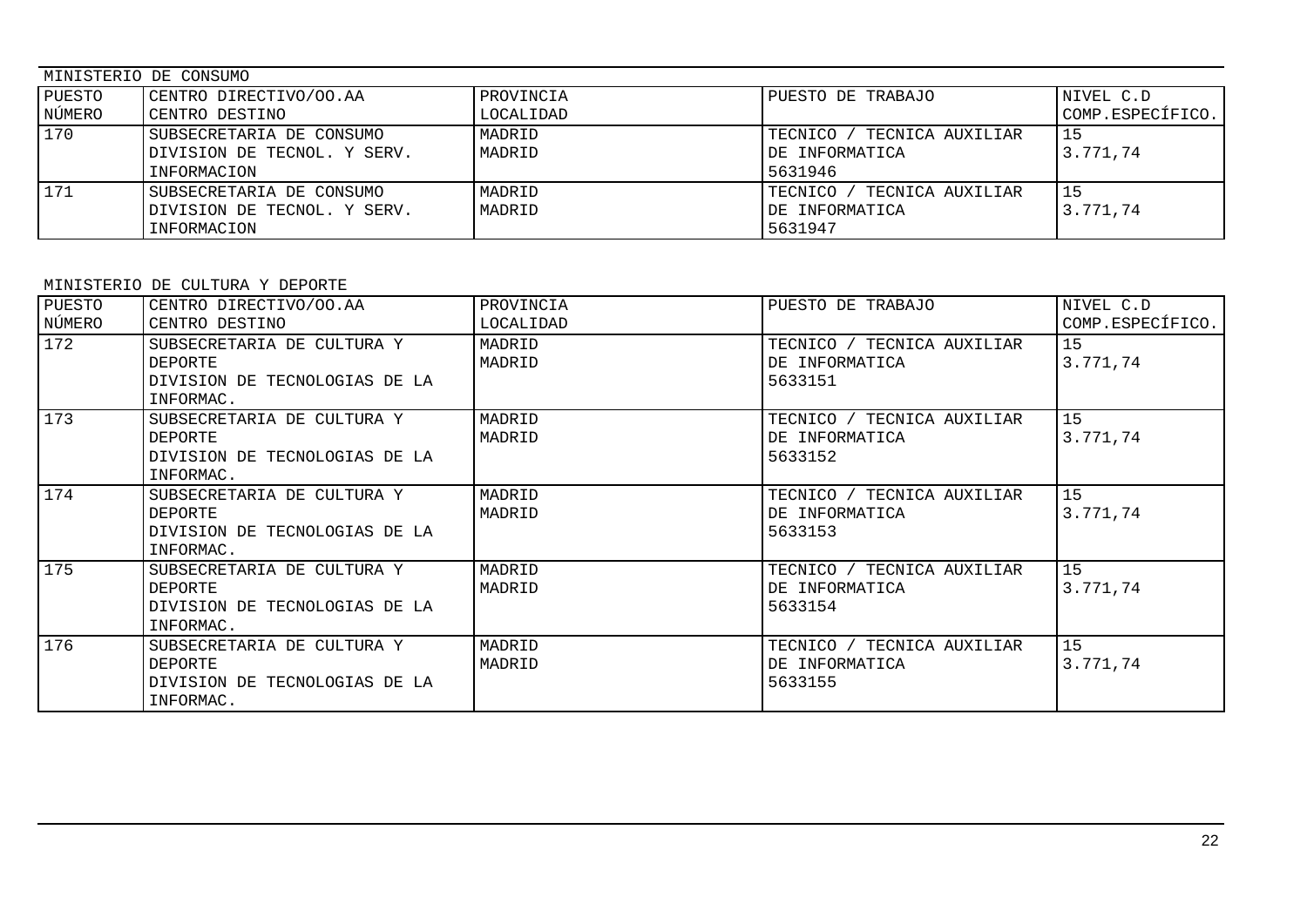MINISTERIO DE DEFENSA

| PUESTO | CENTRO DIRECTIVO/OO.AA         | PROVINCIA | PUESTO DE TRABAJO          | NIVEL C.D        |
|--------|--------------------------------|-----------|----------------------------|------------------|
| NÚMERO | CENTRO DESTINO                 | LOCALIDAD |                            | COMP.ESPECÍFICO. |
| 177    | D.G. DE PERSONAL               | MADRID    | TECNICO / TECNICA AUXILIAR | 15               |
|        | S.G. DE PERSONAL CIVIL         | MADRID    | DE INFORMATICA             | 3.771,74         |
|        |                                |           | 4893474                    |                  |
| 178    | D.G. DE PERSONAL               | MADRID    | TECNICO / TECNICA AUXILIAR | 15               |
|        | S.G. DE PLANIFICACION Y COSTES | MADRID    | DE INFORMATICA             | 3.771,74         |
|        | DE RR.HH.                      |           | 3564304                    |                  |
| 179    | S. DE E. DE DEFENSA            | MADRID    | TECNICO / TECNICA AUXILIAR | 15               |
|        | CTRO.SIST.Y TECN. DE INFORM.Y  | MADRID    | DE INFORMATICA             | 3.771,74         |
|        | COMUNICAC.                     |           | 5632059                    |                  |
| 180    | S. DE E. DE DEFENSA            | MADRID    | TECNICO / TECNICA AUXILIAR | 15               |
|        | CTRO.SIST.Y TECN. DE INFORM.Y  | MADRID    | DE INFORMATICA             | 3.771,74         |
|        | COMUNICAC.                     |           | 5632060                    |                  |
| 181    | S. DE E. DE DEFENSA            | MADRID    | TECNICO / TECNICA AUXILIAR | 15               |
|        | CTRO.SIST.Y TECN. DE INFORM.Y  | MADRID    | DE INFORMATICA             | 3.771,74         |
|        | COMUNICAC.                     |           | 5632061                    |                  |
| 182    | S. DE E. DE DEFENSA            | MADRID    | TECNICO / TECNICA AUXILIAR | 15               |
|        | CTRO.SIST.Y TECN. DE INFORM.Y  | MADRID    | DE INFORMATICA             | 3.771,74         |
|        | COMUNICAC.                     |           | 5632062                    |                  |
| 183    | S. DE E. DE DEFENSA            | MADRID    | TECNICO / TECNICA AUXILIAR | 15 <sub>1</sub>  |
|        | CTRO.SIST.Y TECN. DE INFORM.Y  | MADRID    | DE INFORMATICA             | 3.771,74         |
|        | COMUNICAC.                     |           | 5632063                    |                  |
| 184    | S. DE E. DE DEFENSA            | MADRID    | TECNICO / TECNICA AUXILIAR | 15 <sub>1</sub>  |
|        | CTRO.SIST.Y TECN. DE INFORM.Y  | MADRID    | DE INFORMATICA             | 3.771,74         |
|        | COMUNICAC.                     |           | 5632064                    |                  |
| 185    | S. DE E. DE DEFENSA            | MADRID    | TECNICO / TECNICA AUXILIAR | 15 <sub>1</sub>  |
|        | CTRO.SIST.Y TECN. DE INFORM.Y  | MADRID    | DE INFORMATICA             | 3.771,74         |
|        | COMUNICAC.                     |           | 5632065                    |                  |
| 186    | S. DE E. DE DEFENSA            | MADRID    | TECNICO / TECNICA AUXILIAR | 15               |
|        | CTRO.SIST.Y TECN. DE INFORM.Y  | MADRID    | DE INFORMATICA             | 3.771,74         |
|        | COMUNICAC.                     |           | 5632066                    |                  |
| 187    | S. DE E. DE DEFENSA            | MADRID    | TECNICO / TECNICA AUXILIAR | 15               |
|        | CTRO.SIST.Y TECN. DE INFORM.Y  | MADRID    | DE INFORMATICA             | 3.771,74         |
|        | COMUNICAC.                     |           | 5632067                    |                  |
| 188    | S. DE E. DE DEFENSA            | MADRID    | TECNICO / TECNICA AUXILIAR | 15               |
|        | CTRO.SIST.Y TECN. DE INFORM.Y  | MADRID    | DE INFORMATICA             | 3.771,74         |
|        | COMUNICAC.                     |           | 5632068                    |                  |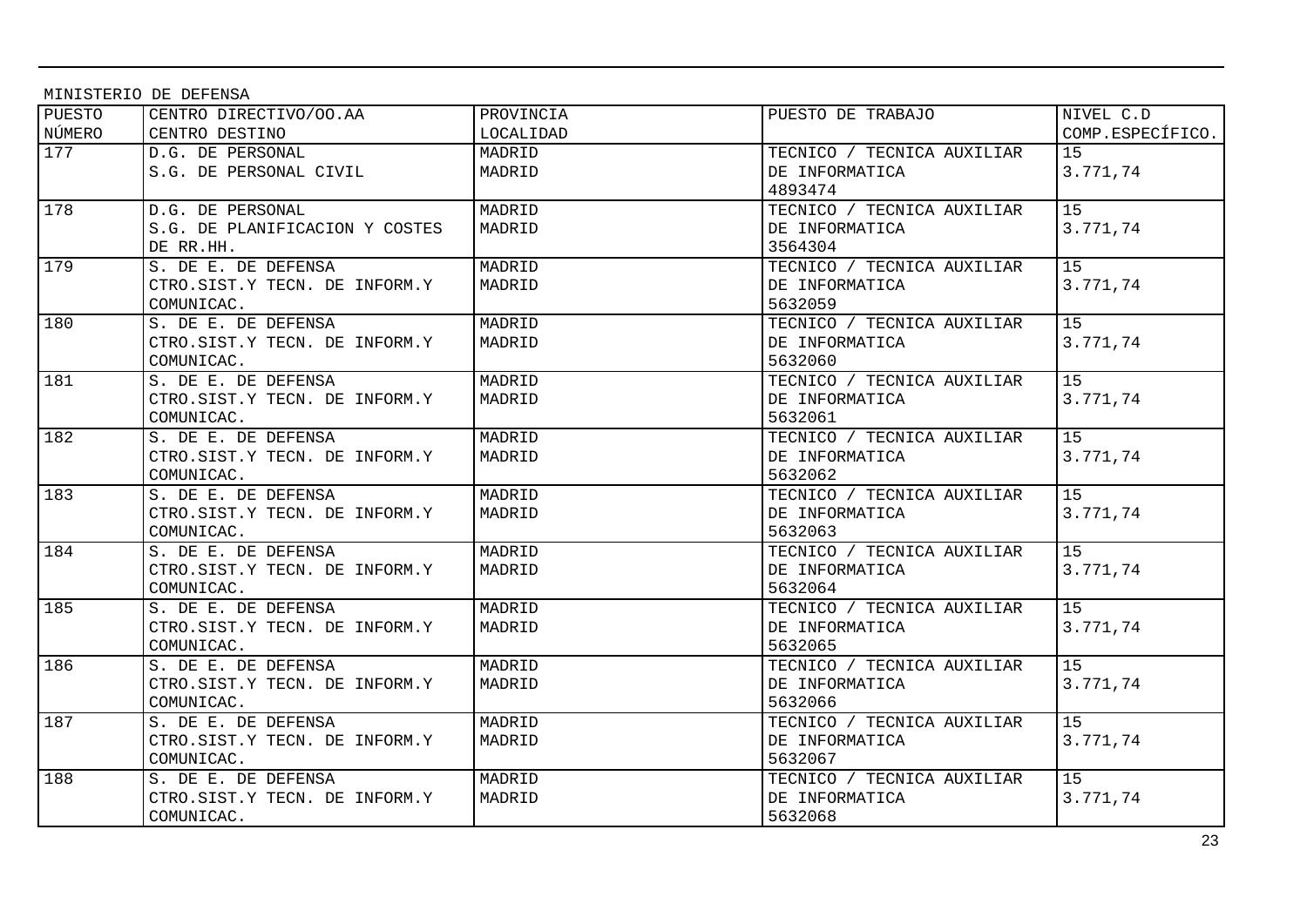| 189 | S. DE E. DE DEFENSA<br>CTRO.SIST.Y TECN. DE INFORM.Y<br>COMUNICAC. | MADRID<br>MADRID | TECNICO /<br>TECNICA AUXILIAR<br>DE INFORMATICA<br>5632069 | 15<br>3.771,74 |
|-----|--------------------------------------------------------------------|------------------|------------------------------------------------------------|----------------|
| 190 | S. DE E. DE DEFENSA<br>CTRO.SIST.Y TECN. DE INFORM.Y<br>COMUNICAC. | MADRID<br>MADRID | TECNICO / TECNICA AUXILIAR<br>DE INFORMATICA<br>5632070    | 15<br>3.771,74 |
| 191 | S. DE E. DE DEFENSA<br>CTRO.SIST.Y TECN. DE INFORM.Y<br>COMUNICAC. | MADRID<br>MADRID | TECNICO / TECNICA AUXILIAR<br>DE INFORMATICA<br>5632071    | 15<br>3.771,74 |
| 192 | S. DE E. DE DEFENSA<br>CTRO.SIST.Y TECN. DE INFORM.Y<br>COMUNICAC. | MADRID<br>MADRID | TECNICO / TECNICA AUXILIAR<br>DE INFORMATICA<br>5632072    | 15<br>3.771.74 |

### MINISTERIO DE DERECHOS SOC.Y AGENDA 2030

| CENTRO DIRECTIVO/OO.AA           | PROVINCIA | PUESTO DE TRABAJO          | NIVEL C.D        |
|----------------------------------|-----------|----------------------------|------------------|
| CENTRO DESTINO                   | LOCALIDAD |                            | COMP.ESPECÍFICO. |
| SUBSECRETARIA DE DER. SOC. Y AG. | MADRID    | TECNICO / TECNICA AUXILIAR | 15               |
| 2030                             | MADRID    | DE INFORMATICA             | 3.771.74         |
| DIV. DE TECNOL.DE LA INFORM.Y    |           | 5631810                    |                  |
| COMUNICAC.                       |           |                            |                  |
| SUBSECRETARIA DE DER. SOC. Y AG. | MADRID    | TECNICO / TECNICA AUXILIAR | 15               |
| 2030                             | MADRID    | DE INFORMATICA             | 3.771,74         |
| DIV. DE TECNOL. DE LA INFORM. Y  |           | 5631811                    |                  |
| COMUNICAC.                       |           |                            |                  |
| SUBSECRETARIA DE DER. SOC. Y AG. | MADRID    | TECNICO / TECNICA AUXILIAR | 15               |
| 2030                             | MADRID    | DE INFORMATICA             | 3.771.74         |
| DIV. DE TECNOL. DE LA INFORM. Y  |           | 5631812                    |                  |
| COMUNICAC.                       |           |                            |                  |
| SUBSECRETARIA DE DER. SOC. Y AG. | MADRID    | TECNICO / TECNICA AUXILIAR | 15               |
| 2030                             | MADRID    | DE INFORMATICA             | 3.771.74         |
| DIV. DE TECNOL. DE LA INFORM. Y  |           | 5631814                    |                  |
| COMUNICAC.                       |           |                            |                  |
|                                  |           |                            |                  |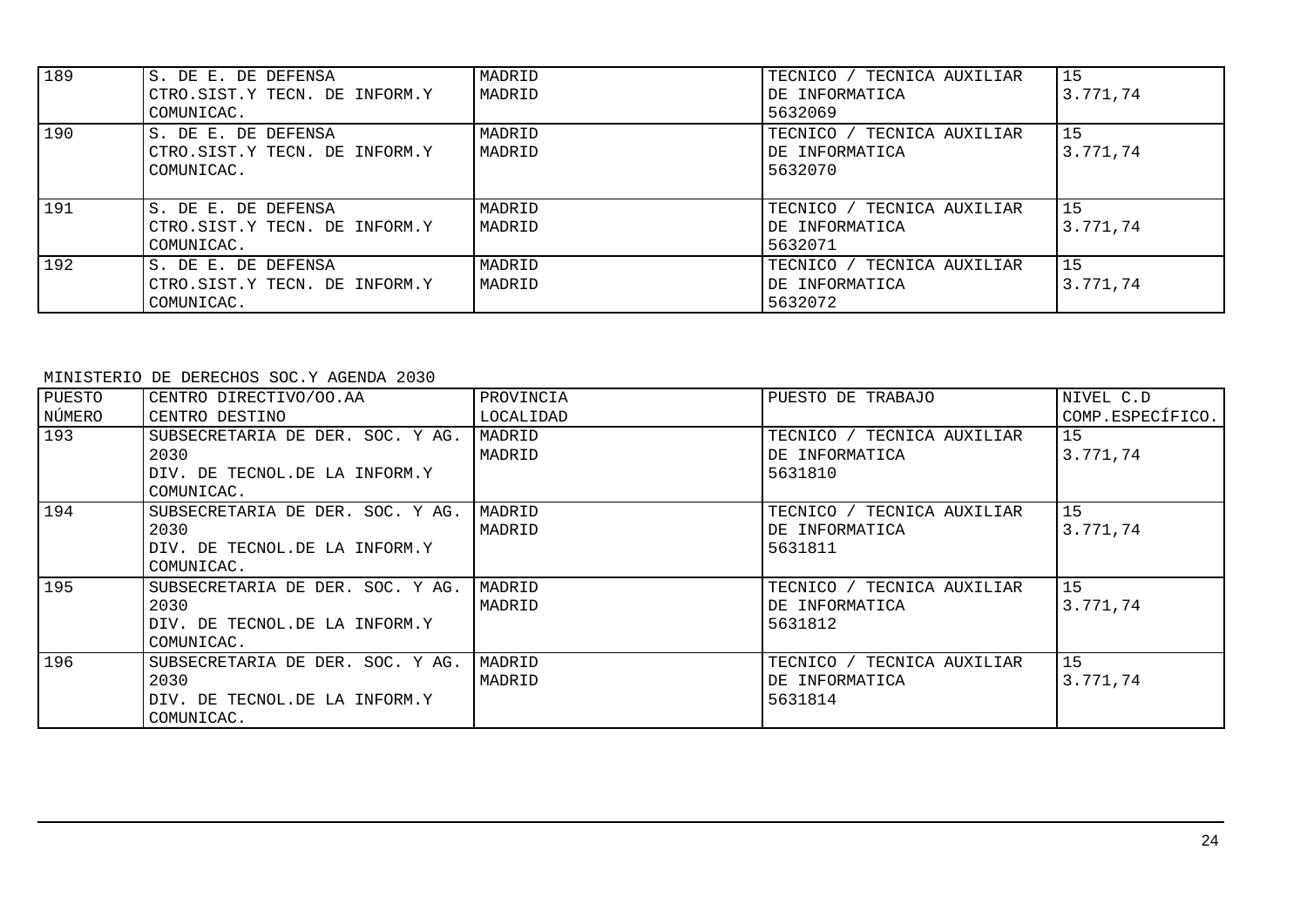|                  | MINISTERIO DE EDUCACION Y FORMAC. PROF.                                                    |                        |                                                         |                               |
|------------------|--------------------------------------------------------------------------------------------|------------------------|---------------------------------------------------------|-------------------------------|
| PUESTO<br>NÚMERO | CENTRO DIRECTIVO/OO.AA<br>CENTRO DESTINO                                                   | PROVINCIA<br>LOCALIDAD | PUESTO DE TRABAJO                                       | NIVEL C.D<br>COMP.ESPECÍFICO. |
| 197              | SUBSECRETARIA DE EDUCACION Y<br>FORM. PROF.<br>S.G. DE TECNOLOG. DE LA INFORM.<br>Y COMUN. | MADRID<br>MADRID       | TECNICO / TECNICA AUXILIAR<br>DE INFORMATICA<br>5632667 | 15<br>3.771,74                |
| 198              | SUBSECRETARIA DE EDUCACION Y<br>FORM, PROF.<br>S.G. DE TECNOLOG. DE LA INFORM.<br>Y COMUN. | MADRID<br>MADRID       | TECNICO / TECNICA AUXILIAR<br>DE INFORMATICA<br>5632668 | 15<br>3.771,74                |
| 199              | SUBSECRETARIA DE EDUCACION Y<br>FORM. PROF.<br>S.G. DE TECNOLOG. DE LA INFORM.<br>Y COMUN. | MADRID<br>MADRID       | TECNICO / TECNICA AUXILIAR<br>DE INFORMATICA<br>5632669 | 15<br>3.771,74                |
| 200              | SUBSECRETARIA DE EDUCACION Y<br>FORM, PROF,<br>S.G. DE TECNOLOG. DE LA INFORM.<br>Y COMUN. | MADRID<br>MADRID       | TECNICO / TECNICA AUXILIAR<br>DE INFORMATICA<br>5632670 | 15<br>3.771,74                |
| 201              | SUBSECRETARIA DE EDUCACION Y<br>FORM. PROF.<br>S.G. DE TECNOLOG. DE LA INFORM.<br>Y COMUN. | MADRID<br>MADRID       | TECNICO / TECNICA AUXILIAR<br>DE INFORMATICA<br>5632671 | 15<br>3.771,74                |
| 202              | SUBSECRETARIA DE EDUCACION Y<br>FORM. PROF.<br>S.G. DE TECNOLOG. DE LA INFORM.<br>Y COMUN. | MADRID<br>MADRID       | TECNICO / TECNICA AUXILIAR<br>DE INFORMATICA<br>5632672 | 15<br>3.771,74                |
| 203              | SUBSECRETARIA DE EDUCACION Y<br>FORM, PROF,<br>S.G. DE TECNOLOG. DE LA INFORM.<br>Y COMUN. | MADRID<br>MADRID       | TECNICO / TECNICA AUXILIAR<br>DE INFORMATICA<br>5632673 | 15<br>3.771,74                |

#### MINISTERIO DE HACIENDA Y FUNCION PUBLICA

| PUESTO | CENTRO DIRECTIVO/OO.AA        | PROVINCIA | PUESTO DE TRABAJO            | INIVEL C.D       |
|--------|-------------------------------|-----------|------------------------------|------------------|
| NÚMERO | CENTRO DESTINO                | LOCALIDAD |                              | COMP.ESPECÍFICO. |
| 204    | ID.G. DE RACIONALIZ. Y CENTR. | MADRID    | TECNICO.<br>TECNICA AUXILIAR |                  |
|        | CONTRATAC.                    | MADRID    | DE INFORMATICA               | 3.771,74         |
|        | UNIDAD DE APOYO               |           | 5632498                      |                  |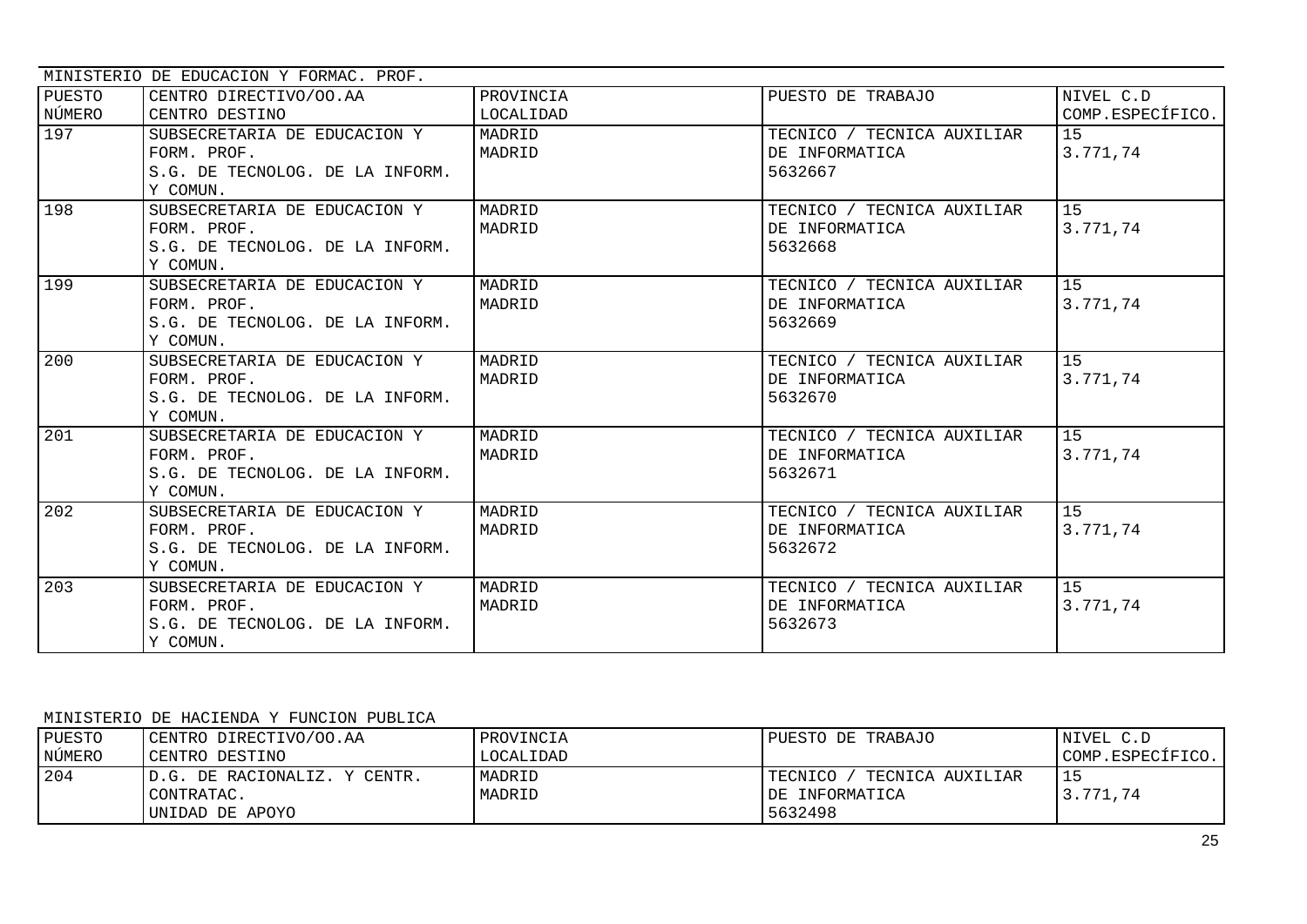| 205 | D.G. DE RACIONALIZ. Y CENTR.    | MADRID | TECNICO / TECNICA AUXILIAR | 15              |
|-----|---------------------------------|--------|----------------------------|-----------------|
|     | CONTRATAC.                      | MADRID | DE INFORMATICA             | 3.771,74        |
|     | UNIDAD DE APOYO                 |        | 5632499                    |                 |
| 206 | D.G. DE TRIBUTOS                | MADRID | TECNICO / TECNICA AUXILIAR | 15              |
|     | UNIDAD DE APOYO                 | MADRID | DE INFORMATICA             | 3.771,74        |
|     |                                 |        | 5632551                    |                 |
| 207 | D.G. DEL CATASTRO               | MADRID | TECNICO / TECNICA AUXILIAR | 15              |
|     | S.G. DE TECNOLOGIA Y DESPLIEGUE | MADRID | DE INFORMATICA             | 3.771,74        |
|     | DIGITAL                         |        | 5632552                    |                 |
| 208 | D.G. DEL CATASTRO               | MADRID | TECNICO / TECNICA AUXILIAR | 15              |
|     | S.G. DE TECNOLOGIA Y DESPLIEGUE | MADRID | DE INFORMATICA             | 3.771,74        |
|     | DIGITAL                         |        | 5632553                    |                 |
| 209 | D.G. DEL CATASTRO               | MADRID | TECNICO / TECNICA AUXILIAR | 15              |
|     | S.G. DE TECNOLOGIA Y DESPLIEGUE | MADRID | DE INFORMATICA             | 3.771,74        |
|     | <b>DIGITAL</b>                  |        | 5632554                    |                 |
| 210 | D.G. DEL CATASTRO               | MADRID | TECNICO / TECNICA AUXILIAR | 15              |
|     | S.G. DE TECNOLOGIA Y DESPLIEGUE | MADRID | DE INFORMATICA             | 3.771,74        |
|     | <b>DIGITAL</b>                  |        | 5632555                    |                 |
| 211 | D.G. DEL CATASTRO               | MADRID | TECNICO / TECNICA AUXILIAR | $\overline{15}$ |
|     | S.G. DE TECNOLOGIA Y DESPLIEGUE | MADRID | DE INFORMATICA             | 3.771,74        |
|     | DIGITAL                         |        | 5632556                    |                 |
| 212 | D.G. DEL CATASTRO               | MADRID | TECNICO / TECNICA AUXILIAR | 15              |
|     | S.G. DE TECNOLOGIA Y DESPLIEGUE | MADRID | DE INFORMATICA             | 3.771,74        |
|     | DIGITAL                         |        | 5632557                    |                 |
| 213 | D.G. DEL PATRIMONIO DEL ESTADO  | MADRID | TECNICO / TECNICA AUXILIAR | 15              |
|     | S.G. DE COORDINAC. CONTRATAC.   | MADRID | DE INFORMATICA             | 3.771,74        |
|     | ELECTRON.                       |        | 5632500                    |                 |
| 214 | D.G. DEL PATRIMONIO DEL ESTADO  | MADRID | TECNICO / TECNICA AUXILIAR | 15              |
|     | S.G. DE COORDINAC. CONTRATAC.   | MADRID | DE INFORMATICA             | 3.771,74        |
|     | ELECTRON.                       |        | 5632501                    |                 |
| 215 | D.G. DEL PATRIMONIO DEL ESTADO  | MADRID | TECNICO / TECNICA AUXILIAR | 15              |
|     | S.G. DE COORDINAC. CONTRATAC.   | MADRID | DE INFORMATICA             | 3.771,74        |
|     | ELECTRON.                       |        | 5632502                    |                 |
| 216 | D.G. DEL PATRIMONIO DEL ESTADO  | MADRID | TECNICO / TECNICA AUXILIAR | 15              |
|     | S.G. DE COORDINAC. CONTRATAC.   | MADRID | DE INFORMATICA             | 3.771,74        |
|     | ELECTRON.                       |        | 5632503                    |                 |
| 217 | INTERVENCION GRAL. ADMON. DEL   | MADRID | TECNICO / TECNICA AUXILIAR | 15              |
|     | <b>ESTADO</b>                   | MADRID | DE INFORMATICA             | 3.771,74        |
|     | OFICINA DE INFORMATICA          |        | 5632520                    |                 |
|     | PRESUPUESTARIA                  |        |                            |                 |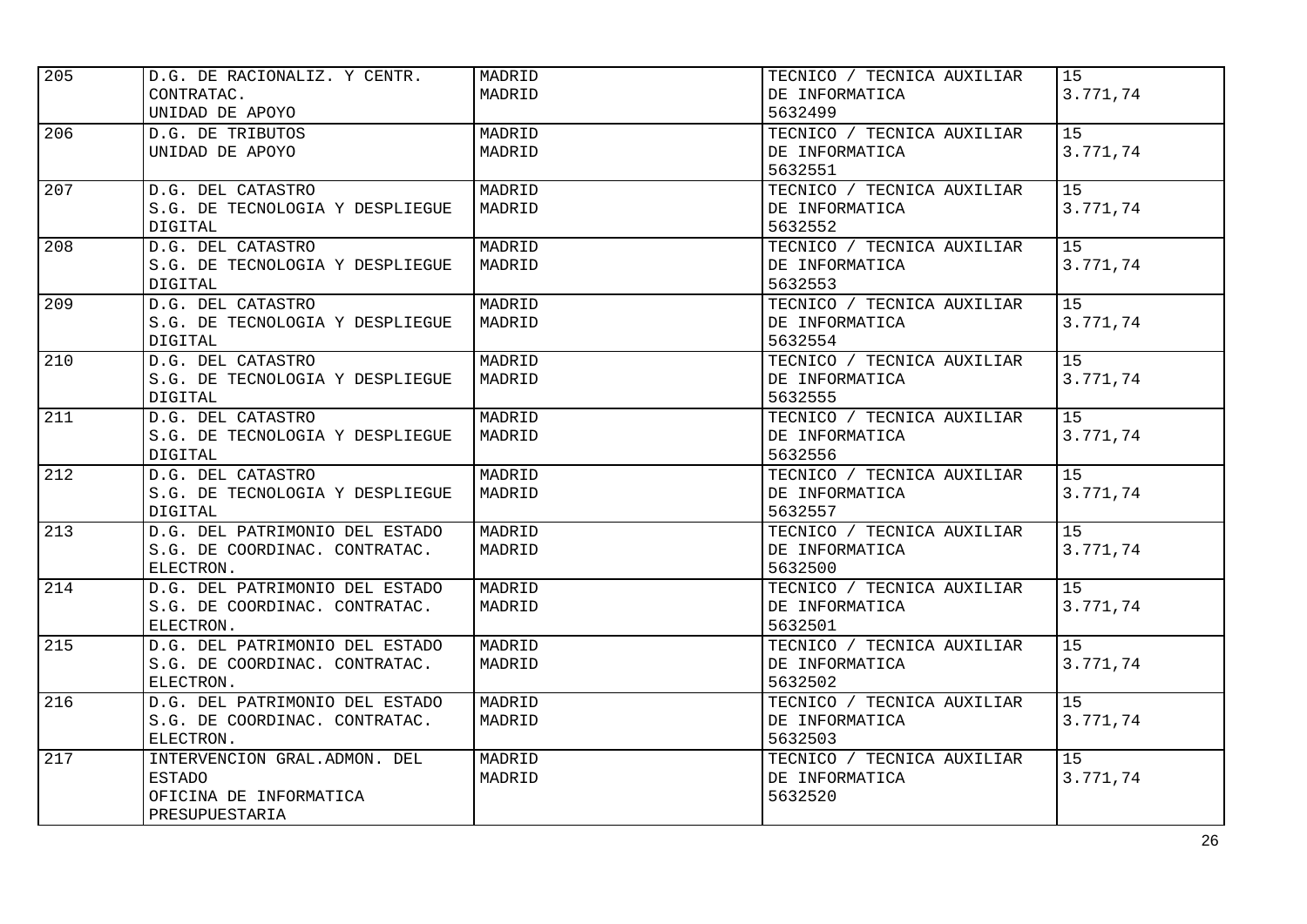| 218 | INTERVENCION GRAL. ADMON. DEL<br><b>ESTADO</b><br>OFICINA DE INFORMATICA<br>PRESUPUESTARIA | MADRID<br>MADRID | TECNICO / TECNICA AUXILIAR<br>DE INFORMATICA<br>5632521 | 15<br>3.771,74              |
|-----|--------------------------------------------------------------------------------------------|------------------|---------------------------------------------------------|-----------------------------|
| 219 | INTERVENCION GRAL. ADMON. DEL<br><b>ESTADO</b><br>OFICINA DE INFORMATICA<br>PRESUPUESTARIA | MADRID<br>MADRID | TECNICO / TECNICA AUXILIAR<br>DE INFORMATICA<br>5632522 | 15<br>3.771,74              |
| 220 | INTERVENCION GRAL. ADMON. DEL<br><b>ESTADO</b><br>OFICINA DE INFORMATICA<br>PRESUPUESTARIA | MADRID<br>MADRID | TECNICO / TECNICA AUXILIAR<br>DE INFORMATICA<br>5632523 | 15<br>3.771,74              |
| 221 | INTERVENCION GRAL. ADMON. DEL<br><b>ESTADO</b><br>OFICINA DE INFORMATICA<br>PRESUPUESTARIA | MADRID<br>MADRID | TECNICO / TECNICA AUXILIAR<br>DE INFORMATICA<br>5632524 | 15<br>3.771,74              |
| 222 | INTERVENCION GRAL. ADMON. DEL<br><b>ESTADO</b><br>OFICINA DE INFORMATICA<br>PRESUPUESTARIA | MADRID<br>MADRID | TECNICO / TECNICA AUXILIAR<br>DE INFORMATICA<br>5632525 | $\overline{15}$<br>3.771,74 |
| 223 | INTERVENCION GRAL. ADMON. DEL<br><b>ESTADO</b><br>OFICINA DE INFORMATICA<br>PRESUPUESTARIA | MADRID<br>MADRID | TECNICO / TECNICA AUXILIAR<br>DE INFORMATICA<br>5632526 | 15<br>3.771,74              |
| 224 | INTERVENCION GRAL. ADMON. DEL<br><b>ESTADO</b><br>OFICINA DE INFORMATICA<br>PRESUPUESTARIA | MADRID<br>MADRID | TECNICO / TECNICA AUXILIAR<br>DE INFORMATICA<br>5632527 | 15<br>3.771,74              |
| 225 | INTERVENCION GRAL. ADMON. DEL<br><b>ESTADO</b><br>OFICINA DE INFORMATICA<br>PRESUPUESTARIA | MADRID<br>MADRID | TECNICO / TECNICA AUXILIAR<br>DE INFORMATICA<br>5632528 | 15 <sub>1</sub><br>3.771,74 |
| 226 | INTERVENCION GRAL. ADMON. DEL<br><b>ESTADO</b><br>OFICINA DE INFORMATICA<br>PRESUPUESTARIA | MADRID<br>MADRID | TECNICO / TECNICA AUXILIAR<br>DE INFORMATICA<br>5632529 | 15<br>3.771,74              |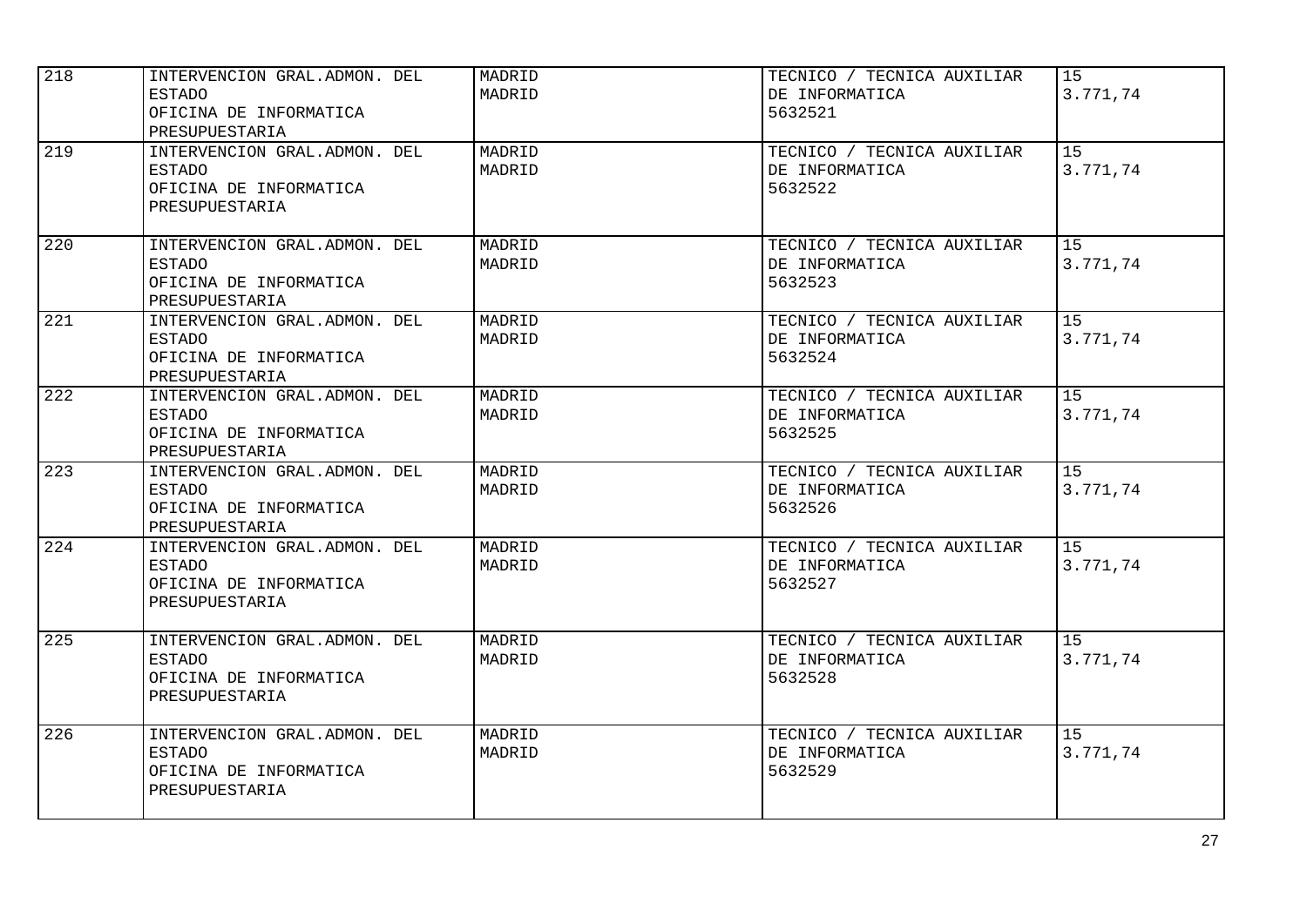| 227 | INTERVENCION GRAL. ADMON. DEL<br><b>ESTADO</b><br>OFICINA DE INFORMATICA<br>PRESUPUESTARIA | MADRID<br>MADRID | TECNICO / TECNICA AUXILIAR<br>DE INFORMATICA<br>5632530 | 15<br>3.771,74              |
|-----|--------------------------------------------------------------------------------------------|------------------|---------------------------------------------------------|-----------------------------|
| 228 | INTERVENCION GRAL. ADMON. DEL<br><b>ESTADO</b><br>OFICINA DE INFORMATICA<br>PRESUPUESTARIA | MADRID<br>MADRID | TECNICO / TECNICA AUXILIAR<br>DE INFORMATICA<br>5632531 | 1.5<br>3.771,74             |
| 229 | INTERVENCION GRAL. ADMON. DEL<br><b>ESTADO</b><br>OFICINA DE INFORMATICA<br>PRESUPUESTARIA | MADRID<br>MADRID | TECNICO / TECNICA AUXILIAR<br>DE INFORMATICA<br>5632532 | 15<br>3.771,74              |
| 230 | INTERVENCION GRAL. ADMON. DEL<br><b>ESTADO</b><br>OFICINA DE INFORMATICA<br>PRESUPUESTARIA | MADRID<br>MADRID | TECNICO / TECNICA AUXILIAR<br>DE INFORMATICA<br>5632533 | 15<br>3.771,74              |
| 231 | INTERVENCION GRAL. ADMON. DEL<br><b>ESTADO</b><br>OFICINA DE INFORMATICA<br>PRESUPUESTARIA | MADRID<br>MADRID | TECNICO / TECNICA AUXILIAR<br>DE INFORMATICA<br>5632534 | $\overline{15}$<br>3.771,74 |
| 232 | INTERVENCION GRAL. ADMON. DEL<br><b>ESTADO</b><br>OFICINA DE INFORMATICA<br>PRESUPUESTARIA | MADRID<br>MADRID | TECNICO / TECNICA AUXILIAR<br>DE INFORMATICA<br>5632535 | 15<br>3.771,74              |
| 233 | INTERVENCION GRAL. ADMON. DEL<br><b>ESTADO</b><br>OFICINA DE INFORMATICA<br>PRESUPUESTARIA | MADRID<br>MADRID | TECNICO / TECNICA AUXILIAR<br>DE INFORMATICA<br>5632536 | 15<br>3.771,74              |
| 234 | S. DE E. DE FUNCION PUBLICA<br>DIV. DE TECNOLOGIAS DE LA<br>INFORMACION                    | MADRID<br>MADRID | TECNICO / TECNICA AUXILIAR<br>DE INFORMATICA<br>5632540 | 15<br>3.771,74              |
| 235 | S. DE E. DE FUNCION PUBLICA<br>DIV. DE TECNOLOGIAS DE LA<br>INFORMACION                    | MADRID<br>MADRID | TECNICO / TECNICA AUXILIAR<br>DE INFORMATICA<br>5632541 | 15<br>3.771,74              |
| 236 | S. DE E. DE HACIENDA<br>GABINETE DEL SECRETARIO DE<br><b>ESTADO</b>                        | MADRID<br>MADRID | TECNICO / TECNICA AUXILIAR<br>DE INFORMATICA<br>5632546 | 15<br>3.771,74              |
| 237 | S. GRAL. DE FONDOS EUROPEOS<br>GABINETE TECNICO                                            | MADRID<br>MADRID | TECNICO / TECNICA AUXILIAR<br>DE INFORMATICA<br>5632538 | 15<br>3.771,74              |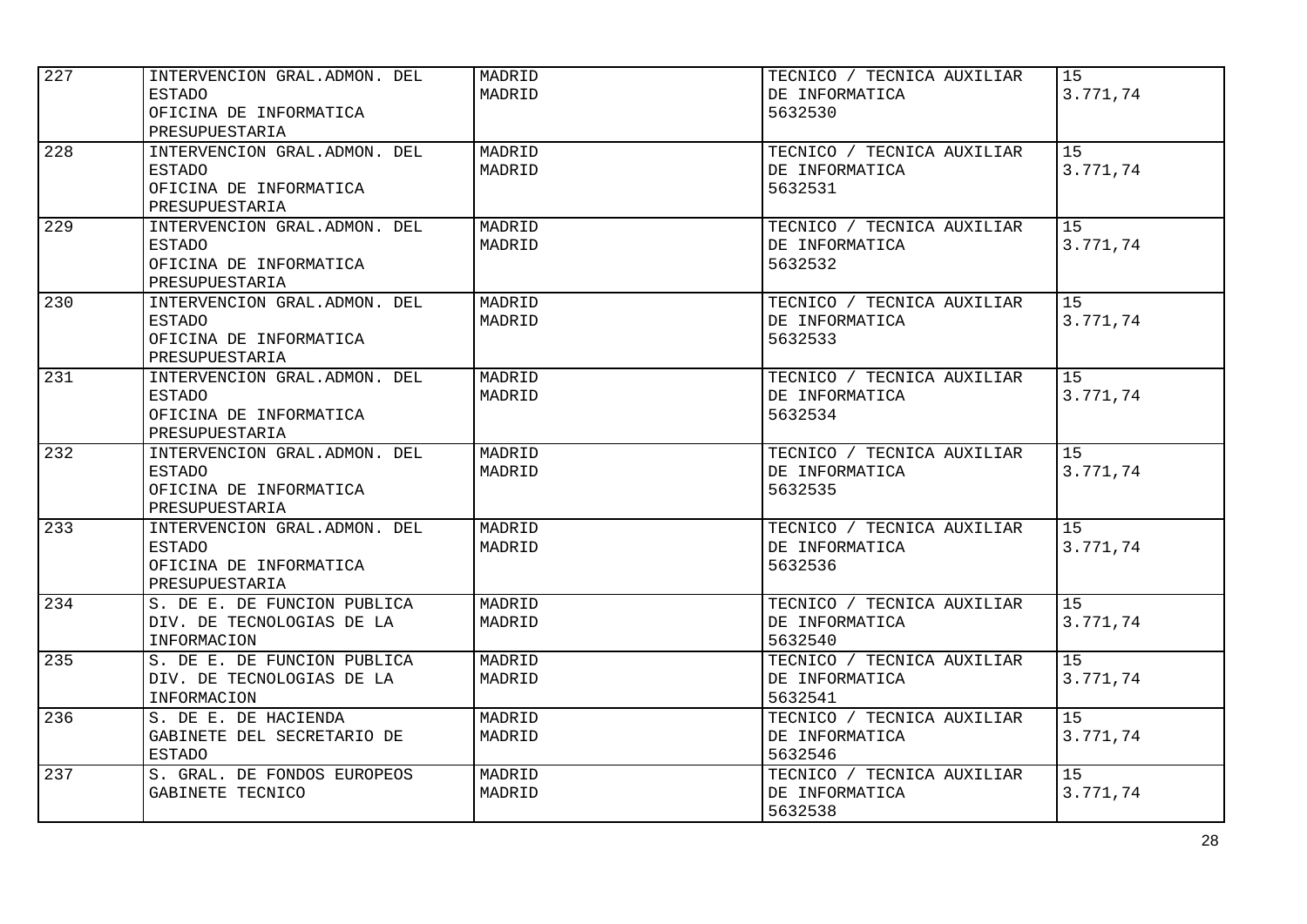| 238 | S. GRAL. DE FONDOS EUROPEOS             | MADRID | TECNICO / TECNICA AUXILIAR | 15       |
|-----|-----------------------------------------|--------|----------------------------|----------|
|     | GABINETE TECNICO                        | MADRID | DE INFORMATICA             | 3.771,74 |
|     |                                         |        | 5632539                    |          |
| 239 | S.GRAL. DE FINANCIAC. AUTONOMICA        | MADRID | TECNICO / TECNICA AUXILIAR | 15       |
|     | Y LOCAL                                 | MADRID | DE INFORMATICA             | 3.771,74 |
|     | GABINETE TECNICO                        |        | 5632547                    |          |
| 240 | S.GRAL. DE FINANCIAC. AUTONOMICA        | MADRID | TECNICO / TECNICA AUXILIAR | 15       |
|     | Y LOCAL                                 | MADRID | DE INFORMATICA             | 3.771,74 |
|     | GABINETE TECNICO                        |        | 5632548                    |          |
| 241 | SECRETARIA GENERAL TECNICA              | MADRID | TECNICO / TECNICA AUXILIAR | 15       |
|     | S.G. SERV.WEB, TRANSP.Y PROTEC.         | MADRID | DE INFORMATICA             | 3.771,74 |
|     | DE DATOS                                |        | 5632509                    |          |
| 242 | SUBSECRETARIA HACIENDA Y FUNCION        | MADRID | TECNICO / TECNICA AUXILIAR | 15       |
|     | PUBLICA                                 | MADRID | DE INFORMATICA             | 3.771,74 |
|     | DIVISION DE ASUNTOS GENERALES           |        | 5632508                    |          |
| 243 | SUBSECRETARIA HACIENDA Y FUNCION        | MADRID | TECNICO / TECNICA AUXILIAR | 15       |
|     | PUBLICA                                 | MADRID | DE INFORMATICA             | 3.771,74 |
|     | S.G.TECNOLOG.DE LA INF.Y DE LAS         |        | 5632504                    |          |
|     | COMUNIC.                                |        |                            |          |
| 244 | SUBSECRETARIA HACIENDA Y FUNCION        | MADRID | TECNICO / TECNICA AUXILIAR | 15       |
|     | PUBLICA                                 | MADRID | DE INFORMATICA             | 3.771,74 |
|     | S.G.TECNOLOG.DE LA INF.Y DE LAS         |        | 5632505                    |          |
|     | COMUNIC.                                |        |                            |          |
| 245 | SUBSECRETARIA HACIENDA Y FUNCION MADRID |        | TECNICO / TECNICA AUXILIAR | 15       |
|     | PUBLICA                                 | MADRID | DE INFORMATICA             | 3.771,74 |
|     | S.G.TECNOLOG.DE LA INF.Y DE LAS         |        | 5632506                    |          |
|     | COMUNIC.                                |        |                            |          |
| 246 | SUBSECRETARIA HACIENDA Y FUNCION        | MADRID | TECNICO / TECNICA AUXILIAR | 15       |
|     | PUBLICA                                 | MADRID | DE INFORMATICA             | 3.771,74 |
|     | S.G.TECNOLOG.DE LA INF.Y DE LAS         |        | 5632507                    |          |
|     | COMUNIC.                                |        |                            |          |
| 247 | TRIBUNAL ECONOMICO-                     | MADRID | TECNICO / TECNICA AUXILIAR | 15       |
|     | ADMTVO.CENTRAL                          | MADRID | DE INFORMATICA             | 3.771,74 |
|     | S.G. DE ORGANIZ. MEDIOS Y               |        | 5632549                    |          |
|     | PROCEDIMIENTOS                          |        |                            |          |
| 248 | TRIBUNAL ECONOMICO-                     | MADRID | TECNICO / TECNICA AUXILIAR | 15       |
|     | ADMTVO.CENTRAL                          | MADRID | DE INFORMATICA             | 3.771,74 |
|     | S.G. DE ORGANIZ. MEDIOS Y               |        | 5632550                    |          |
|     | PROCEDIMIENTOS                          |        |                            |          |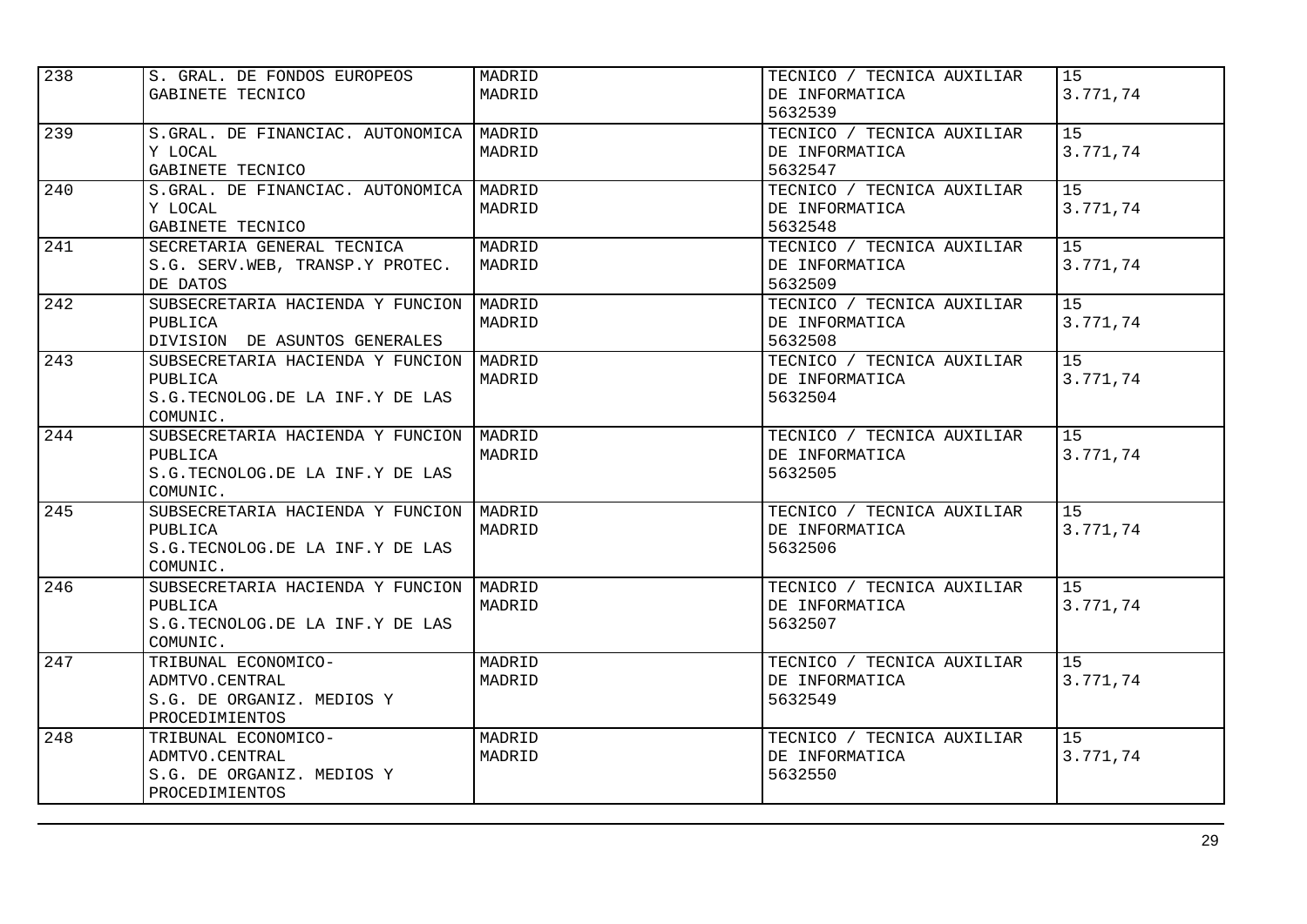MINISTERIO DE IGUALDAD

| PUESTO | CENTRO DIRECTIVO/OO.AA          | PROVINCIA | PUESTO DE TRABAJO          | NIVEL C.D        |
|--------|---------------------------------|-----------|----------------------------|------------------|
|        |                                 |           |                            |                  |
| NÚMERO | CENTRO DESTINO                  | LOCALIDAD |                            | COMP.ESPECÍFICO. |
| 249    | SUBSECRETARIA DE IGUALDAD       | MADRID    | TECNICO / TECNICA AUXILIAR | 15               |
|        | DIV. DE TECNOL. DE LA INFORM. Y | MADRID    | DE INFORMATICA             | 3.771.74         |
|        | COMUNIC.                        |           | 5632568                    |                  |
| 250    | SUBSECRETARIA DE IGUALDAD       | MADRID    | TECNICO / TECNICA AUXILIAR | 15               |
|        | DIV. DE TECNOL. DE LA INFORM. Y | MADRID    | DE INFORMATICA             | 3.771.74         |
|        | COMUNIC.                        |           | 5632569                    |                  |
| 251    | SUBSECRETARIA DE IGUALDAD       | MADRID    | TECNICO / TECNICA AUXILIAR | 15               |
|        | DIV. DE TECNOL. DE LA INFORM. Y | MADRID    | DE INFORMATICA             | 3.771.74         |
|        | COMUNIC.                        |           | 5632570                    |                  |

| PUESTO<br>NÚMERO | CENTRO DIRECTIVO/OO.AA<br>CENTRO DESTINO                                           | PROVINCIA<br>LOCALIDAD | PUESTO DE TRABAJO                                          | NIVEL C.D<br>COMP.ESPECÍFICO. |
|------------------|------------------------------------------------------------------------------------|------------------------|------------------------------------------------------------|-------------------------------|
| 252              | S. DE E. DE LA SEG. SOCIAL Y<br>PENSIONES<br>GERENCIA DE INFORMATICA DE LA<br>S.S. | MADRID<br>MADRID       | TECNICO / TECNICA AUXILIAR<br>DE INFORMATICA<br>5632720    | 15<br>4.656,82                |
| 253              | S. DE E. DE LA SEG. SOCIAL Y<br>PENSIONES<br>GERENCIA DE INFORMATICA DE LA<br>S.S. | MADRID<br>MADRID       | TECNICO / TECNICA AUXILIAR<br>DE INFORMATICA<br>5632721    | 15<br>4.656,82                |
| 254              | S. DE E. DE LA SEG. SOCIAL Y<br>PENSIONES<br>GERENCIA DE INFORMATICA DE LA<br>S.S. | MADRID<br>MADRID       | TECNICO / TECNICA AUXILIAR<br>DE INFORMATICA<br>5632722    | 15<br>4.656,82                |
| 255              | S. DE E. DE LA SEG. SOCIAL Y<br>PENSIONES<br>GERENCIA DE INFORMATICA DE LA<br>S.S. | MADRID<br>MADRID       | TECNICA AUXILIAR<br>TECNICO /<br>DE INFORMATICA<br>5632723 | 15<br>4.656,82                |
| 256              | S. DE E. DE LA SEG. SOCIAL Y<br>PENSIONES<br>GERENCIA DE INFORMATICA DE LA<br>S.S. | MADRID<br>MADRID       | TECNICO / TECNICA AUXILIAR<br>DE INFORMATICA<br>5632724    | 15<br>4.656,82                |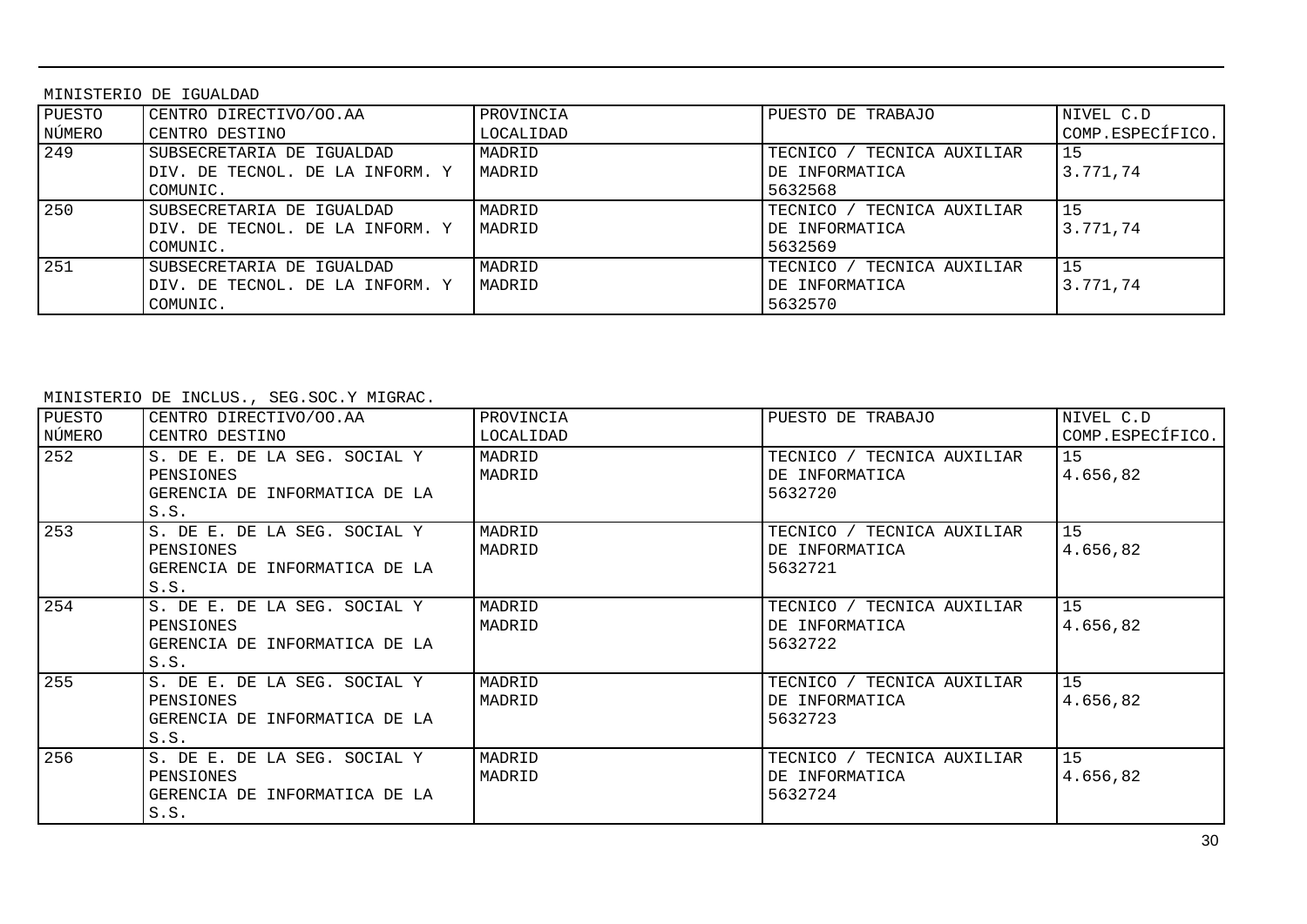| 257 | S. DE E. DE LA SEG. SOCIAL Y<br>PENSIONES<br>GERENCIA DE INFORMATICA DE LA<br>S.S. | MADRID<br>MADRID | TECNICO / TECNICA AUXILIAR<br>DE INFORMATICA<br>5632725 | 15<br>4.656,82 |
|-----|------------------------------------------------------------------------------------|------------------|---------------------------------------------------------|----------------|
| 258 | S. DE E. DE LA SEG. SOCIAL Y<br>PENSIONES<br>GERENCIA DE INFORMATICA DE LA<br>S.S. | MADRID<br>MADRID | TECNICO / TECNICA AUXILIAR<br>DE INFORMATICA<br>5632726 | 15<br>4.656,82 |
| 259 | S. DE E. DE LA SEG. SOCIAL Y<br>PENSIONES<br>GERENCIA DE INFORMATICA DE LA<br>S.S. | MADRID<br>MADRID | TECNICO / TECNICA AUXILIAR<br>DE INFORMATICA<br>5632727 | 15<br>4.656,82 |
| 260 | S. DE E. DE LA SEG. SOCIAL Y<br>PENSIONES<br>GERENCIA DE INFORMATICA DE LA<br>S.S. | MADRID<br>MADRID | TECNICO / TECNICA AUXILIAR<br>DE INFORMATICA<br>5632728 | 15<br>4.656,82 |
| 261 | S. DE E. DE LA SEG. SOCIAL Y<br>PENSIONES<br>GERENCIA DE INFORMATICA DE LA<br>S.S. | MADRID<br>MADRID | TECNICO / TECNICA AUXILIAR<br>DE INFORMATICA<br>5632729 | 15<br>4.656,82 |
| 262 | S. DE E. DE LA SEG. SOCIAL Y<br>PENSIONES<br>GERENCIA DE INFORMATICA DE LA<br>S.S. | MADRID<br>MADRID | TECNICO / TECNICA AUXILIAR<br>DE INFORMATICA<br>5632730 | 15<br>4.656,82 |
| 263 | S. DE E. DE LA SEG. SOCIAL Y<br>PENSIONES<br>GERENCIA DE INFORMATICA DE LA<br>S.S. | MADRID<br>MADRID | TECNICO / TECNICA AUXILIAR<br>DE INFORMATICA<br>5632731 | 15<br>4.656,82 |
| 264 | S. DE E. DE LA SEG. SOCIAL Y<br>PENSIONES<br>GERENCIA DE INFORMATICA DE LA<br>S.S. | MADRID<br>MADRID | TECNICO / TECNICA AUXILIAR<br>DE INFORMATICA<br>5632732 | 15<br>4.656,82 |
| 265 | S. DE E. DE LA SEG. SOCIAL Y<br>PENSIONES<br>GERENCIA DE INFORMATICA DE LA<br>S.S. | MADRID<br>MADRID | TECNICO / TECNICA AUXILIAR<br>DE INFORMATICA<br>5632733 | 15<br>4.656,82 |
| 266 | S. DE E. DE LA SEG. SOCIAL Y<br>PENSIONES<br>GERENCIA DE INFORMATICA DE LA<br>S.S. | MADRID<br>MADRID | TECNICO / TECNICA AUXILIAR<br>DE INFORMATICA<br>5632734 | 15<br>4.656,82 |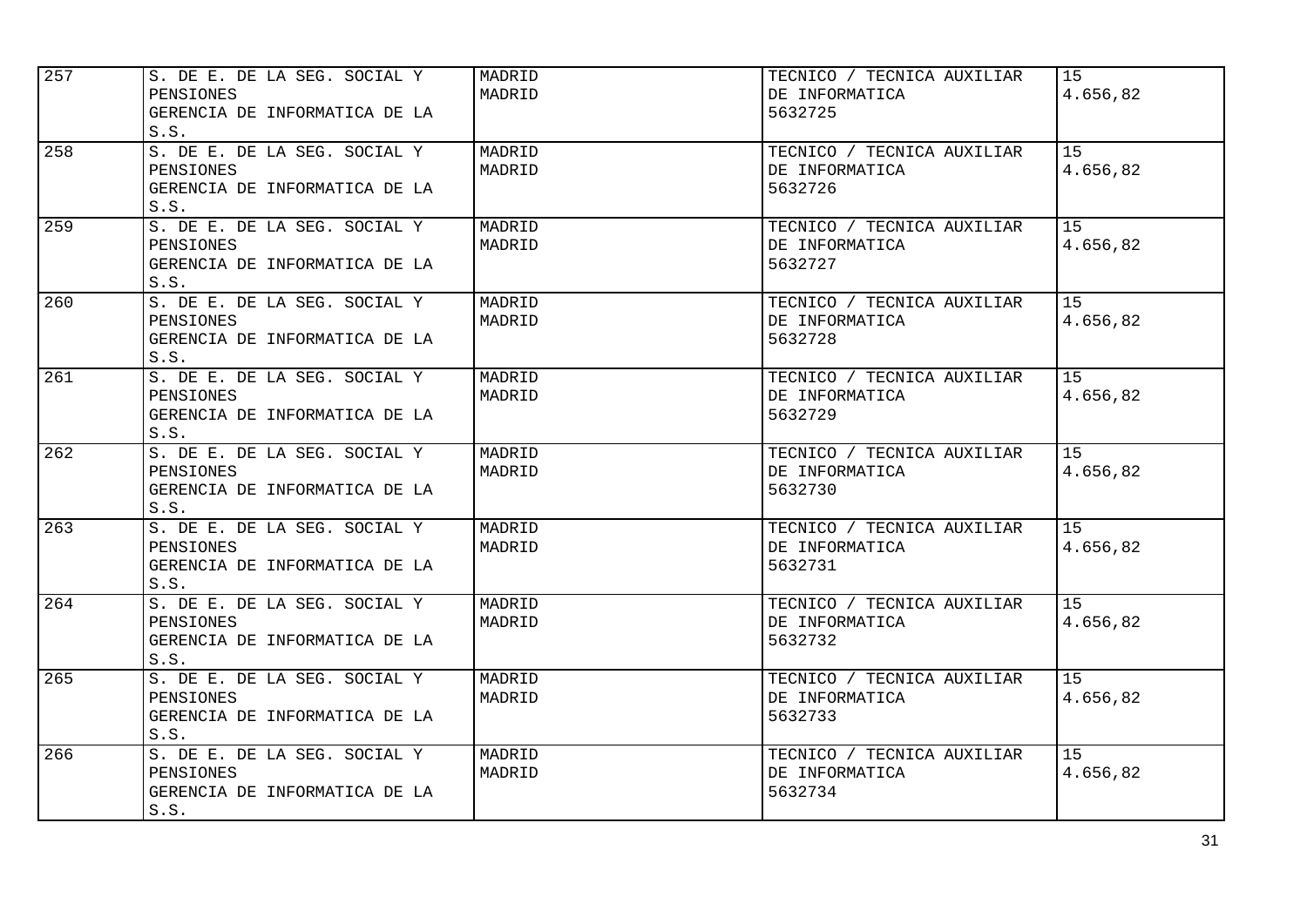| 267 | S. DE E. DE LA SEG. SOCIAL Y<br>PENSIONES<br>GERENCIA DE INFORMATICA DE LA<br>S.S. | MADRID<br>MADRID | TECNICO / TECNICA AUXILIAR<br>DE INFORMATICA<br>5632735 | 15<br>4.656,82 |
|-----|------------------------------------------------------------------------------------|------------------|---------------------------------------------------------|----------------|
| 268 | S. DE E. DE LA SEG. SOCIAL Y<br>PENSIONES<br>GERENCIA DE INFORMATICA DE LA<br>S.S. | MADRID<br>MADRID | TECNICO / TECNICA AUXILIAR<br>DE INFORMATICA<br>5632736 | 15<br>4.656,82 |
| 269 | S. DE E. DE LA SEG. SOCIAL Y<br>PENSIONES<br>GERENCIA DE INFORMATICA DE LA<br>S.S. | MADRID<br>MADRID | TECNICO / TECNICA AUXILIAR<br>DE INFORMATICA<br>5632737 | 15<br>4.656,82 |
| 270 | S. DE E. DE LA SEG. SOCIAL Y<br>PENSIONES<br>GERENCIA DE INFORMATICA DE LA<br>S.S. | MADRID<br>MADRID | TECNICO / TECNICA AUXILIAR<br>DE INFORMATICA<br>5632738 | 15<br>4.656,82 |
| 271 | S. DE E. DE LA SEG. SOCIAL Y<br>PENSIONES<br>GERENCIA DE INFORMATICA DE LA<br>S.S. | MADRID<br>MADRID | TECNICO / TECNICA AUXILIAR<br>DE INFORMATICA<br>5632739 | 15<br>4.656,82 |
| 272 | S. DE E. DE LA SEG. SOCIAL Y<br>PENSIONES<br>GERENCIA DE INFORMATICA DE LA<br>S.S. | MADRID<br>MADRID | TECNICO / TECNICA AUXILIAR<br>DE INFORMATICA<br>5632740 | 15<br>4.656,82 |
| 273 | S. DE E. DE LA SEG. SOCIAL Y<br>PENSIONES<br>GERENCIA DE INFORMATICA DE LA<br>S.S. | MADRID<br>MADRID | TECNICO / TECNICA AUXILIAR<br>DE INFORMATICA<br>5632741 | 15<br>4.656,82 |
| 274 | S. DE E. DE LA SEG. SOCIAL Y<br>PENSIONES<br>GERENCIA DE INFORMATICA DE LA<br>S.S. | MADRID<br>MADRID | TECNICO / TECNICA AUXILIAR<br>DE INFORMATICA<br>5632742 | 15<br>4.656,82 |
| 275 | S. DE E. DE LA SEG. SOCIAL Y<br>PENSIONES<br>GERENCIA DE INFORMATICA DE LA<br>S.S. | MADRID<br>MADRID | TECNICO / TECNICA AUXILIAR<br>DE INFORMATICA<br>5632765 | 15<br>4.656,82 |
| 276 | S. DE E. DE LA SEG. SOCIAL Y<br>PENSIONES<br>U. PROV. INFORMAT. INSS DE<br>MADRID  | MADRID<br>MADRID | TECNICO / TECNICA AUXILIAR<br>DE INFORMATICA<br>5632745 | 15<br>4.656,82 |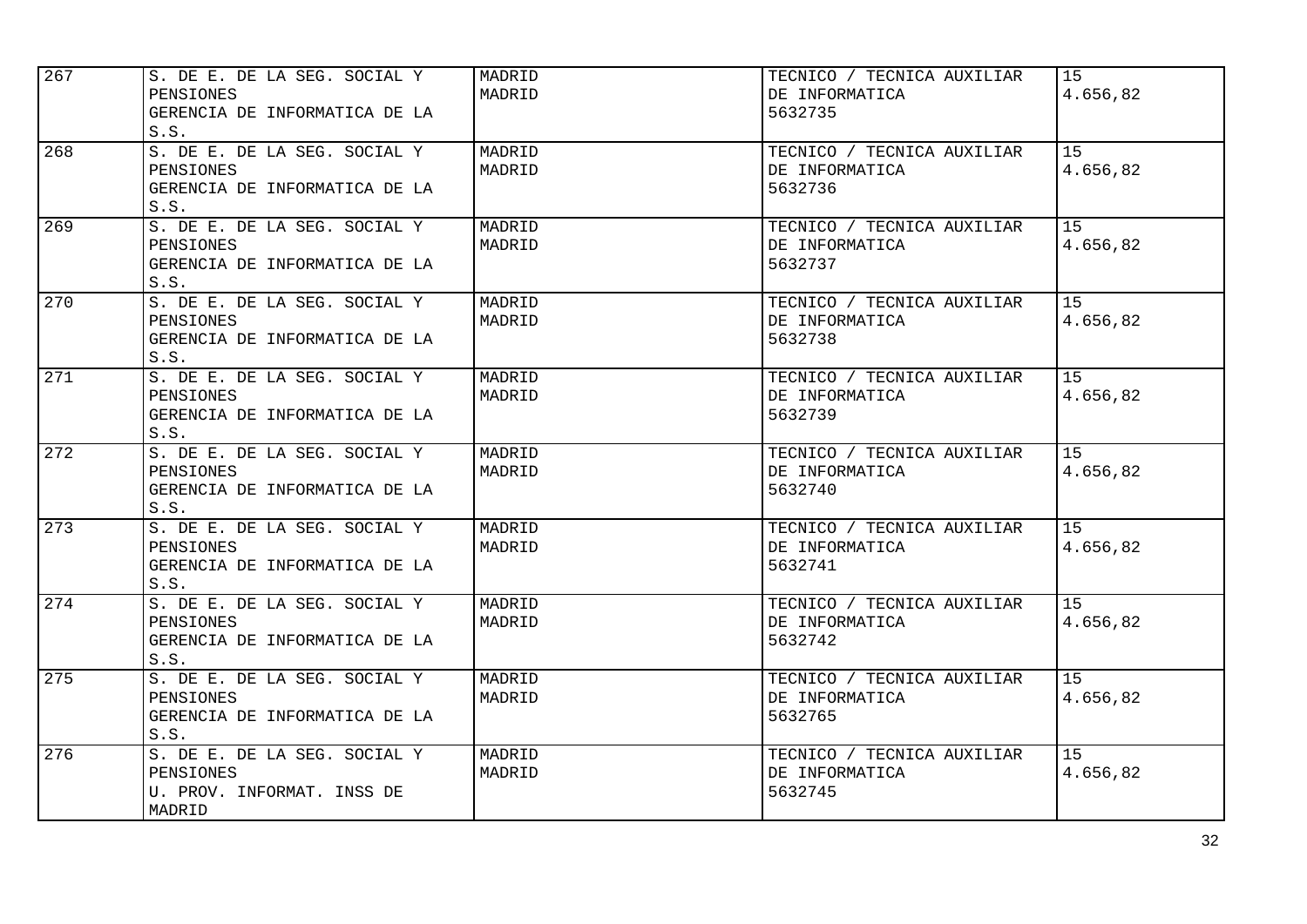| 277 | S. DE E. DE LA SEG. SOCIAL Y   | MADRID | TECNICO / TECNICA AUXILIAR | 15       |
|-----|--------------------------------|--------|----------------------------|----------|
|     | PENSIONES                      | MADRID | DE INFORMATICA             | 4.656,82 |
|     | U. PROV. INFORMAT. INSS DE     |        | 5632746                    |          |
|     | MADRID                         |        |                            |          |
| 278 | S. DE E. DE LA SEG. SOCIAL Y   | MADRID | TECNICO / TECNICA AUXILIAR | 15       |
|     | PENSIONES                      | MADRID | DE INFORMATICA             | 4.656,82 |
|     | U. PROV. INFORMAT. TGSS-ISM DE |        | 5632744                    |          |
|     | MADRID                         |        |                            |          |
| 279 | SUBSECRETARIA DE INCL., SEG.   | MADRID | TECNICO / TECNICA AUXILIAR | 15       |
|     | SOC.Y MIGR.                    | MADRID | DE INFORMATICA             | 3.771,74 |
|     | S.G. TECNOL. INFORM.Y LAS      |        | 5632774                    |          |
|     | COMUNICACIONES                 |        |                            |          |
| 280 | SUBSECRETARIA DE INCL., SEG.   | MADRID | TECNICO / TECNICA AUXILIAR | 15       |
|     | SOC.Y MIGR.                    | MADRID | DE INFORMATICA             | 3.771,74 |
|     | S.G. TECNOL. INFORM.Y LAS      |        | 5632775                    |          |
|     | COMUNICACIONES                 |        |                            |          |
| 281 | SUBSECRETARIA DE INCL., SEG.   | MADRID | TECNICO / TECNICA AUXILIAR | 15       |
|     | SOC.Y MIGR.                    | MADRID | DE INFORMATICA             | 3.771,74 |
|     | S.G. TECNOL. INFORM.Y LAS      |        | 5632776                    |          |
|     | COMUNICACIONES                 |        |                            |          |
| 282 | SUBSECRETARIA DE INCL., SEG.   | MADRID | TECNICO / TECNICA AUXILIAR | 15       |
|     | SOC.Y MIGR.                    | MADRID | DE INFORMATICA             | 3.771,74 |
|     | S.G. TECNOL. INFORM.Y LAS      |        | 5632777                    |          |
|     | COMUNICACIONES                 |        |                            |          |
| 283 | SUBSECRETARIA DE INCL., SEG.   | MADRID | TECNICO / TECNICA AUXILIAR | 15       |
|     | SOC.Y MIGR.                    | MADRID | DE INFORMATICA             | 3.771,74 |
|     | S.G. TECNOL. INFORM.Y LAS      |        | 5632778                    |          |
|     | COMUNICACIONES                 |        |                            |          |
| 284 | SUBSECRETARIA DE INCL., SEG.   | MADRID | TECNICO / TECNICA AUXILIAR | 15       |
|     | SOC.Y MIGR.                    | MADRID | DE INFORMATICA             | 3.771,74 |
|     | S.G. TECNOL. INFORM.Y LAS      |        | 5632779                    |          |
|     | COMUNICACIONES                 |        |                            |          |

## MINISTERIO DE INDUST.,COMERCIO Y TURISMO

| PUESTO | CENTRO DIRECTIVO/OO.AA                                                                      | PROVINCIA        | PUESTO DE TRABAJO                                            | NIVEL C.D        |
|--------|---------------------------------------------------------------------------------------------|------------------|--------------------------------------------------------------|------------------|
| NÚMERO | CENTRO DESTINO                                                                              | LOCALIDAD        |                                                              | COMP.ESPECÍFICO. |
| 285    | SUBSECRETARIA DE INDUST.,<br>COMERC. Y TUR.<br>IS.G. DE TECNOLOG.DE LA INF.Y DE<br>LAS COM. | MADRID<br>MADRID | TECNICO /<br>/ TECNICA AUXILIAR<br>DE INFORMATICA<br>5632583 | 3.771.74         |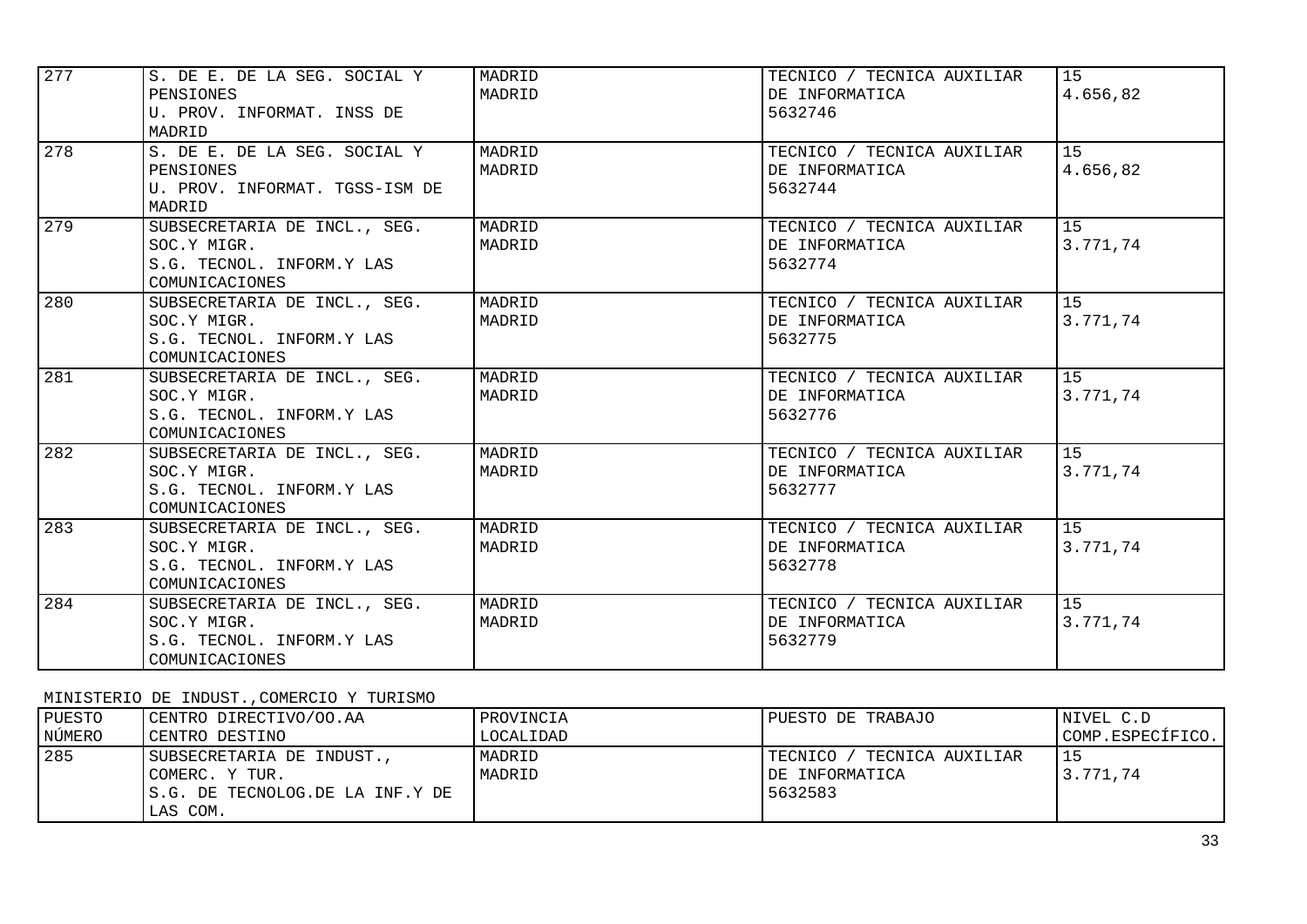| 286 | SUBSECRETARIA DE INDUST.,        | MADRID | TECNICO / TECNICA AUXILIAR | 15        |
|-----|----------------------------------|--------|----------------------------|-----------|
|     | COMERC. Y TUR.                   | MADRID | DE INFORMATICA             | 3.771,74  |
|     | IS.G. DE TECNOLOG.DE LA INF.Y DE |        | 5632584                    |           |
|     | LAS COM.                         |        |                            |           |
| 287 | SUBSECRETARIA DE INDUST.,        | MADRID | TECNICO / TECNICA AUXILIAR | l 15      |
|     | COMERC. Y TUR.                   | MADRID | DE INFORMATICA             | 3.771.74  |
|     | S.G. DE TECNOLOG.DE LA INF.Y DE  |        | 5632585                    |           |
|     | LAS COM.                         |        |                            |           |
| 288 | SUBSECRETARIA DE INDUST.,        | MADRID | TECNICO / TECNICA AUXILIAR | <b>15</b> |
|     | COMERC. Y TUR.                   | MADRID | DE INFORMATICA             | 3.771.74  |
|     | S.G. DE TECNOLOG.DE LA INF.Y DE  |        | 5632586                    |           |
|     | LAS COM.                         |        |                            |           |

### MINISTERIO DE JUSTICIA

| PUESTO<br>NÚMERO | CENTRO DIRECTIVO/OO.AA<br>CENTRO DESTINO                                                          | PROVINCIA<br>LOCALIDAD | PUESTO DE TRABAJO                                       | NIVEL C.D<br>COMP.ESPECÍFICO. |
|------------------|---------------------------------------------------------------------------------------------------|------------------------|---------------------------------------------------------|-------------------------------|
| 289              | D.G. DE TRANSFOR. DIGITAL ADM.<br>JUSTICIA<br>S.G. CALIDAD SERV.DIG., CIBERSEG.<br>Y OPER.        | MADRID<br>MADRID       | TECNICO / TECNICA AUXILIAR<br>DE INFORMATICA<br>5632159 | 15<br>3.771,74                |
| 290              | D.G. DE TRANSFOR. DIGITAL ADM.<br><b>JUSTICIA</b><br>S.G. CALIDAD SERV.DIG., CIBERSEG.<br>Y OPER. | MADRID<br>MADRID       | TECNICO / TECNICA AUXILIAR<br>DE INFORMATICA<br>5632160 | 15<br>3.771,74                |
| 291              | D.G. DE TRANSFOR. DIGITAL ADM.<br>JUSTICIA<br>S.G. CALIDAD SERV.DIG., CIBERSEG.<br>Y OPER.        | MADRID<br>MADRID       | TECNICO / TECNICA AUXILIAR<br>DE INFORMATICA<br>5632161 | 15<br>3.771,74                |
| 292              | D.G. DE TRANSFOR. DIGITAL ADM.<br>JUSTICIA<br>S.G. CALIDAD SERV.DIG., CIBERSEG.<br>Y OPER.        | MADRID<br>MADRID       | TECNICO / TECNICA AUXILIAR<br>DE INFORMATICA<br>5632162 | 15<br>3.771,74                |
| 293              | D.G. DE TRANSFOR. DIGITAL ADM.<br>JUSTICIA<br>S.G. CALIDAD SERV.DIG., CIBERSEG.<br>Y OPER.        | MADRID<br>MADRID       | TECNICO / TECNICA AUXILIAR<br>DE INFORMATICA<br>5632163 | 15<br>3.771,74                |
| 294              | D.G. DE TRANSFOR. DIGITAL ADM.<br>JUSTICIA<br>S.G. CALIDAD SERV.DIG., CIBERSEG.<br>Y OPER.        | MADRID<br>MADRID       | TECNICO / TECNICA AUXILIAR<br>DE INFORMATICA<br>5632164 | 15<br>3.771,74                |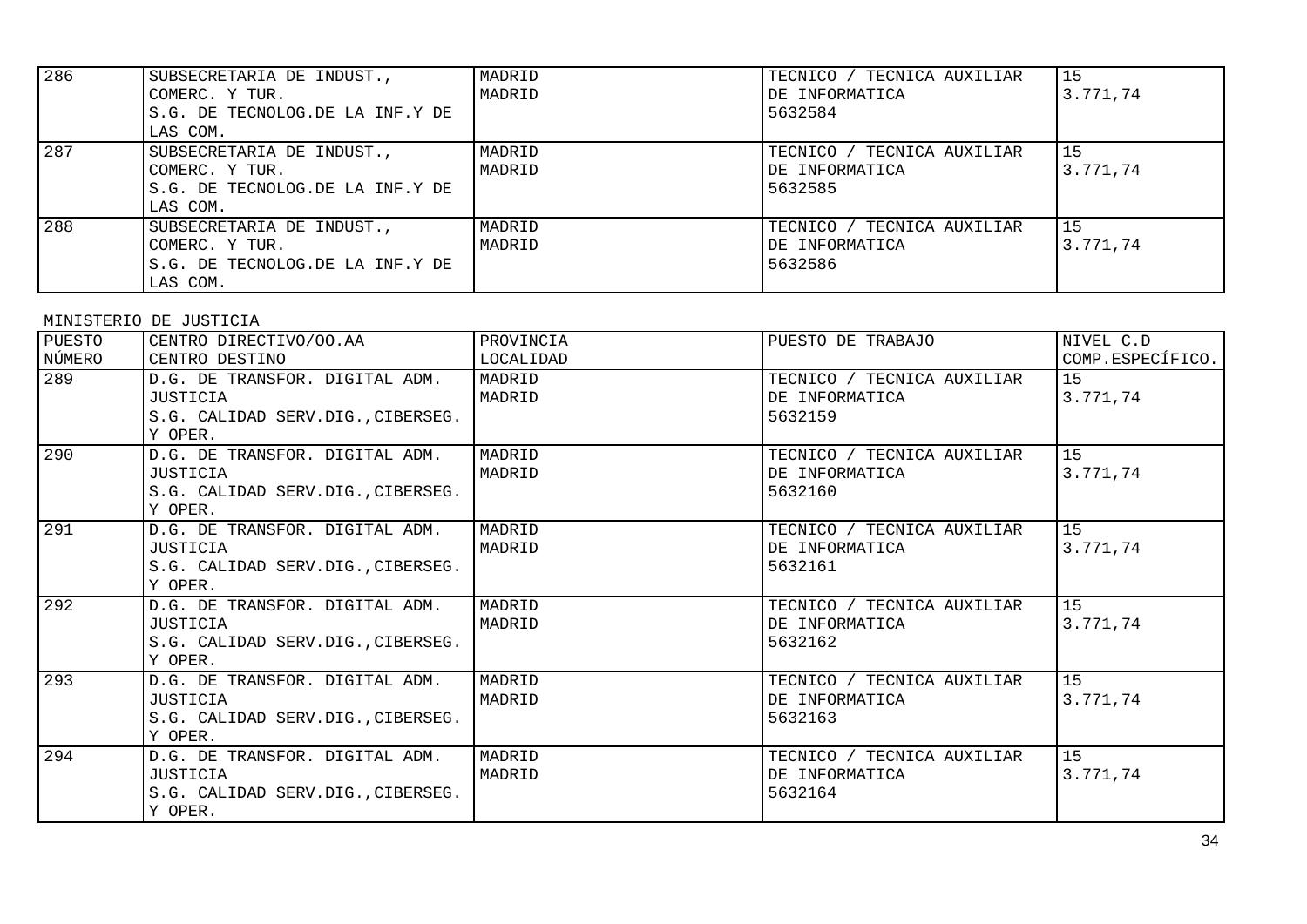| 295 | D.G. DE TRANSFOR. DIGITAL ADM.<br>JUSTICIA<br>S.G. CALIDAD SERV.DIG., CIBERSEG.<br>Y OPER.              | MADRID<br>MADRID | TECNICO / TECNICA AUXILIAR<br>DE INFORMATICA<br>5632165 | 15<br>3.771,74 |
|-----|---------------------------------------------------------------------------------------------------------|------------------|---------------------------------------------------------|----------------|
| 296 | D.G. DE TRANSFOR. DIGITAL ADM.<br><b>JUSTICIA</b><br>S.G. CALIDAD SERV.DIG., CIBERSEG.<br>Y OPER.       | MADRID<br>MADRID | TECNICO / TECNICA AUXILIAR<br>DE INFORMATICA<br>5632166 | 15<br>3.771,74 |
| 297 | D.G. DE TRANSFOR. DIGITAL ADM.<br>JUSTICIA<br>S.G. CALIDAD SERV.DIG., CIBERSEG.<br>Y OPER.              | MADRID<br>MADRID | TECNICO / TECNICA AUXILIAR<br>DE INFORMATICA<br>5632167 | 15<br>3.771,74 |
| 298 | D.G. DE TRANSFOR. DIGITAL ADM.<br>JUSTICIA<br>S.G. CALIDAD SERV.DIG., CIBERSEG.<br>Y OPER.              | MADRID<br>MADRID | TECNICO / TECNICA AUXILIAR<br>DE INFORMATICA<br>5632168 | 15<br>3.771,74 |
| 299 | D.G. DE TRANSFOR. DIGITAL ADM.<br><b>JUSTICIA</b><br>S.G. CALIDAD SERV.DIG., CIBERSEG.<br>Y OPER.       | MADRID<br>MADRID | TECNICO / TECNICA AUXILIAR<br>DE INFORMATICA<br>5632169 | 15<br>3.771,74 |
| 300 | D.G. DE TRANSFOR. DIGITAL ADM.<br>JUSTICIA<br>S.G. IMPULSO E INNOV. SERV.DIG.<br>JUSTICIA               | MADRID<br>MADRID | TECNICO / TECNICA AUXILIAR<br>DE INFORMATICA<br>5632149 | 15<br>3.771,74 |
| 301 | D.G. DE TRANSFOR. DIGITAL ADM.<br>JUSTICIA<br>S.G. IMPULSO E INNOV. SERV.DIG.<br>JUSTICIA               | MADRID<br>MADRID | TECNICO / TECNICA AUXILIAR<br>DE INFORMATICA<br>5632150 | 15<br>3.771,74 |
| 302 | D.G. DE TRANSFOR. DIGITAL ADM.<br>JUSTICIA<br>S.G. IMPULSO E INNOV. SERV.DIG.<br><b>JUSTICIA</b>        | MADRID<br>MADRID | TECNICO / TECNICA AUXILIAR<br>DE INFORMATICA<br>5632151 | 15<br>3.771,74 |
| 303 | D.G. DE TRANSFOR. DIGITAL ADM.<br><b>JUSTICIA</b><br>S.G. IMPULSO E INNOV. SERV.DIG.<br>JUSTICIA        | MADRID<br>MADRID | TECNICO / TECNICA AUXILIAR<br>DE INFORMATICA<br>5632152 | 15<br>3.771,74 |
| 304 | D.G. DE TRANSFOR. DIGITAL ADM.<br><b>JUSTICIA</b><br>S.G. IMPULSO E INNOV. SERV.DIG.<br><b>JUSTICIA</b> | MADRID<br>MADRID | TECNICO / TECNICA AUXILIAR<br>DE INFORMATICA<br>5632153 | 15<br>3.771,74 |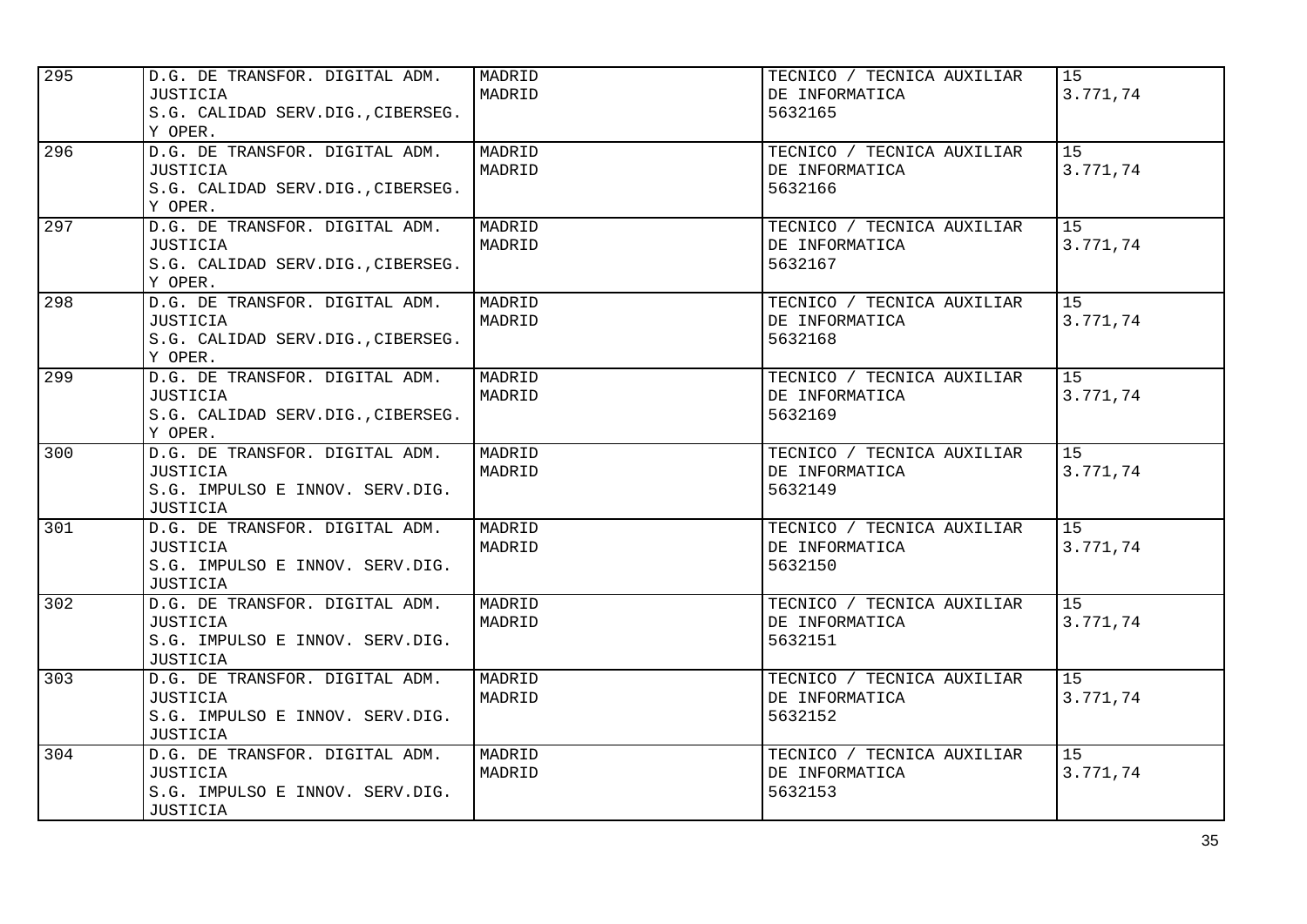| 305 | D.G. DE TRANSFOR. DIGITAL ADM.<br>JUSTICIA<br>S.G. IMPULSO E INNOV. SERV.DIG.<br><b>JUSTICIA</b> | MADRID<br>MADRID | TECNICO / TECNICA AUXILIAR<br>DE INFORMATICA<br>5632154 | 15<br>3.771,74 |
|-----|--------------------------------------------------------------------------------------------------|------------------|---------------------------------------------------------|----------------|
| 306 | D.G. DE TRANSFOR. DIGITAL ADM.<br>JUSTICIA<br>S.G. IMPULSO E INNOV. SERV.DIG.<br>JUSTICIA        | MADRID<br>MADRID | TECNICO / TECNICA AUXILIAR<br>DE INFORMATICA<br>5632155 | 15<br>3.771,74 |
| 307 | D.G. DE TRANSFOR. DIGITAL ADM.<br>JUSTICIA<br>S.G. IMPULSO E INNOV. SERV.DIG.<br><b>JUSTICIA</b> | MADRID<br>MADRID | TECNICO / TECNICA AUXILIAR<br>DE INFORMATICA<br>5632156 | 15<br>3.771,74 |
| 308 | D.G. DE TRANSFOR. DIGITAL ADM.<br>JUSTICIA<br>S.G. IMPULSO E INNOV. SERV.DIG.<br>JUSTICIA        | MADRID<br>MADRID | TECNICO / TECNICA AUXILIAR<br>DE INFORMATICA<br>5632157 | 15<br>3.771,74 |
| 309 | D.G. DE TRANSFOR. DIGITAL ADM.<br>JUSTICIA<br>S.G. IMPULSO E INNOV. SERV.DIG.<br><b>JUSTICIA</b> | MADRID<br>MADRID | TECNICO / TECNICA AUXILIAR<br>DE INFORMATICA<br>5632158 | 15<br>3.771,74 |
| 310 | D.G. DE TRANSFOR. DIGITAL ADM.<br><b>JUSTICIA</b><br>S.G. IMPULSO E INNOV. SERV.DIG.<br>JUSTICIA | MADRID<br>MADRID | TECNICO / TECNICA AUXILIAR<br>DE INFORMATICA<br>5632170 | 15<br>3.771,74 |
| 311 | D.G. DE TRANSFOR. DIGITAL ADM.<br>JUSTICIA<br>UNIDAD DE APOYO                                    | MADRID<br>MADRID | TECNICO / TECNICA AUXILIAR<br>DE INFORMATICA<br>5632171 | 15<br>3.771,74 |
| 312 | D.G. DE TRANSFOR. DIGITAL ADM.<br><b>JUSTICIA</b><br>UNIDAD DE APOYO                             | MADRID<br>MADRID | TECNICO / TECNICA AUXILIAR<br>DE INFORMATICA<br>5632172 | 15<br>3.771,74 |
| 313 | D.G. DE TRANSFOR. DIGITAL ADM.<br><b>JUSTICIA</b><br>UNIDAD DE APOYO                             | MADRID<br>MADRID | TECNICO / TECNICA AUXILIAR<br>DE INFORMATICA<br>5632173 | 15<br>3.771,74 |
| 314 | D.G. DE TRANSFOR. DIGITAL ADM.<br>JUSTICIA<br>UNIDAD DE APOYO                                    | MADRID<br>MADRID | TECNICO / TECNICA AUXILIAR<br>DE INFORMATICA<br>5632174 | 15<br>3.771,74 |
| 315 | D.G. DE TRANSFOR. DIGITAL ADM.<br>JUSTICIA<br>UNIDAD DE APOYO                                    | MADRID<br>MADRID | TECNICO / TECNICA AUXILIAR<br>DE INFORMATICA<br>5632175 | 15<br>3.771,74 |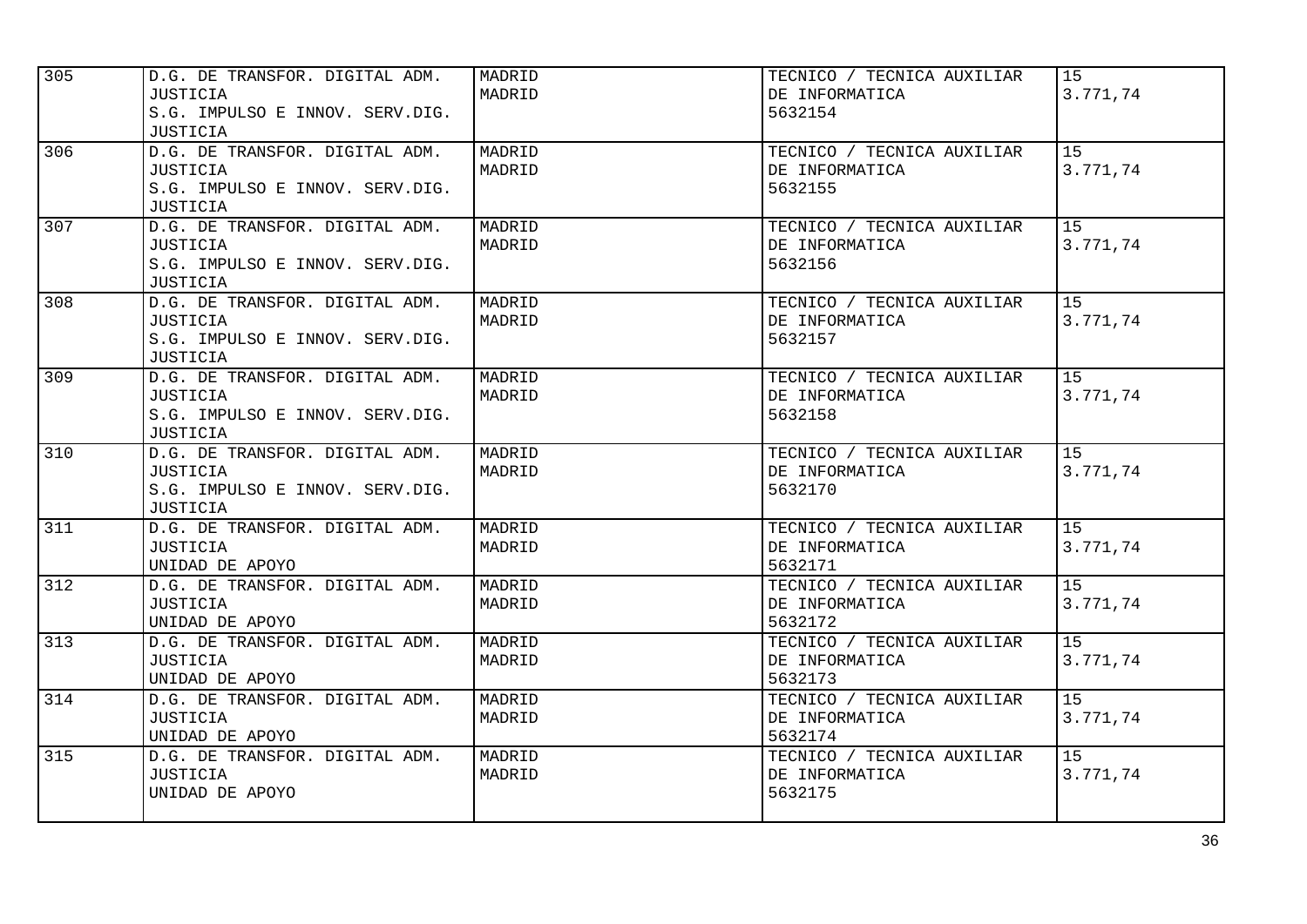| 316 | DIGITAL ADM.<br>TRANSFOR.<br>DE<br>D.G. | MADRID | TECNICA AUXILIAR<br>TECNICO | --       |
|-----|-----------------------------------------|--------|-----------------------------|----------|
|     | JUSTICIA                                | MADRID | INFORMATICA<br>DE           | 3.771.74 |
|     | UNIDAD DE APOYO                         |        | 5632176                     |          |

| PUESTO | CENTRO DIRECTIVO/OO.AA       | PROVINCIA | PUESTO DE TRABAJO          | NIVEL C.D        |
|--------|------------------------------|-----------|----------------------------|------------------|
| NÚMERO | CENTRO DESTINO               | LOCALIDAD |                            | COMP.ESPECÍFICO. |
| 317    | DEL.GOB. EN MADRID           | MADRID    | TECNICO / TECNICA AUXILIAR | 15               |
|        | DEL.GOB. EN MADRID - S.GRAL. | MADRID    | DE INFORMATICA             | 3.771,74         |
|        |                              |           | 5547062                    |                  |
| 318    | DEL.GOB. EN MADRID           | MADRID    | TECNICO / TECNICA AUXILIAR | 15               |
|        | DEL.GOB. EN MADRID - S.GRAL. | MADRID    | DE INFORMATICA             | 3.771,74         |
|        |                              |           | 5547104                    |                  |
| 319    | SUBSECRETARIA DE POLITICA    | MADRID    | TECNICO / TECNICA AUXILIAR | 15               |
|        | TERRITORIAL                  | MADRID    | DE INFORMATICA             | 3.771,74         |
|        | DIV. DE TECNOLOGIAS DE LA    |           | 5631968                    |                  |
|        | INFORMACION                  |           |                            |                  |
| 320    | SUBSECRETARIA DE POLITICA    | MADRID    | TECNICO / TECNICA AUXILIAR | 15               |
|        | TERRITORIAL                  | MADRID    | DE INFORMATICA             | 3.771,74         |
|        | DIV. DE TECNOLOGIAS DE LA    |           | 5631969                    |                  |
|        | INFORMACION                  |           |                            |                  |
| 321    | SUBSECRETARIA DE POLITICA    | MADRID    | TECNICO / TECNICA AUXILIAR | 15               |
|        | TERRITORIAL                  | MADRID    | DE INFORMATICA             | 3.771,74         |
|        | DIV. DE TECNOLOGIAS DE LA    |           | 5631970                    |                  |
|        | INFORMACION                  |           |                            |                  |
| 322    | SUBSECRETARIA DE POLITICA    | MADRID    | TECNICO / TECNICA AUXILIAR | 15               |
|        | TERRITORIAL                  | MADRID    | DE INFORMATICA             | 3.771,74         |
|        | DIV. DE TECNOLOGIAS DE LA    |           | 5631971                    |                  |
|        | <b>INFORMACION</b>           |           |                            |                  |

MINISTERIO DE SANIDAD

| PUESTO | CENTRO DIRECTIVO/OO.AA         | PROVINCIA | PUESTO DE TRABAJO           | NIVEL C.D        |
|--------|--------------------------------|-----------|-----------------------------|------------------|
| NÚMERO | CENTRO DESTINO                 | LOCALIDAD |                             | COMP.ESPECÍFICO. |
| 323    | D. G. SALUD DIG. Y SIS. INF.,  | MADRID    | TECNICO<br>TECNICA AUXILIAR |                  |
|        | PARA SNS                       | MADRID    | DE INFORMATICA              | 3.771.74         |
|        | S.G. DE INFRAESTR. TECNOLOGICA |           | 5631955                     |                  |
|        | SANITARIA                      |           |                             |                  |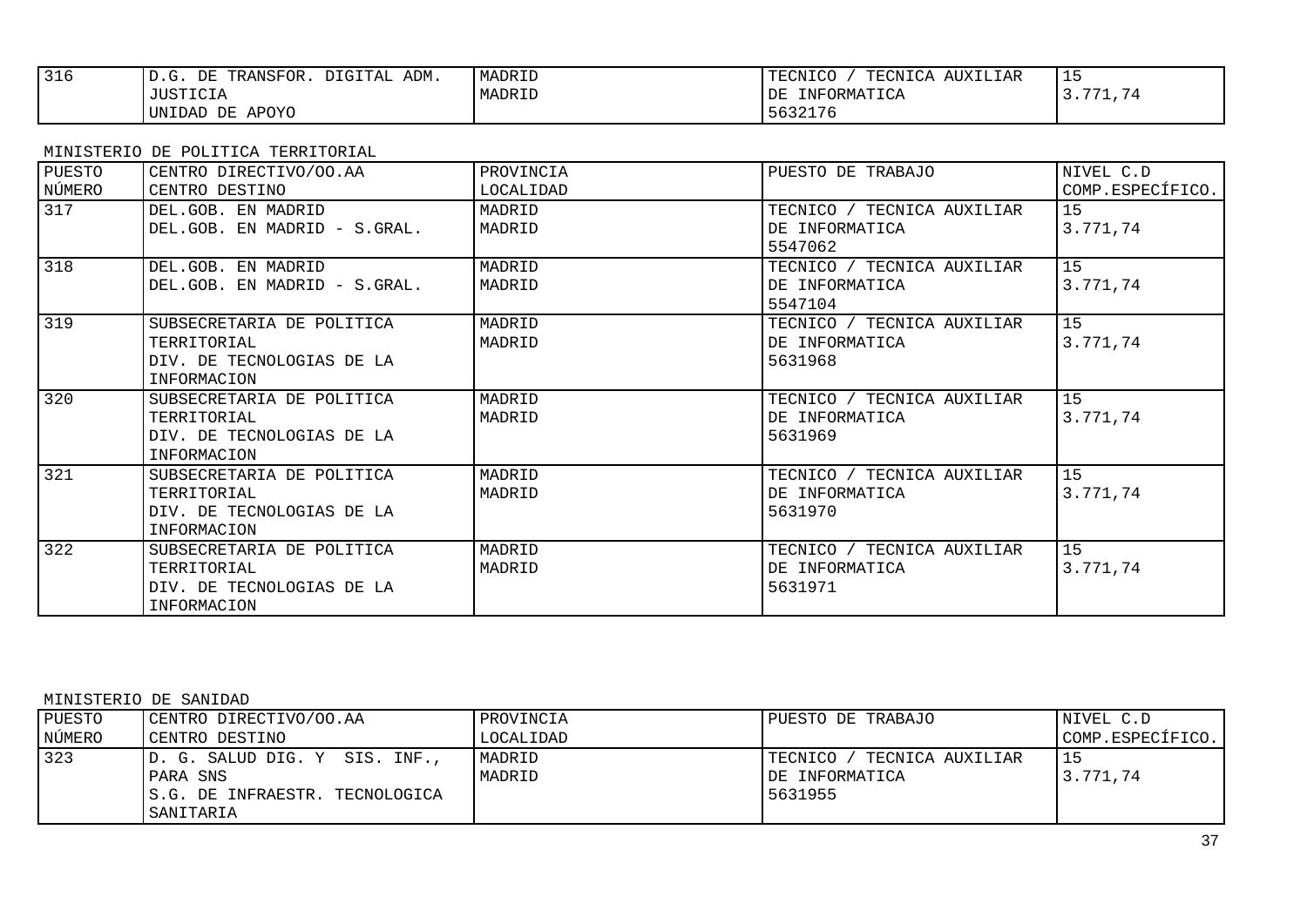| 324 | D. G. SALUD DIG. Y SIS. INF.,<br>PARA SNS<br>S.G. DE INFRAESTR. TECNOLOGICA<br>SANITARIA | MADRID<br>MADRID | TECNICO / TECNICA AUXILIAR<br>DE INFORMATICA<br>5631956 | 15<br>3.771,74 |
|-----|------------------------------------------------------------------------------------------|------------------|---------------------------------------------------------|----------------|
| 325 | D. G. SALUD DIG. Y SIS. INF.,<br>PARA SNS<br>S.G. DE INFRAESTR. TECNOLOGICA<br>SANITARIA | MADRID<br>MADRID | TECNICO / TECNICA AUXILIAR<br>DE INFORMATICA<br>5631957 | 15<br>3.771,74 |
| 326 | D. G. SALUD DIG. Y SIS. INF.,<br>PARA SNS<br>S.G. DE INFRAESTR. TECNOLOGICA<br>SANITARIA | MADRID<br>MADRID | TECNICO / TECNICA AUXILIAR<br>DE INFORMATICA<br>5631958 | 15<br>3.771,74 |
| 327 | D. G. SALUD DIG. Y SIS. INF.,<br>PARA SNS<br>S.G. DE SERVICIOS DIGITALES DE<br>SALUD     | MADRID<br>MADRID | TECNICO / TECNICA AUXILIAR<br>DE INFORMATICA<br>5631951 | 15<br>3.771,74 |
| 328 | D. G. SALUD DIG. Y SIS. INF.,<br>PARA SNS<br>S.G. DE SERVICIOS DIGITALES DE<br>SALUD     | MADRID<br>MADRID | TECNICO / TECNICA AUXILIAR<br>DE INFORMATICA<br>5631952 | 15<br>3.771,74 |
| 329 | D. G. SALUD DIG. Y SIS. INF.,<br>PARA SNS<br>S.G. DE SERVICIOS DIGITALES DE<br>SALUD     | MADRID<br>MADRID | TECNICO / TECNICA AUXILIAR<br>DE INFORMATICA<br>5631953 | 15<br>3.771,74 |
| 330 | D. G. SALUD DIG. Y SIS. INF.,<br>PARA SNS<br>S.G. DE SERVICIOS DIGITALES DE<br>SALUD     | MADRID<br>MADRID | TECNICO / TECNICA AUXILIAR<br>DE INFORMATICA<br>5631954 | 15<br>3.771,74 |
| 331 | SUBSECRETARIA DE SANIDAD<br>DIVIS. DE TECNOLOGIAS DE LA<br>INFORMACION                   | MADRID<br>MADRID | TECNICO / TECNICA AUXILIAR<br>DE INFORMATICA<br>5631959 | 15<br>3.771,74 |
| 332 | SUBSECRETARIA DE SANIDAD<br>DIVIS. DE TECNOLOGIAS DE LA<br>INFORMACION                   | MADRID<br>MADRID | TECNICO / TECNICA AUXILIAR<br>DE INFORMATICA<br>5631960 | 15<br>3.771,74 |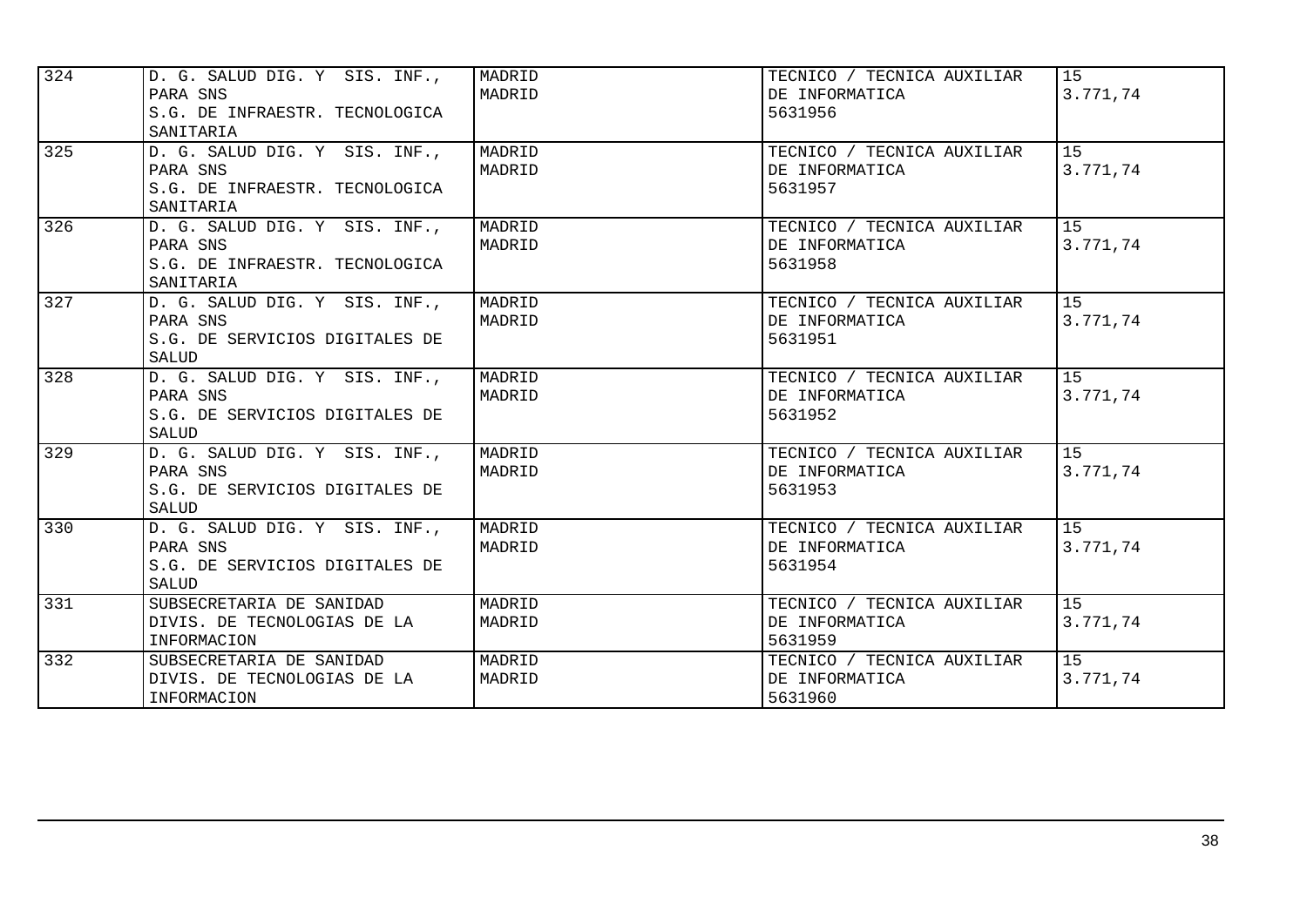MINISTERIO DE TRABAJO Y ECONOMIA SOCIAL

| PUESTO | CENTRO DIRECTIVO/OO.AA           | PROVINCIA | PUESTO DE TRABAJO          | NIVEL C.D        |
|--------|----------------------------------|-----------|----------------------------|------------------|
| NÚMERO | CENTRO DESTINO                   | LOCALIDAD |                            | COMP.ESPECÍFICO. |
| 333    | SUBSECRETARIA DE TRABAJO Y ECON. | MADRID    | TECNICO / TECNICA AUXILIAR | 1.5              |
|        | SOCIAL                           | MADRID    | DE INFORMATICA             | 3.771,74         |
|        | S.G. DE TECNOLOGIAS DE LA INF.Y  |           | 5633171                    |                  |
|        | COMUNIC.                         |           |                            |                  |
| 334    | SUBSECRETARIA DE TRABAJO Y ECON. | MADRID    | TECNICO / TECNICA AUXILIAR | 15 <sub>1</sub>  |
|        | SOCIAL                           | MADRID    | DE INFORMATICA             | 3.771,74         |
|        | S.G. DE TECNOLOGIAS DE LA INF.Y  |           | 5633172                    |                  |
|        | COMUNIC.                         |           |                            |                  |
| 335    | SUBSECRETARIA DE TRABAJO Y ECON. | MADRID    | TECNICO / TECNICA AUXILIAR | 15               |
|        | SOCIAL                           | MADRID    | DE INFORMATICA             | 3.771,74         |
|        | S.G. DE TECNOLOGIAS DE LA INF.Y  |           | 5633173                    |                  |
|        | COMUNIC.                         |           |                            |                  |
| 336    | SUBSECRETARIA DE TRABAJO Y ECON. | MADRID    | TECNICO / TECNICA AUXILIAR | 15               |
|        | SOCIAL                           | MADRID    | DE INFORMATICA             | 3.771,74         |
|        | S.G. DE TECNOLOGIAS DE LA INF.Y  |           | 5633174                    |                  |
|        | COMUNIC.                         |           |                            |                  |
| 337    | SUBSECRETARIA DE TRABAJO Y ECON. | MADRID    | TECNICO / TECNICA AUXILIAR | 15               |
|        | SOCIAL                           | MADRID    | DE INFORMATICA             | 3.771,74         |
|        | S.G. DE TECNOLOGIAS DE LA INF.Y  |           | 5633175                    |                  |
|        | COMUNIC.                         |           |                            |                  |
| 338    | SUBSECRETARIA DE TRABAJO Y ECON. | MADRID    | TECNICO / TECNICA AUXILIAR | 15               |
|        | SOCIAL                           | MADRID    | DE INFORMATICA             | 3.771,74         |
|        | S.G. DE TECNOLOGIAS DE LA INF.Y  |           | 5633176                    |                  |
|        | COMUNIC.                         |           |                            |                  |
| 339    | SUBSECRETARIA DE TRABAJO Y ECON. | MADRID    | TECNICO / TECNICA AUXILIAR | 15               |
|        | SOCIAL                           | MADRID    | DE INFORMATICA             | 3.771,74         |
|        | S.G. DE TECNOLOGIAS DE LA INF.Y  |           | 5633177                    |                  |
|        | COMUNIC.                         |           |                            |                  |
| 340    | SUBSECRETARIA DE TRABAJO Y ECON. | MADRID    | TECNICO / TECNICA AUXILIAR | 15               |
|        | SOCIAL                           | MADRID    | DE INFORMATICA             | 3.771,74         |
|        | S.G. DE TECNOLOGIAS DE LA INF.Y  |           | 5633178                    |                  |
|        | COMUNIC.                         |           |                            |                  |
| 341    | SUBSECRETARIA DE TRABAJO Y ECON. | MADRID    | TECNICO / TECNICA AUXILIAR | 15               |
|        | SOCIAL                           | MADRID    | DE INFORMATICA             | 3.771,74         |
|        | S.G. DE TECNOLOGIAS DE LA INF.Y  |           | 5633179                    |                  |
|        | COMUNIC.                         |           |                            |                  |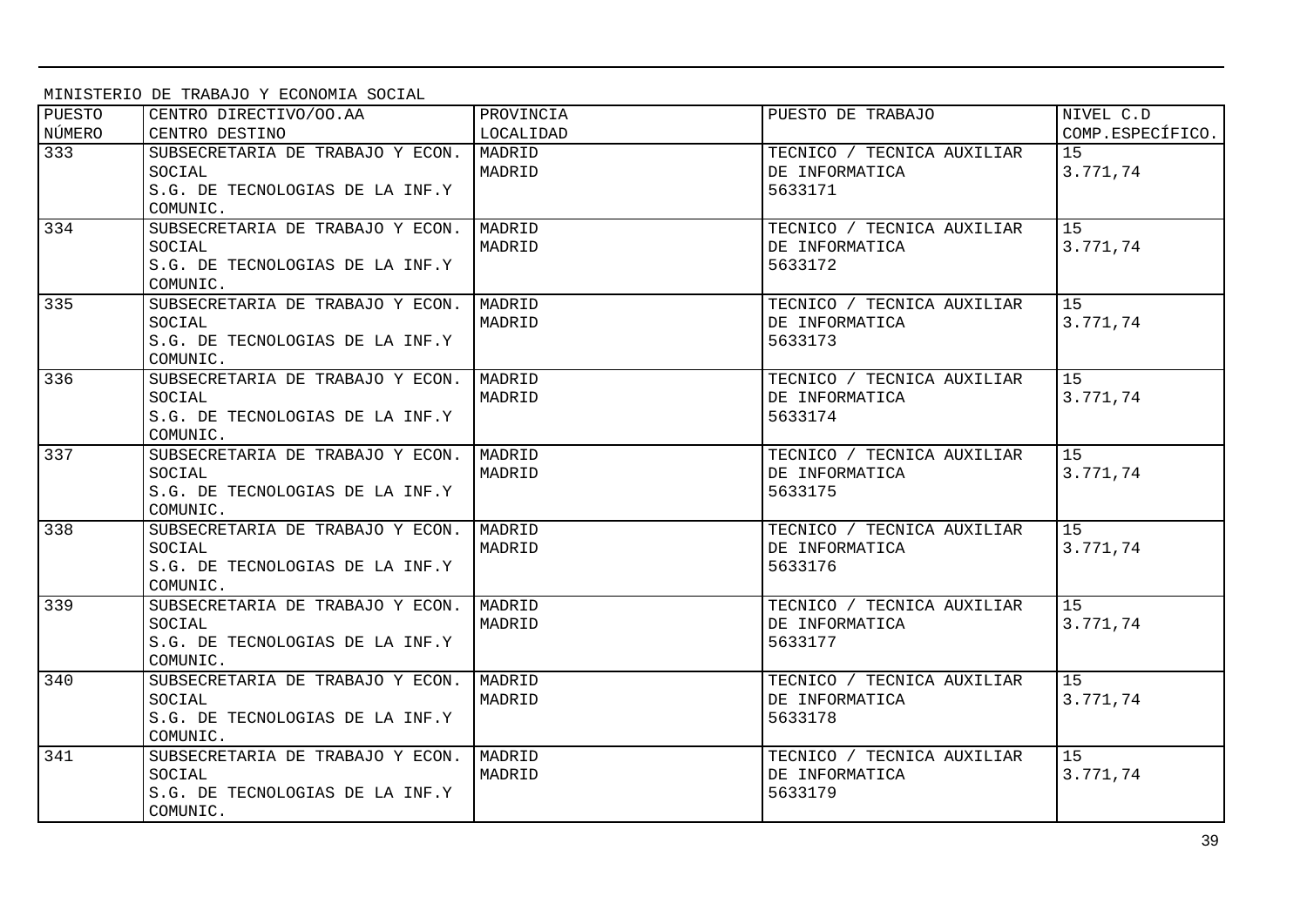| 342              | SUBSECRETARIA DE TRABAJO Y ECON.<br>SOCIAL<br>S.G. DE TECNOLOGIAS DE LA INF.Y<br>COMUNIC. | MADRID<br>MADRID | TECNICO / TECNICA AUXILIAR<br>DE INFORMATICA<br>5633180 | 15<br>3.771,74  |
|------------------|-------------------------------------------------------------------------------------------|------------------|---------------------------------------------------------|-----------------|
| 343              | SUBSECRETARIA DE TRABAJO Y ECON.<br>SOCIAL<br>S.G. DE TECNOLOGIAS DE LA INF.Y<br>COMUNIC. | MADRID<br>MADRID | TECNICO / TECNICA AUXILIAR<br>DE INFORMATICA<br>5633181 | 1.5<br>3.771,74 |
| 344              | SUBSECRETARIA DE TRABAJO Y ECON.<br>SOCIAL<br>S.G. DE TECNOLOGIAS DE LA INF.Y<br>COMUNIC. | MADRID<br>MADRID | TECNICO / TECNICA AUXILIAR<br>DE INFORMATICA<br>5633182 | 15<br>3.771,74  |
| 345              | SUBSECRETARIA DE TRABAJO Y ECON.<br>SOCIAL<br>S.G. DE TECNOLOGIAS DE LA INF.Y<br>COMUNIC. | MADRID<br>MADRID | TECNICO / TECNICA AUXILIAR<br>DE INFORMATICA<br>5633183 | 15<br>3.771,74  |
| $\overline{346}$ | SUBSECRETARIA DE TRABAJO Y ECON.<br>SOCIAL<br>S.G. DE TECNOLOGIAS DE LA INF.Y<br>COMUNIC. | MADRID<br>MADRID | TECNICO / TECNICA AUXILIAR<br>DE INFORMATICA<br>5633184 | 15<br>3.771,74  |
| 347              | SUBSECRETARIA DE TRABAJO Y ECON.<br>SOCIAL<br>S.G. DE TECNOLOGIAS DE LA INF.Y<br>COMUNIC. | MADRID<br>MADRID | TECNICO / TECNICA AUXILIAR<br>DE INFORMATICA<br>5633185 | 15<br>3.771,74  |
| 348              | SUBSECRETARIA DE TRABAJO Y ECON.<br>SOCIAL<br>S.G. DE TECNOLOGIAS DE LA INF.Y<br>COMUNIC. | MADRID<br>MADRID | TECNICO / TECNICA AUXILIAR<br>DE INFORMATICA<br>5633186 | 15<br>3.771,74  |
| 349              | SUBSECRETARIA DE TRABAJO Y ECON.<br>SOCIAL<br>S.G. DE TECNOLOGIAS DE LA INF.Y<br>COMUNIC. | MADRID<br>MADRID | TECNICO / TECNICA AUXILIAR<br>DE INFORMATICA<br>5633187 | 15<br>3.771,74  |
| 350              | SUBSECRETARIA DE TRABAJO Y ECON.<br>SOCIAL<br>S.G. DE TECNOLOGIAS DE LA INF.Y<br>COMUNIC. | MADRID<br>MADRID | TECNICO / TECNICA AUXILIAR<br>DE INFORMATICA<br>5633188 | 15<br>3.771,74  |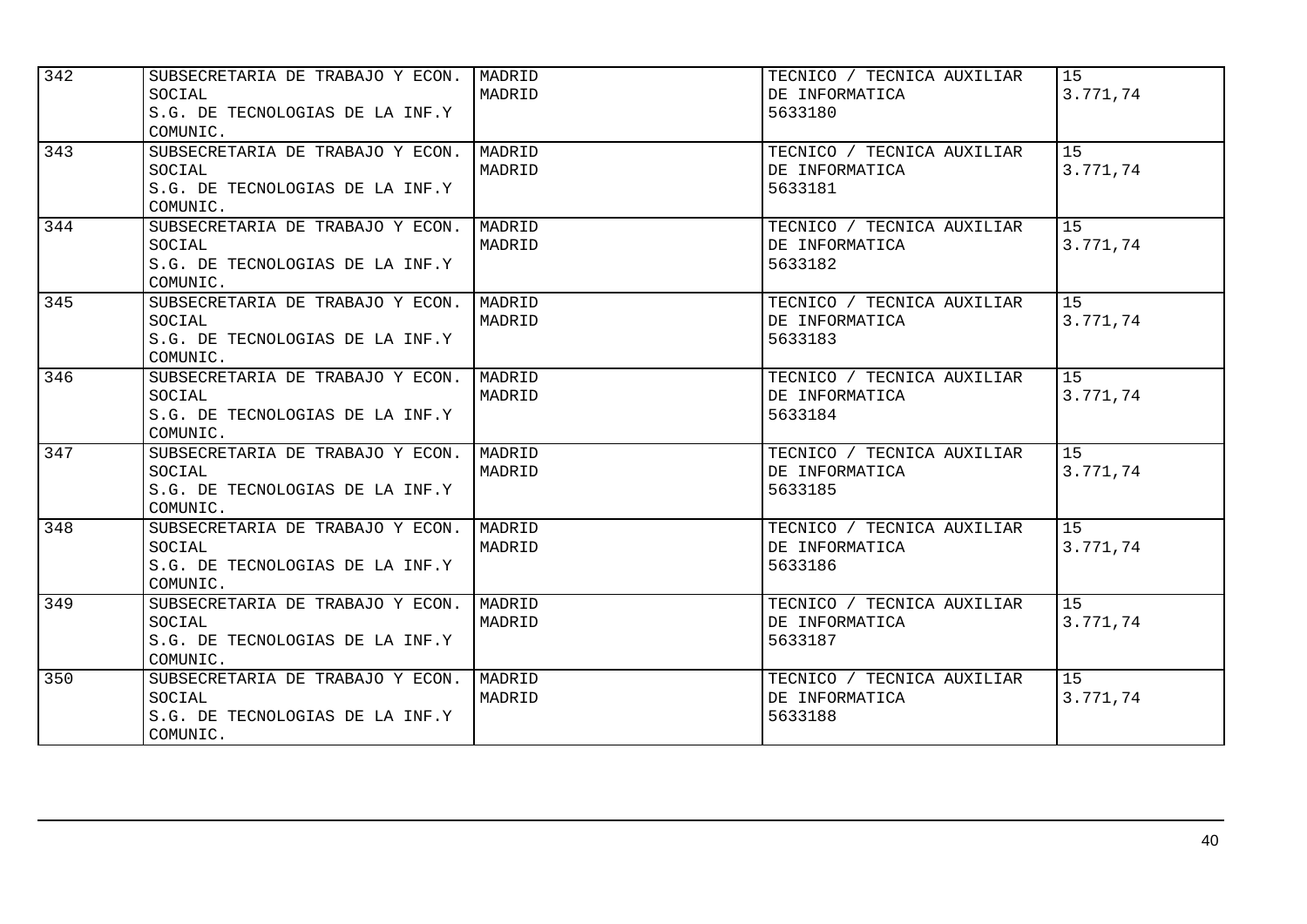MINISTERIO DE TRANSPORT., MOV.Y AG. URB.

| PUESTO | CENTRO DIRECTIVO/OO.AA           | PROVINCIA | PUESTO DE TRABAJO          | NIVEL C.D        |
|--------|----------------------------------|-----------|----------------------------|------------------|
| NÚMERO | CENTRO DESTINO                   | LOCALIDAD |                            | COMP.ESPECÍFICO. |
| 351    | D.G. DE LA MARINA MERCANTE       | MADRID    | TECNICO / TECNICA AUXILIAR | 15               |
|        | S.G. DE COORDINACION Y GESTION   | MADRID    | DE INFORMATICA             | 3.771,74         |
|        | ADMTVA.                          |           | 5631793                    |                  |
| 352    | D.G. DE LA MARINA MERCANTE       | MADRID    | TECNICO / TECNICA AUXILIAR | 15 <sub>1</sub>  |
|        | S.G. DE COORDINACION Y GESTION   | MADRID    | DE INFORMATICA             | 3.771,74         |
|        | ADMTVA.                          |           | 5631794                    |                  |
| 353    | D.G. DE LA MARINA MERCANTE       | MADRID    | TECNICO / TECNICA AUXILIAR | 15               |
|        | S.G. DE COORDINACION Y GESTION   | MADRID    | DE INFORMATICA             | 3.771,74         |
|        | ADMTVA.                          |           | 5631795                    |                  |
| 354    | D.G. DE LA MARINA MERCANTE       | MADRID    | TECNICO / TECNICA AUXILIAR | 15 <sub>1</sub>  |
|        | S.G. DE COORDINACION Y GESTION   | MADRID    | DE INFORMATICA             | 3.771,74         |
|        | ADMTVA.                          |           | 5631796                    |                  |
| 355    | D.G. DE ORGANIZACION E           | MADRID    | TECNICO / TECNICA AUXILIAR | 15               |
|        | INSPECCION                       | MADRID    | DE INFORMATICA             | 3.771,74         |
|        | S.G. DE TECN.DE LA INF. Y ADMON. |           | 5631787                    |                  |
|        | <b>DIGITAL</b>                   |           |                            |                  |
| 356    | D.G. DE ORGANIZACION E           | MADRID    | TECNICO / TECNICA AUXILIAR | 15               |
|        | INSPECCION                       | MADRID    | DE INFORMATICA             | 3.771,74         |
|        | S.G. DE TECN.DE LA INF. Y ADMON. |           | 5631788                    |                  |
|        | DIGITAL                          |           |                            |                  |
| 357    | D.G. DE ORGANIZACION E           | MADRID    | TECNICO / TECNICA AUXILIAR | 15               |
|        | INSPECCION                       | MADRID    | DE INFORMATICA             | 3.771,74         |
|        | S.G. DE TECN.DE LA INF. Y ADMON. |           | 5631789                    |                  |
|        | DIGITAL                          |           |                            |                  |
| 358    | D.G. DE ORGANIZACION E           | MADRID    | TECNICO / TECNICA AUXILIAR | 15 <sub>1</sub>  |
|        | INSPECCION                       | MADRID    | DE INFORMATICA             | 3.771,74         |
|        | S.G. DE TECN.DE LA INF. Y ADMON. |           | 5631790                    |                  |
|        | DIGITAL                          |           |                            |                  |
| 359    | D.G. DE ORGANIZACION E           | MADRID    | TECNICO / TECNICA AUXILIAR | 15               |
|        | INSPECCION                       | MADRID    | DE INFORMATICA             | 3.771,74         |
|        | S.G. DE TECN.DE LA INF. Y ADMON. |           | 5631791                    |                  |
|        | DIGITAL                          |           |                            |                  |
| 360    | D.G. DE ORGANIZACION E           | MADRID    | TECNICO / TECNICA AUXILIAR | 15               |
|        | INSPECCION                       | MADRID    | DE INFORMATICA             | 3.771,74         |
|        | S.G. DE TECN.DE LA INF. Y ADMON. |           | 5631792                    |                  |
|        | DIGITAL                          |           |                            |                  |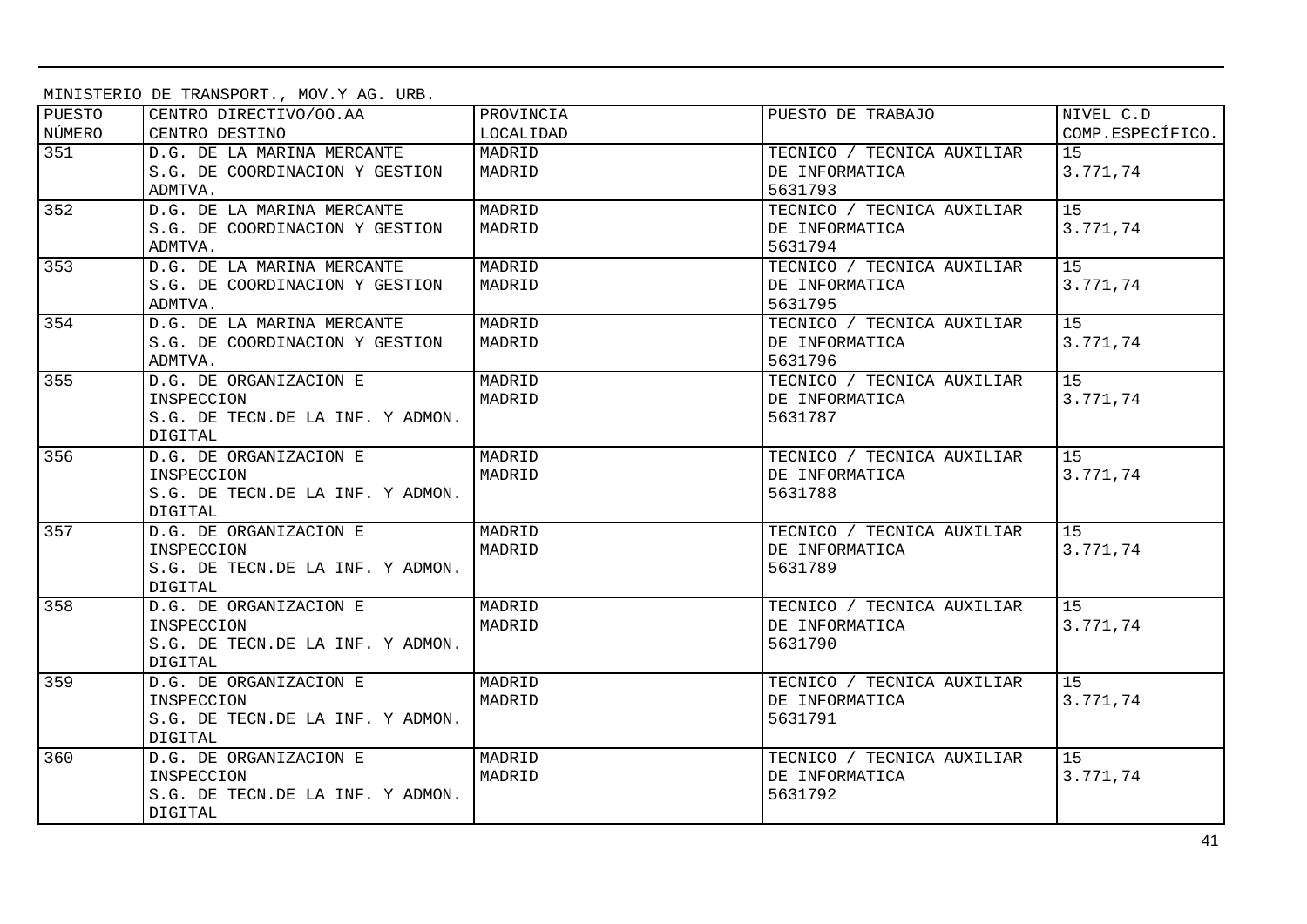| 361 | ID.G. DE TRANSPORTE TERRESTRE  | MADRID | TECNICO / TECNICA AUXILIAR | '15      |
|-----|--------------------------------|--------|----------------------------|----------|
|     | IS.G. DE GEST., ANAL.E         | MADRID | DE INFORMATICA             | 3.771,74 |
|     | INN.TRANSP. TERR.              |        | 5631797                    |          |
| 362 | D.G. DE TRANSPORTE TERRESTRE   | MADRID | TECNICO / TECNICA AUXILIAR | 15       |
|     | S.G. DE GEST., ANAL.E          | MADRID | IDE INFORMATICA            | 3.771.74 |
|     | INN.TRANSP. TERR.              |        | 5631798                    |          |
| 363 | ID.G. DEL INSTITUTO GEOGRAFICO | MADRID | TECNICO / TECNICA AUXILIAR | '15      |
|     | NACIONAL                       | MADRID | <b>IDE INFORMATICA</b>     | 3.771.74 |
|     | SECRETARIA GENERAL             |        | 5631784                    |          |

### MINISTERIO DE UNIVERSIDADES

| PUESTO | CENTRO DIRECTIVO/OO.AA         | PROVINCIA | PUESTO DE TRABAJO           | NIVEL C.D        |
|--------|--------------------------------|-----------|-----------------------------|------------------|
| NÚMERO | CENTRO DESTINO                 | LOCALIDAD |                             | COMP.ESPECÍFICO. |
| 364    | SUBSECRETARIA DE UNIVERSIDADES | MADRID    | TECNICO<br>TECNICA AUXILIAR | l 15             |
|        | DIV. DE TECNOL. DE LA INFOR. Y | MADRID    | DE INFORMATICA              | 3.771,74         |
|        | LA COMUN.                      |           | 5632690                     |                  |
| 365    | SUBSECRETARIA DE UNIVERSIDADES | MADRID    | TECNICO<br>TECNICA AUXILIAR | l 15             |
|        | DIV. DE TECNOL. DE LA INFOR. Y | MADRID    | DE INFORMATICA              | 3.771.74         |
|        | LA COMUN.                      |           | 5632691                     |                  |

#### MINISTERIO DEL INTERIOR

| PUESTO<br>NÚMERO | CENTRO DIRECTIVO/OO.AA<br>CENTRO DESTINO              | PROVINCIA<br>LOCALIDAD | PUESTO DE TRABAJO                                       | NIVEL C.D<br>COMP.ESPECÍFICO. |
|------------------|-------------------------------------------------------|------------------------|---------------------------------------------------------|-------------------------------|
| 366              | D.G. DE LA POLICIA<br>S.G. DE LOGISTICA E INNOVACION  | MADRID<br>MADRID       | TECNICO / TECNICA AUXILIAR<br>DE INFORMATICA<br>5632394 | 15<br>3.771,74                |
| 367              | ID.G. DE LA POLICIA<br>S.G. DE LOGISTICA E INNOVACION | MADRID<br>MADRID       | TECNICO / TECNICA AUXILIAR<br>DE INFORMATICA<br>5632395 | 15<br>3.771.74                |
| 368              | D.G. DE LA POLICIA<br>S.G. DE LOGISTICA E INNOVACION  | MADRID<br>MADRID       | TECNICO / TECNICA AUXILIAR<br>DE INFORMATICA<br>5632396 | 15<br>3.771.74                |
| 369              | D.G. DE LA POLICIA<br>S.G. DE LOGISTICA E INNOVACION  | MADRID<br>MADRID       | TECNICO / TECNICA AUXILIAR<br>DE INFORMATICA<br>5632397 | 15<br>3.771.74                |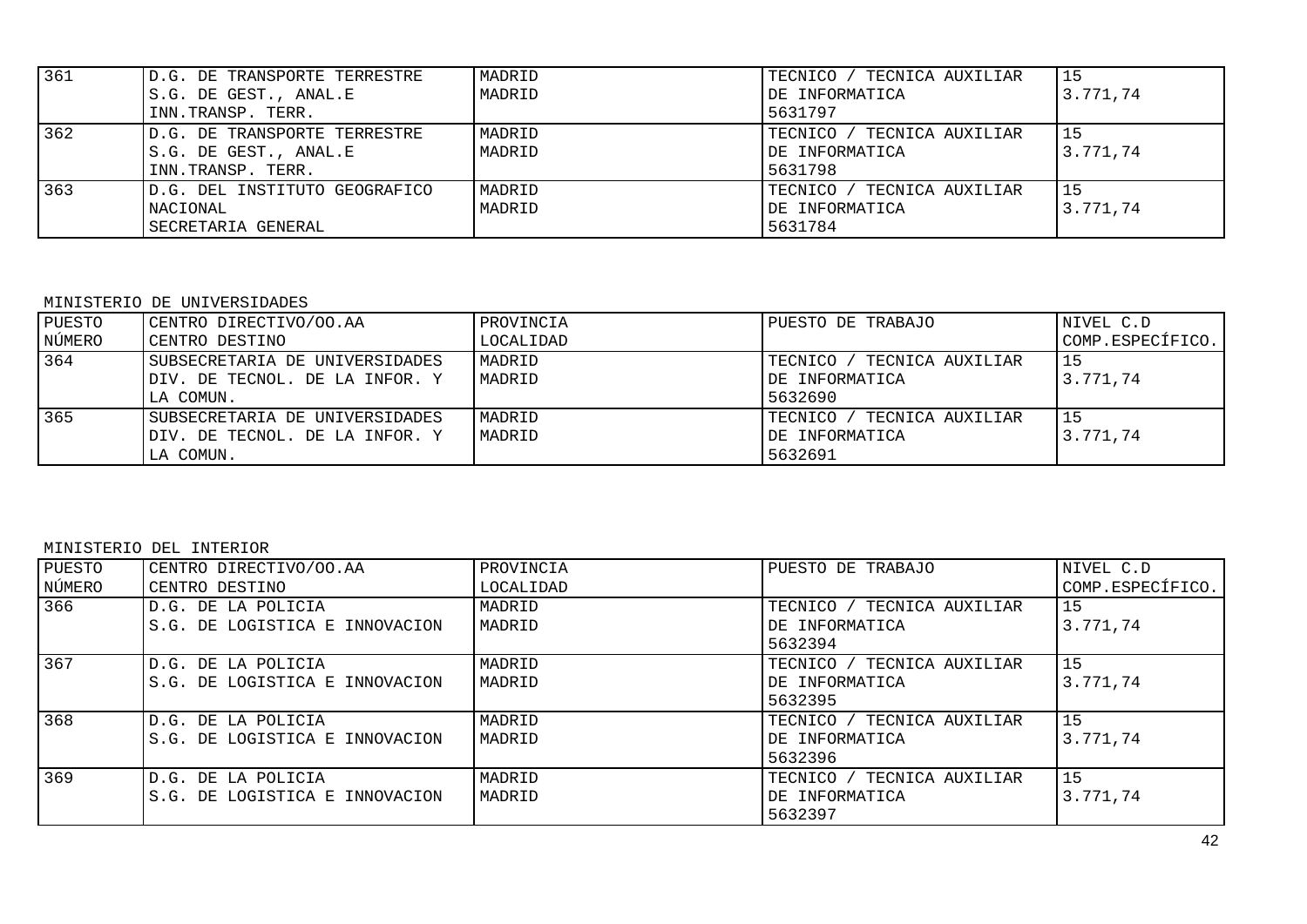| 370 | S.DE E. DE SEGURIDAD     | MADRID | TECNICO / TECNICA AUXILIAR | 15       |
|-----|--------------------------|--------|----------------------------|----------|
|     | S.G. DE SIST.DE INFORM.Y | MADRID | DE INFORMATICA             | 3.771,74 |
|     | COMUN.SEGUR.             |        | 5632386                    |          |
| 371 | S.DE E. DE SEGURIDAD     | MADRID | TECNICO / TECNICA AUXILIAR | 15       |
|     | S.G. DE SIST.DE INFORM.Y | MADRID | DE INFORMATICA             | 3.771,74 |
|     | COMUN.SEGUR.             |        | 5632387                    |          |
| 372 | S.DE E. DE SEGURIDAD     | MADRID | TECNICO / TECNICA AUXILIAR | 15       |
|     | S.G. DE SIST.DE INFORM.Y | MADRID | DE INFORMATICA             | 3.771.74 |
|     | COMUN.SEGUR.             |        | 5632388                    |          |
| 373 | S.DE E. DE SEGURIDAD     | MADRID | TECNICO / TECNICA AUXILIAR | 15       |
|     | S.G. DE SIST.DE INFORM.Y | MADRID | DE INFORMATICA             | 3.771.74 |
|     | COMUN.SEGUR.             |        | 5632389                    |          |
| 374 | S.DE E. DE SEGURIDAD     | MADRID | TECNICO / TECNICA AUXILIAR | 15       |
|     | S.G. DE SIST.DE INFORM.Y | MADRID | DE INFORMATICA             | 3.771.74 |
|     | COMUN.SEGUR.             |        | 5632390                    |          |

MINISTERIO PR., REL.CORT. Y MEMORIA DEM.

| PUESTO | CENTRO DIRECTIVO/OO.AA           | PROVINCIA | PUESTO DE TRABAJO               | NIVEL C.D        |
|--------|----------------------------------|-----------|---------------------------------|------------------|
| NÚMERO | CENTRO DESTINO                   | LOCALIDAD |                                 | COMP.ESPECÍFICO. |
| 375    | D.G. DE SERVICIOS                | MADRID    | TECNICO / TECNICA AUXILIAR      | 15               |
|        | S.G. DE TECNOL. INFORM. Y        | MADRID    | DE INFORMATICA                  | 3.771,74         |
|        | COMUNICACIONES                   |           | 5632451                         |                  |
| 376    | D.G. DE SERVICIOS                | MADRID    | TECNICO / TECNICA AUXILIAR      | 15               |
|        | S.G. DE TECNOL. INFORM. Y        | MADRID    | DE INFORMATICA                  | 3.771.74         |
|        | COMUNICACIONES                   |           | 5632452                         |                  |
| 377    | D.G. DE SERVICIOS                | MADRID    | TECNICO / TECNICA AUXILIAR      | 15               |
|        | S.G. DE TECNOL. INFORM. Y        | MADRID    | DE INFORMATICA                  | 3.771.74         |
|        | COMUNICACIONES                   |           | 5632453                         |                  |
| 378    | DEPART. COORD. TECN. JURID. A.P. | MADRID    | TECNICO /<br>' TECNICA AUXILIAR | 15               |
|        | UNIDAD DE TECN. INFOR.           | MADRID    | DE INFORMATICA                  | 3.771.74         |
|        | COMUNICAC. A.P.                  |           | 5632454                         |                  |

## MINISTERIO TRANSICION EC. Y RETO DEMOGR.

| PUESTO | CENTRO DIRECTIVO/OO.AA           | PROVINCIA | PUESTO DE TRABAJO           | NIVEL C.D        |
|--------|----------------------------------|-----------|-----------------------------|------------------|
| NÚMERO | CENTRO DESTINO                   | LOCALIDAD |                             | COMP.ESPECÍFICO. |
| 379    | ID.G. DE SERVICIOS               | MADRID    | TECNICO<br>TECNICA AUXILIAR |                  |
|        | IDIV. SIST.Y TECNOL.DE LA INF. Y | MADRID    | IDE INFORMATICA             | 3.771.74         |
|        | COMUNIC.                         |           | 5632589                     |                  |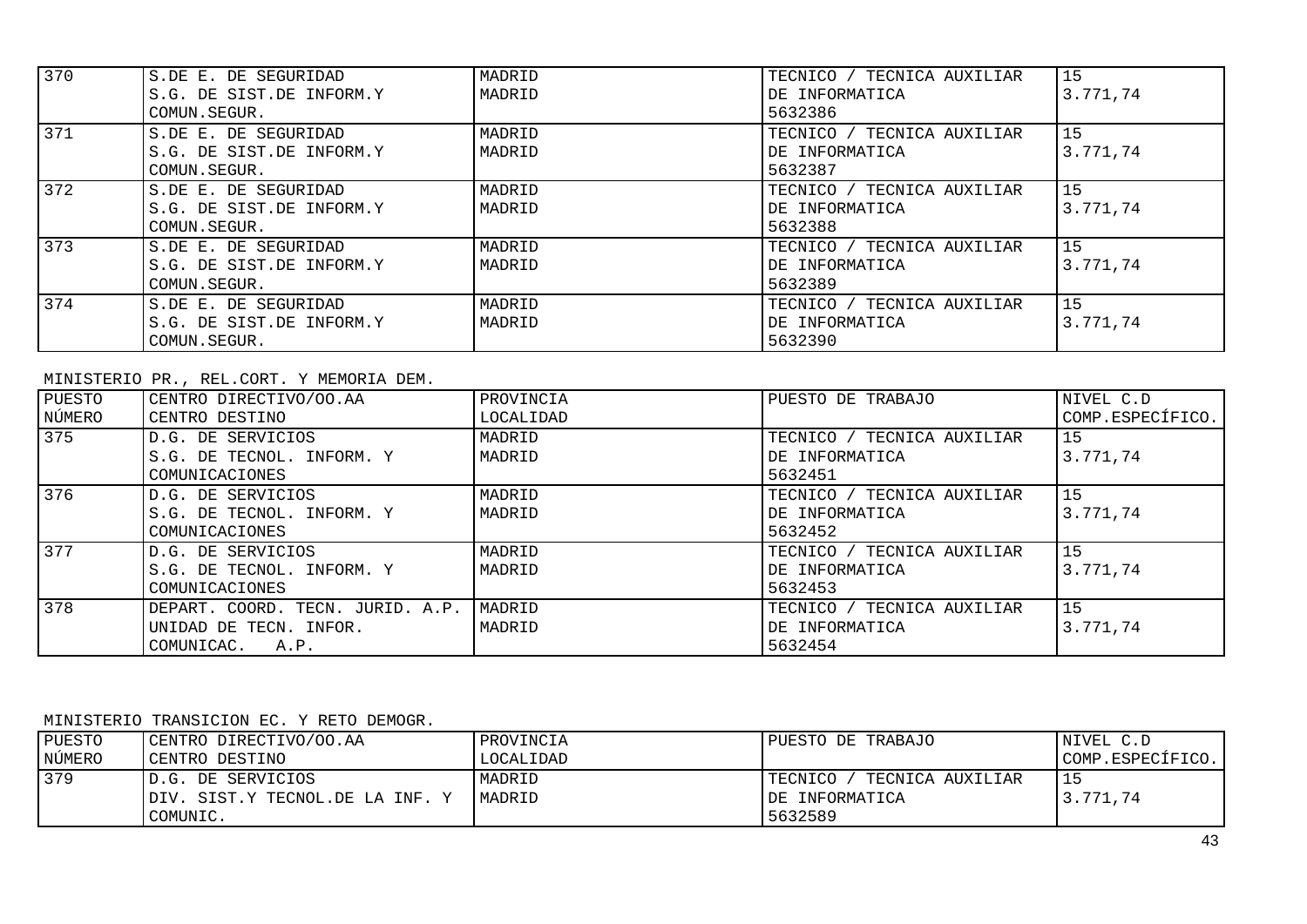| 380 | D.G. DE SERVICIOS               | MADRID | TECNICO / TECNICA AUXILIAR    | 15       |
|-----|---------------------------------|--------|-------------------------------|----------|
|     | DIV. SIST.Y TECNOL.DE LA INF. Y | MADRID | DE INFORMATICA                | 3.771,74 |
|     | COMUNIC.                        |        | 5632590                       |          |
| 381 | D.G. DE SERVICIOS               | MADRID | TECNICO / TECNICA AUXILIAR    | 15       |
|     | DIV. SIST.Y TECNOL.DE LA INF. Y | MADRID | DE INFORMATICA                | 3.771,74 |
|     | COMUNIC.                        |        | 5632591                       |          |
| 382 | D.G. DE SERVICIOS               | MADRID | TECNICO / TECNICA AUXILIAR    | 15       |
|     | DIV. SIST.Y TECNOL.DE LA INF. Y | MADRID | DE INFORMATICA                | 3.771,74 |
|     | COMUNIC.                        |        | 5632592                       |          |
| 383 | D.G. DE SERVICIOS               | MADRID | TECNICO / TECNICA AUXILIAR    | 15       |
|     | DIV. SIST.Y TECNOL.DE LA INF. Y | MADRID | DE INFORMATICA                | 3.771,74 |
|     | COMUNIC.                        |        | 5632593                       |          |
| 384 | D.G. DE SERVICIOS               | MADRID | TECNICO / TECNICA AUXILIAR    | 15       |
|     | DIV. SIST.Y TECNOL.DE LA INF. Y | MADRID | DE INFORMATICA                | 3.771,74 |
|     | COMUNIC.                        |        | 5632594                       |          |
| 385 | D.G. DE SERVICIOS               | MADRID | TECNICO / TECNICA AUXILIAR    | 15       |
|     | DIV. SIST.Y TECNOL.DE LA INF. Y | MADRID | DE INFORMATICA                | 3.771,74 |
|     | COMUNIC.                        |        | 5632595                       |          |
| 386 | D.G. DE SERVICIOS               | MADRID | TECNICA AUXILIAR<br>TECNICO / | 15       |
|     | DIV. SIST.Y TECNOL.DE LA INF. Y | MADRID | DE INFORMATICA                | 3.771,74 |
|     | COMUNIC.                        |        | 5632596                       |          |

#### AG.ESP.SEGURIDAD ALIMENTARIA Y NUTRICION

| PUESTO | CENTRO DIRECTIVO/OO.AA                                            | PROVINCIA        | PUESTO DE TRABAJO                                         | NIVEL C.D        |
|--------|-------------------------------------------------------------------|------------------|-----------------------------------------------------------|------------------|
| NÚMERO | CENTRO DESTINO                                                    | LOCALIDAD        |                                                           | COMP.ESPECÍFICO. |
| 387    | AG.ESP.SEGURIDAD ALIMENTARIA Y<br>NUTRICION<br>SECRETARIA GENERAL | MADRID<br>MADRID | TECNICO<br>TECNICA AUXILIAR<br>IDE INFORMATICA<br>5631948 | 3.771,74         |

# BIBLIOTECA NACIONAL DE ESPAÑA O.A.

| PUESTO | CENTRO DIRECTIVO/OO.AA        | PROVINCIA | PUESTO DE TRABAJO           | NIVEL C.D        |
|--------|-------------------------------|-----------|-----------------------------|------------------|
| NÚMERO | CENTRO DESTINO                | LOCALIDAD |                             | COMP.ESPECÍFICO. |
| 388    | BIBLIOTECA NACIONAL DE ESPAÑA | MADRID    | TECNICO<br>TECNICA AUXILIAR |                  |
|        | O.A.                          | MADRID    | IDE INFORMATICA             | 3.771.74         |
|        | GERENCIA                      |           | 5633160                     |                  |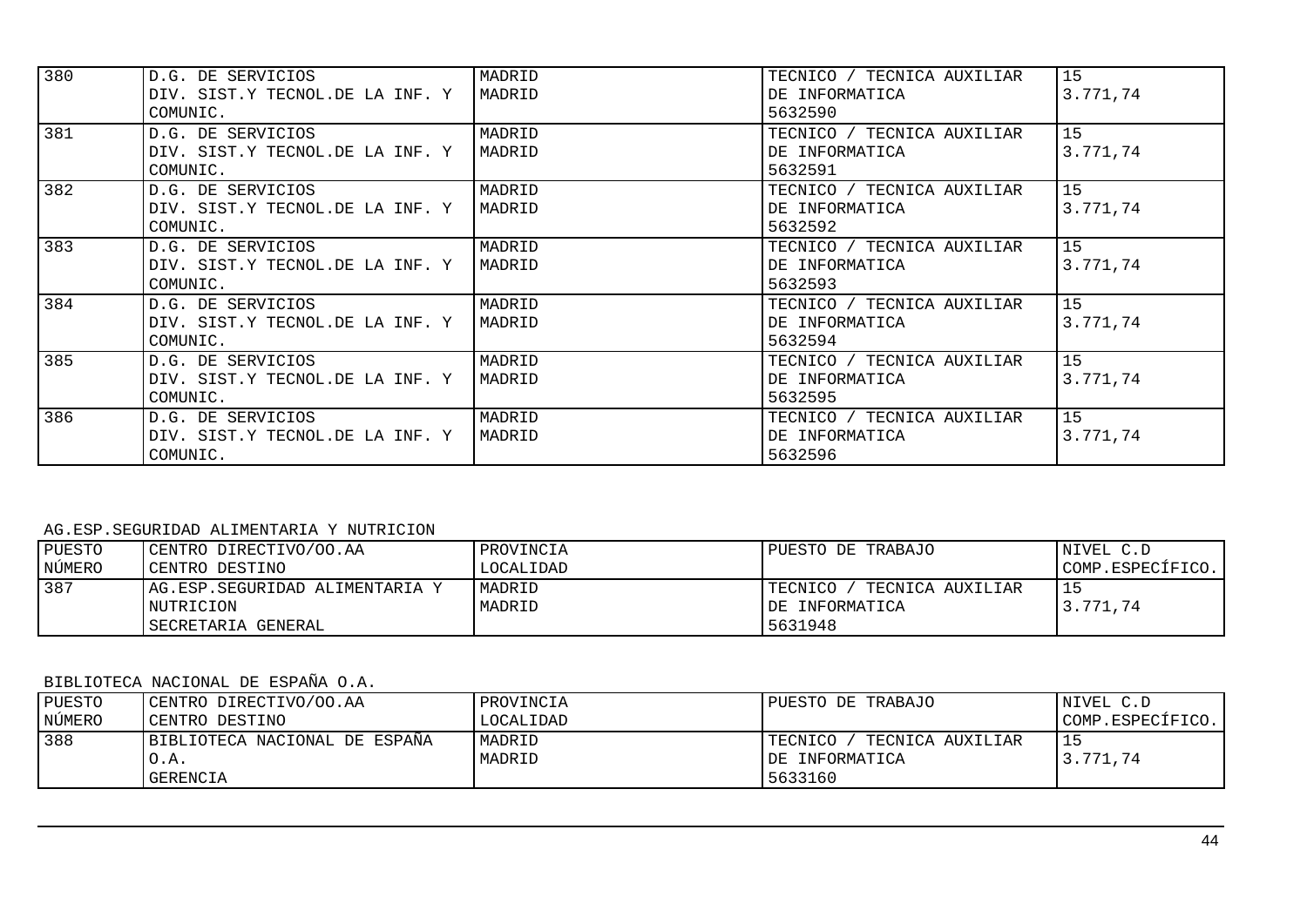### C.INVEST.ENERG.MEDIOAMB.Y TECN. (CIEMAT)

| PUESTO | CENTRO DIRECTIVO/OO.AA          | PROVINCIA | PUESTO DE TRABAJO               | NIVEL C.D        |
|--------|---------------------------------|-----------|---------------------------------|------------------|
| NÚMERO | CENTRO DESTINO                  | LOCALIDAD |                                 | COMP.ESPECÍFICO. |
| 389    | C.INVEST.ENERG.MEDIOAMB.Y TECN. | MADRID    | TECNICO /<br>' TECNICA AUXILIAR |                  |
|        | (CIEMAT)                        | MADRID    | DE INFORMATICA                  | 3.771.74         |
|        | DEPARTAMENTO DE TECNOLOGIA      |           | 5631977                         |                  |
| 390    | C.INVEST.ENERG.MEDIOAMB.Y TECN. | MADRID    | TECNICO /<br>TECNICA AUXILIAR   |                  |
|        | (CIEMAT)                        | MADRID    | DE INFORMATICA                  | 3.771.74         |
|        | DEPARTAMENTO DE TECNOLOGIA      |           | 5631980                         |                  |

#### CENTRO NACIONAL INFORMACION GEOGRAFICA

| PUESTO | CENTRO DIRECTIVO/OO.AA      | PROVINCIA | PUESTO DE TRABAJO           | NIVEL C.D        |
|--------|-----------------------------|-----------|-----------------------------|------------------|
| NÚMERO | CENTRO DESTINO              | LOCALIDAD |                             | COMP.ESPECÍFICO. |
| 391    | CENTRO NACIONAL INFORMACION | MADRID    | TECNICO<br>TECNICA AUXILIAR |                  |
|        | GEOGRAFICA                  | MADRID    | IDE INFORMATICA             | 3.771.74         |
|        | DIRECCION                   |           | 5631799                     |                  |

#### COMISIONADO PARA EL MERCADO DE TABACOS

| PUESTO | CENTRO DIRECTIVO/OO.AA         | PROVINCIA | PUESTO DE TRABAJO           | NIVEL C.D        |
|--------|--------------------------------|-----------|-----------------------------|------------------|
| NÚMERO | CENTRO DESTINO                 | LOCALIDAD |                             | COMP.ESPECÍFICO. |
| 392    | COMISIONADO PARA EL MERCADO DE | MADRID    | TECNICO<br>TECNICA AUXILIAR |                  |
|        | TABACOS                        | MADRID    | DE INFORMATICA              | 3.771.74         |
|        | PRESIDENCIA                    |           | 5632518                     |                  |

### FONDO DE GARANTIA SALARIAL

| PUESTO | CENTRO DIRECTIVO/OO.AA     | PROVINCIA | PUESTO DE TRABAJO             | NIVEL C.D        |
|--------|----------------------------|-----------|-------------------------------|------------------|
| NÚMERO | CENTRO DESTINO             | LOCALIDAD |                               | COMP.ESPECIFICO. |
| 393    | FONDO DE GARANTIA SALARIAL | MADRID    | TECNICA AUXILIAR<br>TECNICO / |                  |
|        | SECRETARIA GENERAL         | MADRID    | IDE INFORMATICA               | 3.771.74         |
|        |                            |           | 5633203                       |                  |

# FONDO ESPAÑOL GARANT.AGRARIA, O.A.(FEGA)

| PUESTO | CENTRO DIRECTIVO/OO.AA                                                 | PROVINCIA        | PUESTO DE TRABAJO                                        | NIVEL C.D        |
|--------|------------------------------------------------------------------------|------------------|----------------------------------------------------------|------------------|
| NÚMERO | CENTRO DESTINO                                                         | LOCALIDAD        |                                                          | COMP.ESPECÍFICO. |
| 394    | FONDO ESPAÑOL GARANT. AGRARIA,<br>$O.A.$ (FEGA)<br>ISECRETARIA GENERAL | MADRID<br>MADRID | TECNICA AUXILIAR<br>TECNICO<br>DE INFORMATICA<br>5632385 | 3.771.74         |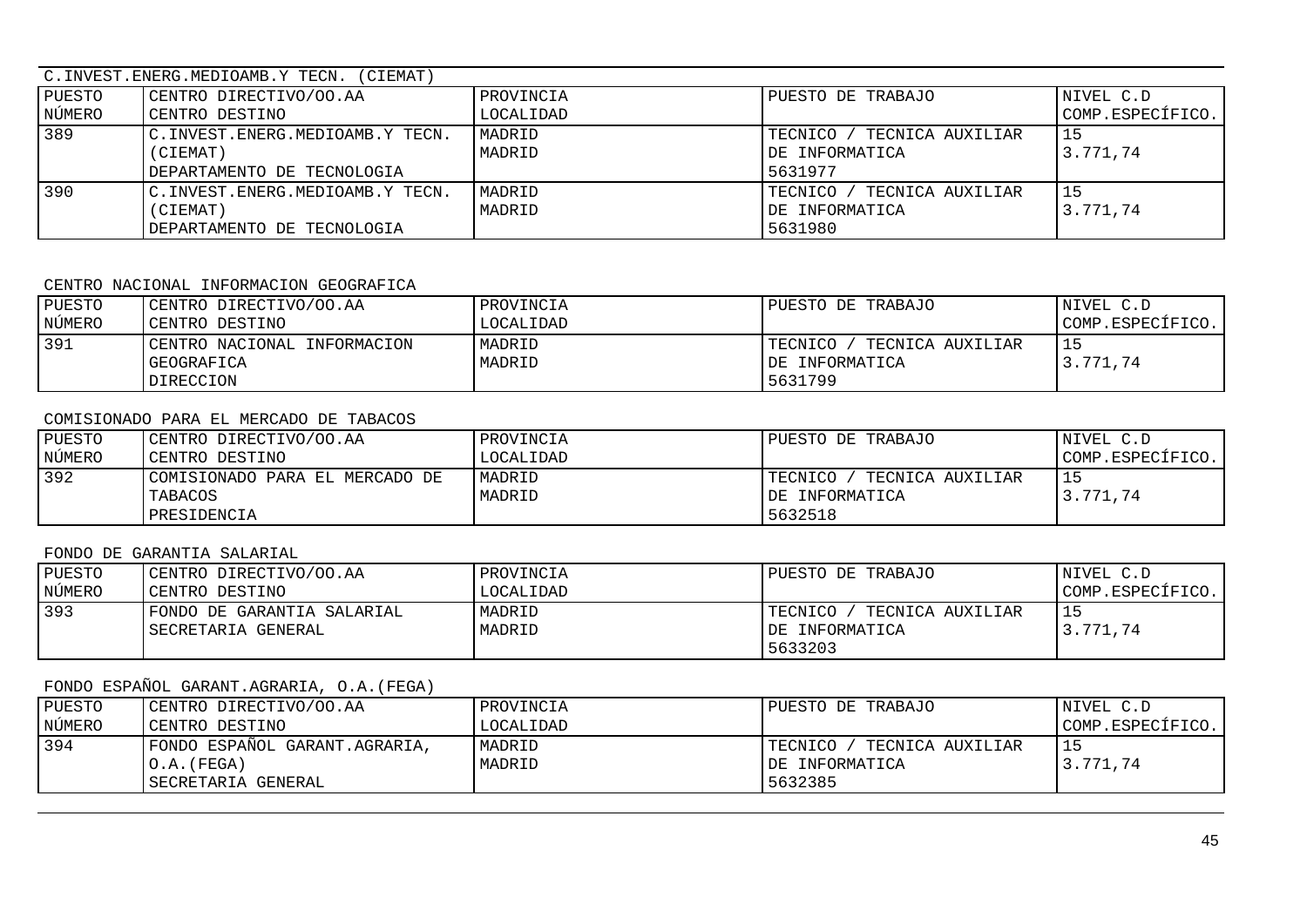### GERENC. INFRAEST. Y EQUIP. DE CULT. O.A.

| PUESTO | CENTRO DIRECTIVO/OO.AA        | PROVINCIA | PUESTO DE TRABAJO               | NIVEL C.D        |
|--------|-------------------------------|-----------|---------------------------------|------------------|
| NÚMERO | CENTRO DESTINO                | LOCALIDAD |                                 | COMP.ESPECÍFICO. |
| 395    | GERENC. INFRAEST. Y EOUIP. DE | MADRID    | TECNICO /<br>' TECNICA AUXILIAR |                  |
|        | CULT. O.A.                    | MADRID    | IDE INFORMATICA                 | 3.771.74         |
|        | S.G. ECONOMICO-ADMINISTRATIVA |           | 5633156                         |                  |

#### I.NAL. ART.ESCENICAS Y DE LA MUSICA O.A.

| PUESTO | CENTRO DIRECTIVO/OO.AA        | PROVINCIA | PUESTO DE TRABAJO             | NIVEL C.D        |
|--------|-------------------------------|-----------|-------------------------------|------------------|
| NÚMERO | CENTRO DESTINO                | LOCALIDAD |                               | COMP.ESPECÍFICO. |
| 396    | II.NAL. ART.ESCENICAS Y DE LA | MADRID    | TECNICO /<br>TECNICA AUXILIAR |                  |
|        | IMUSICA O.A.                  | MADRID    | IDE INFORMATICA               | 3.771.74         |
|        | SECRETARIA GENERAL            |           | 5633157                       |                  |

### INST. DE MAYORES Y SERVICIOS SOCIALES

| PUESTO          | CENTRO DIRECTIVO/OO.AA       | PROVINCIA | PUESTO DE TRABAJO             | NIVEL C.D        |
|-----------------|------------------------------|-----------|-------------------------------|------------------|
| NÚMERO          | CENTRO DESTINO               | LOCALIDAD |                               | COMP.ESPECIFICO. |
| $\frac{1}{397}$ | INST. DE MAYORES Y SERVICIOS | MADRID    | TECNICA AUXILIAR<br>TECNICO / |                  |
|                 | SOCIALES                     | MADRID    | DE INFORMATICA                | 3.771.74         |
|                 | SECRETARIA GENERAL           |           |                               |                  |

#### INST. NAL. DE ADMINISTRACION PUBLICA

| PUESTO | CENTRO DIRECTIVO/OO.AA       | PROVINCIA | PUESTO DE TRABAJO               | NIVEL C.D        |
|--------|------------------------------|-----------|---------------------------------|------------------|
| NÚMERO | CENTRO DESTINO               | LOCALIDAD |                                 | COMP.ESPECÍFICO. |
| 398    | INST. NAL. DE ADMINISTRACION | MADRID    | TECNICO /<br>' TECNICA AUXILIAR |                  |
|        | PUBLICA                      | MADRID    | DE INFORMATICA                  | 3.771.74         |
|        | GERENCIA                     |           | 5632542                         |                  |
| 399    | INST. NAL. DE ADMINISTRACION | MADRID    | TECNICO<br>TECNICA AUXILIAR     |                  |
|        | PUBLICA                      | MADRID    | DE INFORMATICA                  | 3.771,74         |
|        | SUBDIRECCION DE SELECCION    |           | 5632543                         |                  |

### INST.CINEMATOG. ARTES AUDIOVISUALES O.A.

| PUESTO | CENTRO DIRECTIVO/OO.AA | PROVINCIA | PUESTO DE TRABAJO             | NIVEL C.D        |
|--------|------------------------|-----------|-------------------------------|------------------|
| NÚMERO | CENTRO DESTINO         | LOCALIDAD |                               | COMP.ESPECÍFICO. |
| 400    | INST.CINEMATOG. ARTES  | MADRID    | TECNICO /<br>TECNICA AUXILIAR |                  |
|        | AUDIOVISUALES O.A.     | MADRID    | DE INFORMATICA                | 3.771.74         |
|        | SECRETARIA GENERAL     |           | 5633158                       |                  |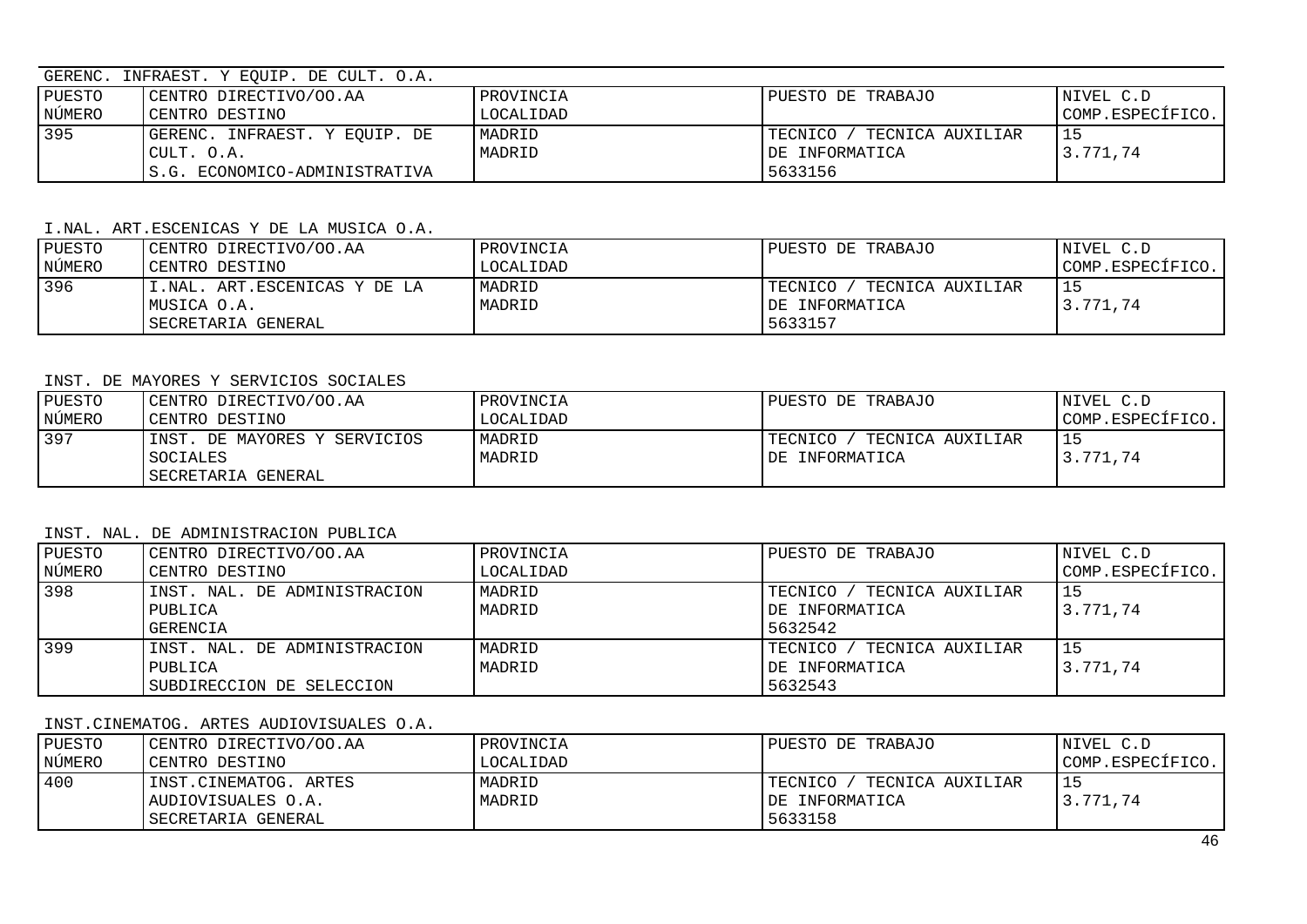INST.NAL.SEG.Y SALUD EN EL TRABAJO,OA,MP

| PUESTO | CENTRO DIRECTIVO/OO.AA     | PROVINCIA | PUESTO DE TRABAJO               | NIVEL C.D        |
|--------|----------------------------|-----------|---------------------------------|------------------|
| NÚMERO | CENTRO DESTINO             | LOCALIDAD |                                 | COMP.ESPECÍFICO. |
| 401    | INST.NAL.SEG.Y SALUD EN EL | MADRID    | TECNICO /<br>' TECNICA AUXILIAR |                  |
|        | TRABAJO, OA, MP            | MADRID    | DE INFORMATICA                  | 3.771,74         |
|        | SECRETARIA GENERAL         |           | 5633202                         |                  |
| 402    | INST.NAL.SEG.Y SALUD EN EL | MADRID    | TECNICO /<br>' TECNICA AUXILIAR |                  |
|        | TRABAJO, OA, MP            | MADRID    | DE INFORMATICA                  | 3.771.74         |
|        | SECRETARIA GENERAL         |           | 5633204                         |                  |

### INSTITUTO DE ESTUDIOS FISCALES

| PUESTO | CENTRO DIRECTIVO/OO.AA          | PROVINCIA | PUESTO DE TRABAJO            | NIVEL C.D        |
|--------|---------------------------------|-----------|------------------------------|------------------|
| NÚMERO | CENTRO DESTINO                  | LOCALIDAD |                              | COMP.ESPECÍFICO. |
| 403    | IINSTITUTO DE ESTUDIOS FISCALES | MADRID    | TECNICO.<br>TECNICA AUXILIAR |                  |
|        | SECRETARIA GENERAL              | MADRID    | DE INFORMATICA               | 3.771,74         |
|        |                                 |           | 5632537                      |                  |

### INSTITUTO DE LA JUVENTUD

| PUESTO | CENTRO DIRECTIVO/OO.AA   | PROVINCIA | PUESTO DE TRABAJO           | NIVEL C.D        |
|--------|--------------------------|-----------|-----------------------------|------------------|
| NÚMERO | CENTRO DESTINO           | LOCALIDAD |                             | COMP.ESPECÍFICO. |
| 404    | INSTITUTO DE LA JUVENTUD | MADRID    | TECNICO<br>TECNICA AUXILIAR |                  |
|        | SECRETARIA GENERAL       | MADRID    | IDE INFORMATICA             | 3.771.74         |
|        |                          |           |                             |                  |

## INSTITUTO DE SALUD CARLOS III (ISCIII)

| PUESTO | CENTRO DIRECTIVO/OO.AA        | PROVINCIA | PUESTO DE TRABAJO               | NIVEL C.D        |
|--------|-------------------------------|-----------|---------------------------------|------------------|
| NÚMERO | CENTRO DESTINO                | LOCALIDAD |                                 | COMP.ESPECÍFICO. |
| 405    | INSTITUTO DE SALUD CARLOS III | MADRID    | TECNICO /<br>/ TECNICA AUXILIAR | l 15             |
|        | ISCIII)                       | MADRID    | DE INFORMATICA                  | 3.771.74         |
|        | SECRETARIA GENERAL            |           | 5631978                         |                  |
| 406    | INSTITUTO DE SALUD CARLOS III | MADRID    | TECNICO /<br>' TECNICA AUXILIAR | l 15             |
|        | ISCIII)                       | MADRID    | DE INFORMATICA                  | 3.771.74         |
|        | SECRETARIA GENERAL            |           | 5631979                         |                  |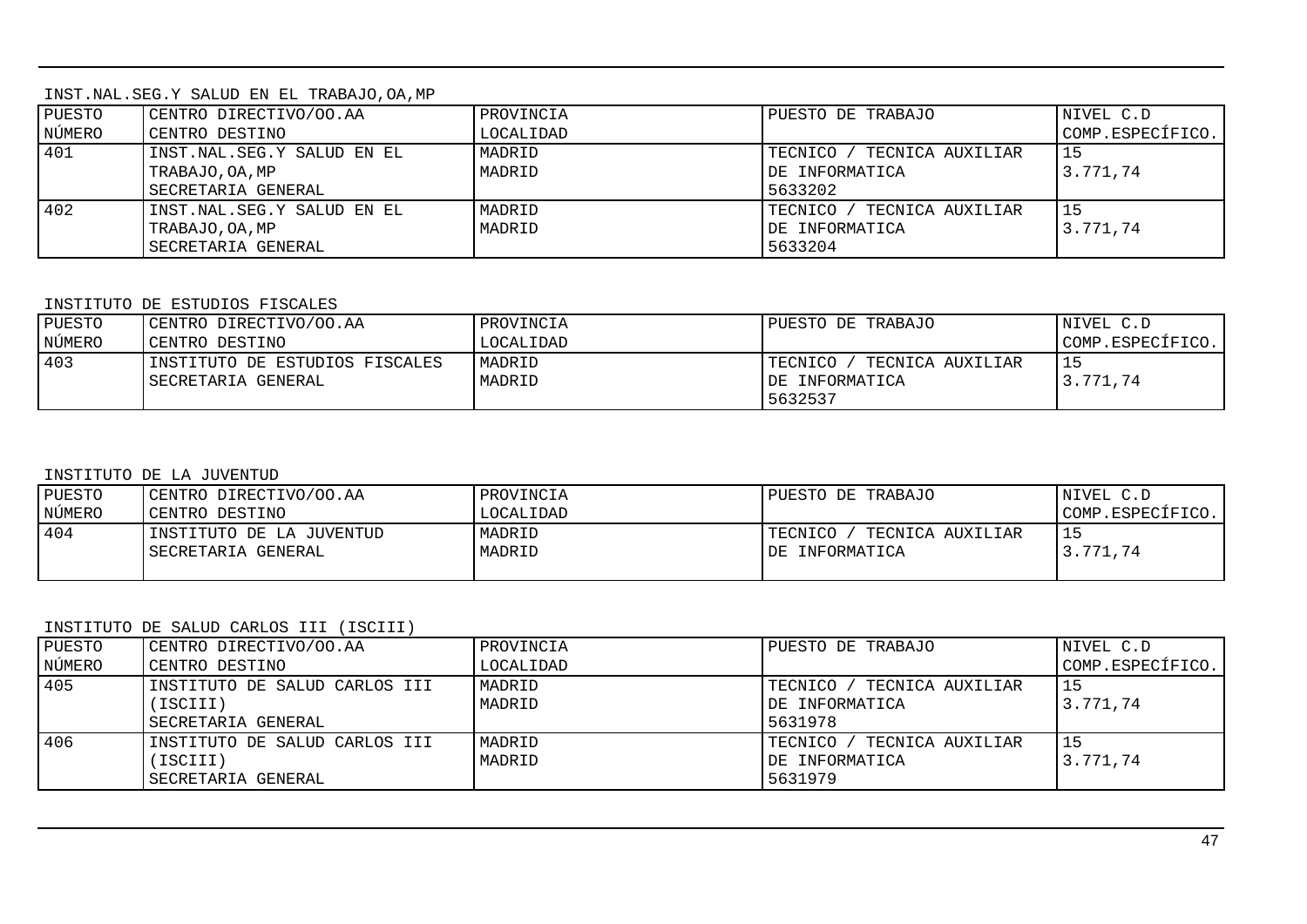|  | INSTITUTO NAC. ESTADISTICA (INE), O.A. |  |
|--|----------------------------------------|--|
|  |                                        |  |

| PUESTO | CENTRO DIRECTIVO/OO.AA          | PROVINCIA | PUESTO DE TRABAJO          | NIVEL C.D        |
|--------|---------------------------------|-----------|----------------------------|------------------|
| NÚMERO | CENTRO DESTINO                  | LOCALIDAD |                            | COMP.ESPECÍFICO. |
| 407    | INSTITUTO NAC. ESTADISTICA      | MADRID    | TECNICO / TECNICA AUXILIAR | 15               |
|        | $(\text{INE})$ , $\text{O.A.}$  | MADRID    | DE INFORMATICA             | 3.771.74         |
|        | S.G. DE TECNOLOG.DE LA INFORM.Y |           | 5632045                    |                  |
|        | LAS COM.                        |           |                            |                  |
| 408    | INSTITUTO NAC. ESTADISTICA      | MADRID    | TECNICO / TECNICA AUXILIAR | 15               |
|        | (INE), O.A.                     | MADRID    | DE INFORMATICA             | 3.771.74         |
|        | S.G. DE TECNOLOG.DE LA INFORM.Y |           | 5632046                    |                  |
|        | LAS COM.                        |           |                            |                  |
| 409    | INSTITUTO NAC. ESTADISTICA      | MADRID    | TECNICO / TECNICA AUXILIAR | 15 <sub>1</sub>  |
|        | (INE), O.A.                     | MADRID    | DE INFORMATICA             | 3.771,74         |
|        | S.G. DE TECNOLOG.DE LA INFORM.Y |           | 5632047                    |                  |
|        | LAS COM.                        |           |                            |                  |
| 410    | INSTITUTO NAC. ESTADISTICA      | MADRID    | TECNICO / TECNICA AUXILIAR | 15               |
|        | $(INE)$ , O.A.                  | MADRID    | DE INFORMATICA             | 3.771,74         |
|        | S.G.DE TECNOLOG.DE LA INFORM.Y  |           | 5632048                    |                  |
|        | LAS COM.                        |           |                            |                  |

#### INSTITUTO NACIONAL DE GEST. SANITARIA

| PUESTO | CENTRO DIRECTIVO/OO.AA                                                            | PROVINCIA        | PUESTO DE TRABAJO                                             | NIVEL C.D        |
|--------|-----------------------------------------------------------------------------------|------------------|---------------------------------------------------------------|------------------|
| NÚMERO | CENTRO DESTINO                                                                    | LOCALIDAD        |                                                               | COMP.ESPECÍFICO. |
| 411    | INSTITUTO NACIONAL DE GEST.<br>SANITARIA<br>S.G. DE GESTION ECONOMICA Y<br>RR.HH. | MADRID<br>MADRID | TECNICO /<br>' TECNICA AUXILIAR<br>IDE INFORMATICA<br>5631963 | 3.771.74         |

### INSTITUTO PARA LA TRANSICION JUSTA, O.A.

| PUESTO | CENTRO DIRECTIVO/OO.AA  | PROVINCIA | PUESTO DE TRABAJO               | NIVEL C.D        |
|--------|-------------------------|-----------|---------------------------------|------------------|
| NÚMERO | CENTRO DESTINO          | LOCALIDAD |                                 | COMP.ESPECÍFICO. |
| 412    | DIRECCION DEL INSTITUTO | MADRID    | TECNICO /<br>' TECNICA AUXILIAR |                  |
|        | GERENCIA DEL INSTITUTO  | MADRID    | IDE INFORMATICA                 | 3.771.74         |
|        |                         |           | 5632597                         |                  |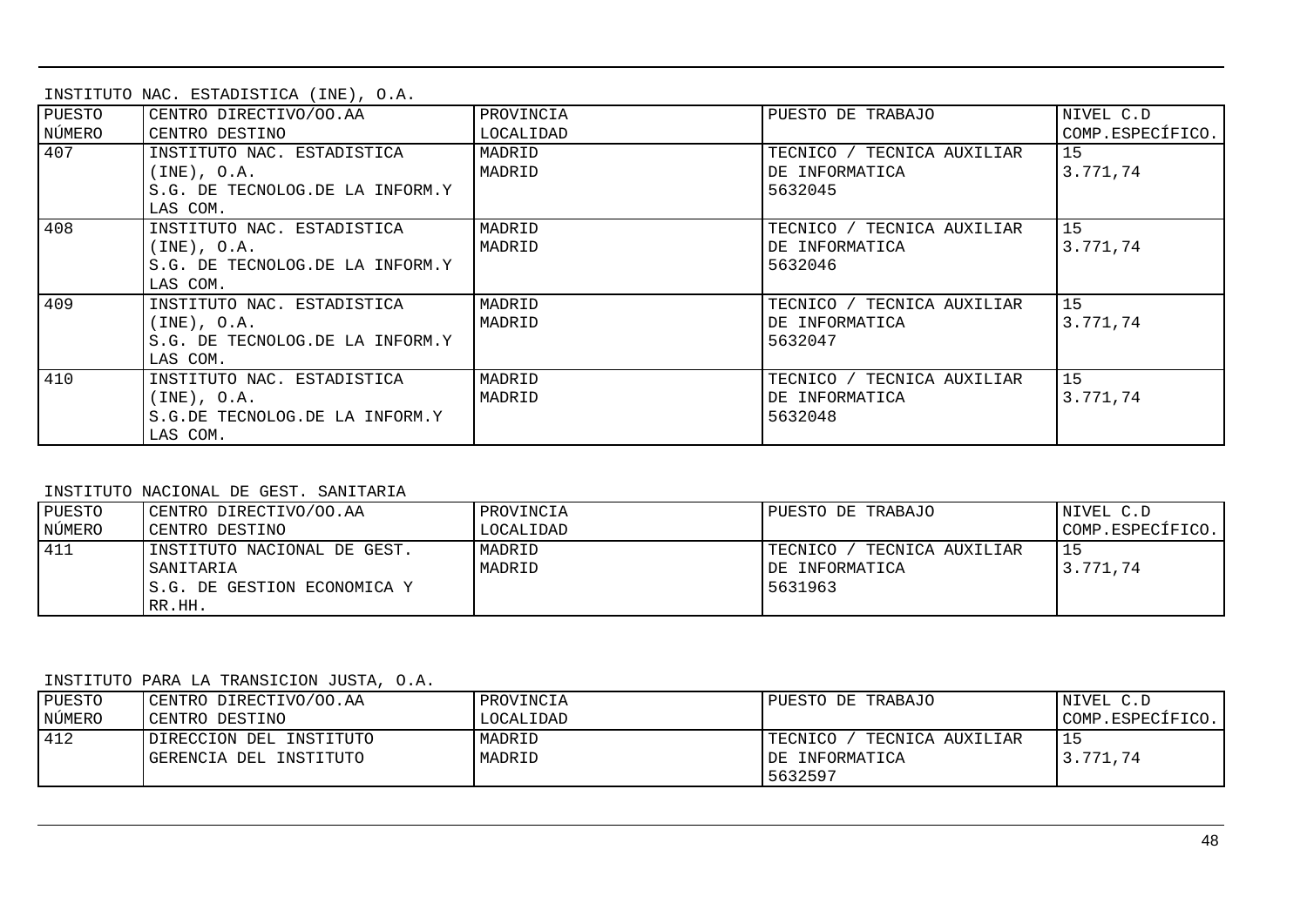| JEFATURA CENTRAL DE TRAFICO |                             |           |                                 |                  |  |
|-----------------------------|-----------------------------|-----------|---------------------------------|------------------|--|
| PUESTO                      | CENTRO DIRECTIVO/OO.AA      | PROVINCIA | PUESTO DE TRABAJO               | NIVEL C.D        |  |
| NÚMERO                      | CENTRO DESTINO              | LOCALIDAD |                                 | COMP.ESPECÍFICO. |  |
| 413                         | JEFATURA CENTRAL DE TRAFICO | MADRID    | TECNICO /<br>' TECNICA AUXILIAR | l 15             |  |
|                             | GERENCIA DE INFORMATICA     | MADRID    | DE INFORMATICA                  | 3.771,74         |  |
|                             |                             |           | 5632391                         |                  |  |
| 414                         | JEFATURA CENTRAL DE TRAFICO | MADRID    | TECNICO / TECNICA AUXILIAR      | l 15             |  |
|                             | GERENCIA DE INFORMATICA     | MADRID    | DE INFORMATICA                  | 3.771.74         |  |
|                             |                             |           | 5632392                         |                  |  |
| 415                         | JEFATURA CENTRAL DE TRAFICO | MADRID    | TECNICO /<br>' TECNICA AUXILIAR | l 15             |  |
|                             | GERENCIA DE INFORMATICA     | MADRID    | DE INFORMATICA                  | 3.771.74         |  |
|                             |                             |           | 5632393                         |                  |  |

#### MUSEO NAL. CENTRO DE ARTE REINA SOFIA

| PUESTO<br>NÚMERO | CENTRO DIRECTIVO/OO.AA<br>CENTRO DESTINO | PROVINCIA<br>LOCALIDAD | PUESTO DE TRABAJO             | NIVEL C.D<br>COMP.ESPECÍFICO. |
|------------------|------------------------------------------|------------------------|-------------------------------|-------------------------------|
| 416              | IMUSEO NAL. CENTRO DE ARTE REINA         | MADRID                 | TECNICO /<br>TECNICA AUXILIAR |                               |
|                  | SOFIA<br>SUBDIRECCION DE GERENCIA        | MADRID                 | DE INFORMATICA<br>5633159     | 3.771.74                      |

## MUT.GRAL.FUNC.CIVILES DEL E. -MUFACE-

| PUESTO | CENTRO DIRECTIVO/OO.AA         | PROVINCIA | PUESTO DE TRABAJO             | NIVEL C.D        |
|--------|--------------------------------|-----------|-------------------------------|------------------|
| NÚMERO | CENTRO DESTINO                 | LOCALIDAD |                               | COMP.ESPECÍFICO. |
| 417    | MUT.GRAL.FUNC.CIVILES DEL E. - | MADRID    | TECNICO /<br>TECNICA AUXILIAR |                  |
|        | MUFACE-                        | MADRID    | IDE INFORMATICA               | 3.771.74         |
|        | UNIDAD DE APOYO                |           | 5632544                       |                  |

### OFIC. ESP.PATENTES Y MARCAS (OEPM), O.A.

| PUESTO<br>NÚMERO | CENTRO DIRECTIVO/OO.AA<br>CENTRO DESTINO         | PROVINCIA<br>LOCALIDAD | PUESTO DE TRABAJO                             | NIVEL C.D<br>COMP.ESPECÍFICO. |
|------------------|--------------------------------------------------|------------------------|-----------------------------------------------|-------------------------------|
| 418              | OFIC. ESP.PATENTES Y MARCAS<br>$(OEPM)$ , $O.A.$ | MADRID<br>MADRID       | TECNICO<br>TECNICA AUXILIAR<br>DE INFORMATICA | 3.771.74                      |
|                  | DIVISION DE TECNOLOGIAS DE LA<br>INFORMAC.       |                        | 5632587                                       |                               |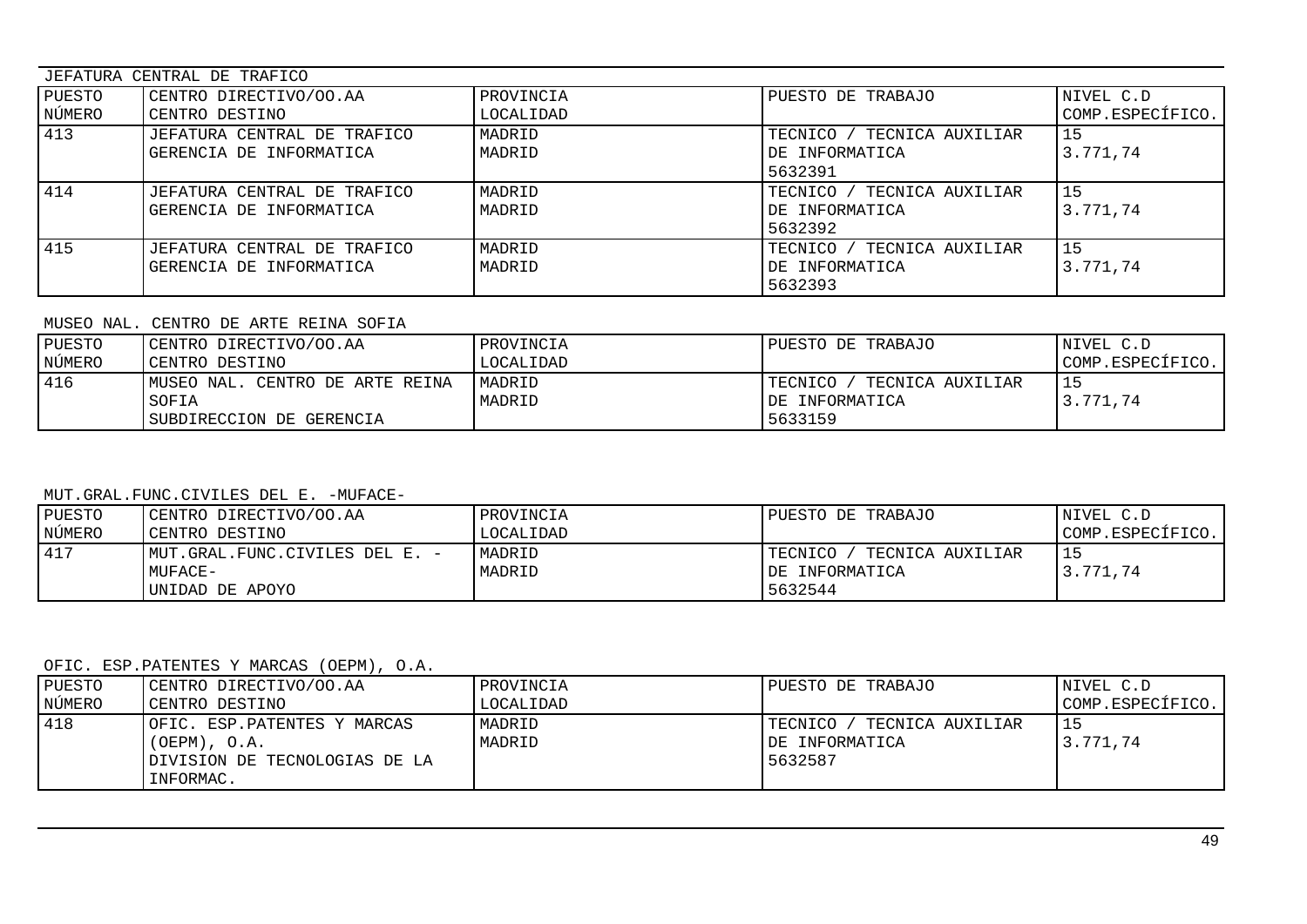|        | ORG.EST.INSPEC.DE TRAB.Y SEG.SOCIAL O.A. |           |                            |                  |  |
|--------|------------------------------------------|-----------|----------------------------|------------------|--|
| PUESTO | CENTRO DIRECTIVO/OO.AA                   | PROVINCIA | PUESTO DE TRABAJO          | NIVEL C.D        |  |
| NÚMERO | CENTRO DESTINO                           | LOCALIDAD |                            | COMP.ESPECÍFICO. |  |
| 419    | ORG.EST.INSPEC.DE TRAB.Y                 | MADRID    | TECNICO / TECNICA AUXILIAR | 15               |  |
|        | SEG.SOCIAL O.A.                          | MADRID    | DE INFORMATICA             | 3.771,74         |  |
|        | UNIDAD DE APOYO                          |           | 5633198                    |                  |  |
| 420    | ORG.EST.INSPEC.DE TRAB.Y                 | MADRID    | TECNICO / TECNICA AUXILIAR | 15               |  |
|        | SEG.SOCIAL O.A.                          | MADRID    | DE INFORMATICA             | 3.771.74         |  |
|        | UNIDAD DE APOYO                          |           | 5633199                    |                  |  |
| 421    | ORG.EST.INSPEC.DE TRAB.Y                 | MADRID    | TECNICO / TECNICA AUXILIAR | 15               |  |
|        | SEG.SOCIAL O.A.                          | MADRID    | DE INFORMATICA             | 3.771,74         |  |
|        | UNIDAD DE APOYO                          |           | 5633200                    |                  |  |
| 422    | ORG.EST.INSPEC.DE TRAB.Y                 | MADRID    | TECNICO / TECNICA AUXILIAR | 15               |  |
|        | SEG.SOCIAL O.A.                          | MADRID    | DE INFORMATICA             | 3.771.74         |  |
|        | UNIDAD DE APOYO                          |           | 5633201                    |                  |  |

### ORGANIZACION NACIONAL DE TRASPLANTES

| PUESTO | CENTRO DIRECTIVO/OO.AA   | PROVINCIA | PUESTO DE TRABAJO           | NIVEL C.D        |
|--------|--------------------------|-----------|-----------------------------|------------------|
| NÚMERO | CENTRO DESTINO           | LOCALIDAD |                             | COMP.ESPECÍFICO. |
| 423    | ORGANIZACION NACIONAL DE | MADRID    | TECNICO<br>TECNICA AUXILIAR |                  |
|        | TRASPLANTES              | MADRID    | IDE INFORMATICA             | 3.771.74         |
|        |                          |           | 5631961                     |                  |

## PARQUE MOVIL DEL ESTADO

| PUESTO | CENTRO DIRECTIVO/OO.AA  | PROVINCIA | PUESTO DE TRABAJO             | NIVEL C.D        |
|--------|-------------------------|-----------|-------------------------------|------------------|
| NÚMERO | CENTRO DESTINO          | LOCALIDAD |                               | COMP.ESPECÍFICO. |
| 424    | PAROUE MOVIL DEL ESTADO | MADRID    | TECNICO /<br>TECNICA AUXILIAR |                  |
|        | SECRETARIA GENERAL      | MADRID    | IDE INFORMATICA               | 3.771,74         |
|        |                         |           | 5632519                       |                  |

## SERVICIO PUBLICO DE EMPLEO ESTATAL O.A.

| PUESTO | CENTRO DIRECTIVO/OO.AA                                                                   | PROVINCIA        | PUESTO DE TRABAJO                                          | NIVEL C.D        |
|--------|------------------------------------------------------------------------------------------|------------------|------------------------------------------------------------|------------------|
| NÚMERO | CENTRO DESTINO                                                                           | LOCALIDAD        |                                                            | COMP.ESPECÍFICO. |
| 425    | SERVICIO PUBLICO DE EMPLEO<br>ESTATAL O.A.<br>S.G. DE TECNOLOG.INFORMACION Y<br>COMUNIC. | MADRID<br>MADRID | TECNICA AUXILIAR<br>TECNICO /<br>DE INFORMATICA<br>5633189 | 3.771,74         |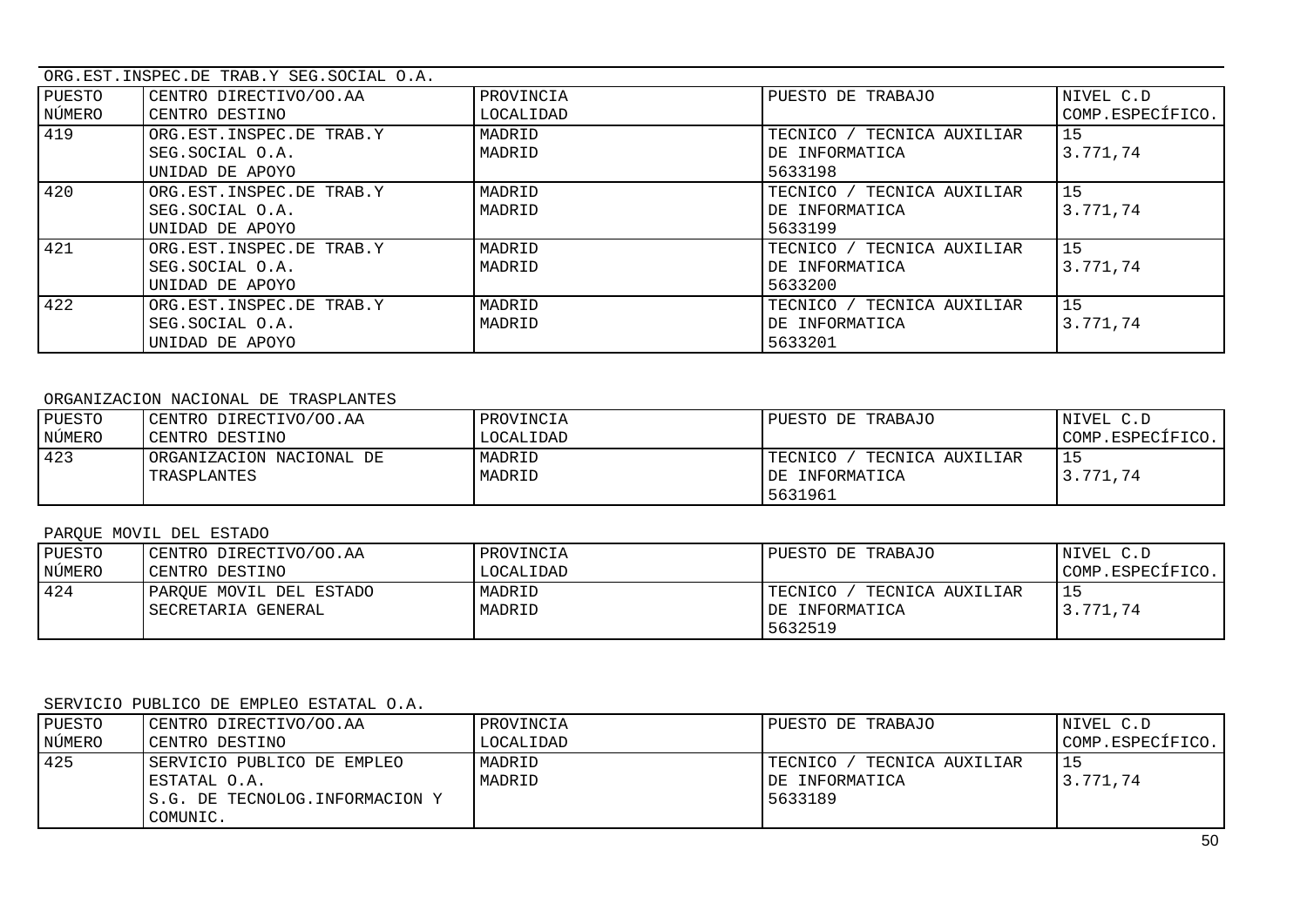| 426 | SERVICIO PUBLICO DE EMPLEO      | MADRID | TECNICO / TECNICA AUXILIAR | 15       |
|-----|---------------------------------|--------|----------------------------|----------|
|     | ESTATAL O.A.                    | MADRID | DE INFORMATICA             | 3.771,74 |
|     | S.G. DE TECNOLOG. INFORMACION Y |        | 5633190                    |          |
|     | COMUNIC.                        |        |                            |          |
| 427 | SERVICIO PUBLICO DE EMPLEO      | MADRID | TECNICO / TECNICA AUXILIAR | 15       |
|     | ESTATAL O.A.                    | MADRID | DE INFORMATICA             | 3.771,74 |
|     | S.G. DE TECNOLOG. INFORMACION Y |        | 5633191                    |          |
|     | COMUNIC.                        |        |                            |          |
| 428 | SERVICIO PUBLICO DE EMPLEO      | MADRID | TECNICO / TECNICA AUXILIAR | 15       |
|     | ESTATAL O.A.                    | MADRID | DE INFORMATICA             | 3.771,74 |
|     | S.G. DE TECNOLOG. INFORMACION Y |        | 5633192                    |          |
|     | COMUNIC.                        |        |                            |          |
| 429 | SERVICIO PUBLICO DE EMPLEO      | MADRID | TECNICO / TECNICA AUXILIAR | 15       |
|     | ESTATAL O.A.                    | MADRID | DE INFORMATICA             | 3.771,74 |
|     | S.G. DE TECNOLOG. INFORMACION Y |        | 5633193                    |          |
|     | COMUNIC.                        |        |                            |          |
| 430 | SERVICIO PUBLICO DE EMPLEO      | MADRID | TECNICO / TECNICA AUXILIAR | 15       |
|     | ESTATAL O.A.                    | MADRID | DE INFORMATICA             | 3.771,74 |
|     | S.G. DE TECNOLOG. INFORMACION Y |        | 5633194                    |          |
|     | COMUNIC.                        |        |                            |          |
| 431 | SERVICIO PUBLICO DE EMPLEO      | MADRID | TECNICO / TECNICA AUXILIAR | 15       |
|     | ESTATAL O.A.                    | MADRID | DE INFORMATICA             | 3.771,74 |
|     | S.G. DE TECNOLOG. INFORMACION Y |        | 5633195                    |          |
|     | COMUNIC.                        |        |                            |          |
| 432 | SERVICIO PUBLICO DE EMPLEO      | MADRID | TECNICO / TECNICA AUXILIAR | 15       |
|     | ESTATAL O.A.                    | MADRID | DE INFORMATICA             | 3.771,74 |
|     | S.G. DE TECNOLOG. INFORMACION Y |        | 5633196                    |          |
|     | COMUNIC.                        |        |                            |          |
| 433 | SERVICIO PUBLICO DE EMPLEO      | MADRID | TECNICO / TECNICA AUXILIAR | 15       |
|     | ESTATAL O.A.                    | MADRID | DE INFORMATICA             | 3.771,74 |
|     | S.G. DE TECNOLOG. INFORMACION Y |        | 5633197                    |          |
|     | COMUNIC.                        |        |                            |          |

### UNIV.INTER.MENEND.PELAYO O.A.,M.P.(UIMP)

| PUESTO | CENTRO DIRECTIVO/OO.AA   | PROVINCIA | PUESTO DE TRABAJO           | NIVEL C.D        |
|--------|--------------------------|-----------|-----------------------------|------------------|
| NÚMERO | CENTRO DESTINO           | LOCALIDAD |                             | COMP.ESPECÍFICO. |
| 434    | UNIV.INTER.MENEND.PELAYO | MADRID    | TECNICO<br>TECNICA AUXILIAR |                  |
|        | O.A., M.P. (UIMP)        | MADRID    | IDE INFORMATICA             | 3.771,74         |
|        | GERENCIA                 |           | 5632692                     |                  |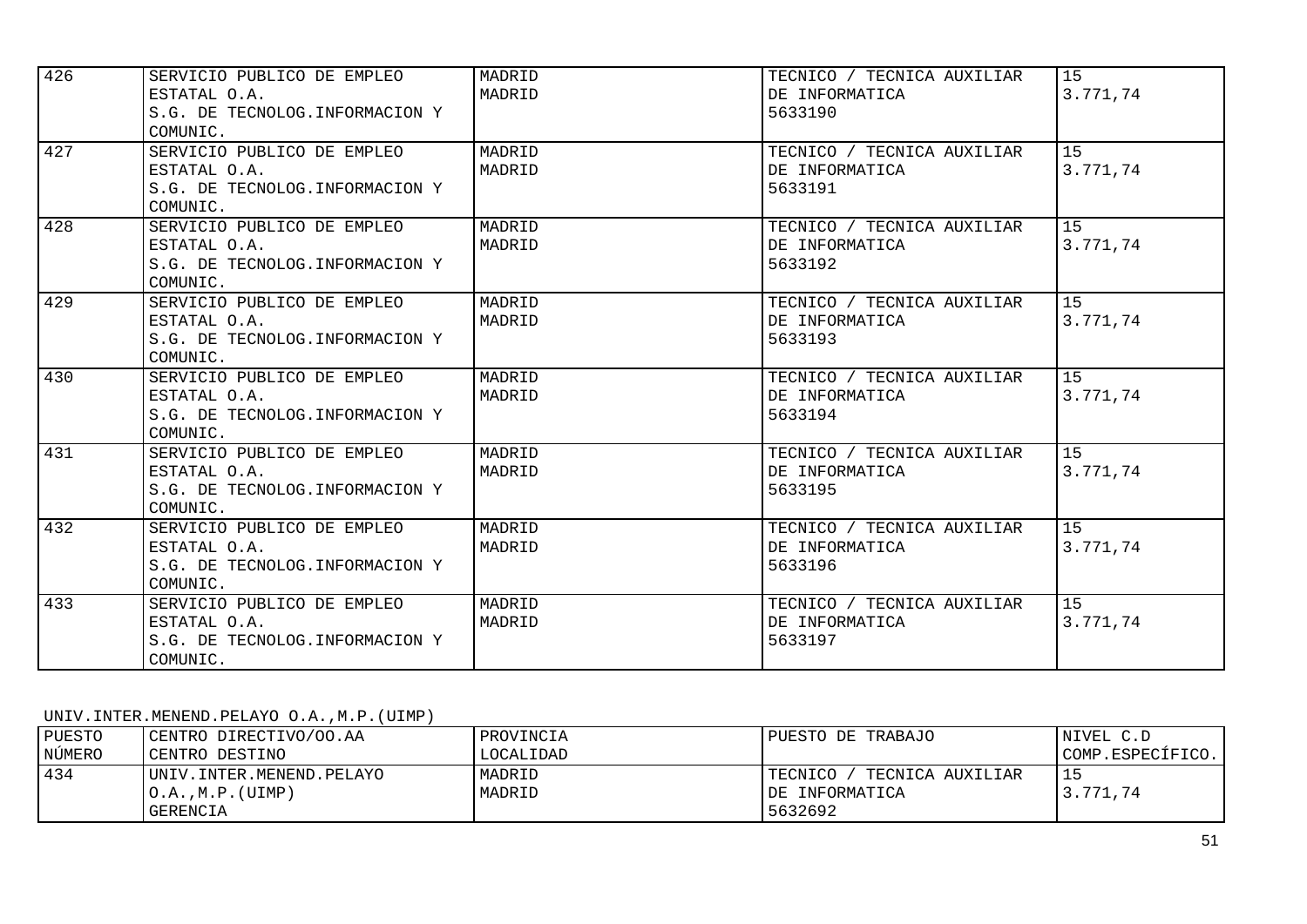## **MALAGA**

#### MINISTERIO DE INCLUS., SEG.SOC.Y MIGRAC.

| PUESTO | CENTRO DIRECTIVO/OO.AA        | PROVINCIA | PUESTO DE TRABAJO           | NIVEL C.D        |
|--------|-------------------------------|-----------|-----------------------------|------------------|
| NÚMERO | CENTRO DESTINO                | LOCALIDAD |                             | COMP.ESPECÍFICO. |
| 435    | IS. DE E. DE LA SEG. SOCIAL Y | MALAGA    | TECNICA AUXILIAR<br>TECNICO |                  |
|        | PENSIONES                     | MALAGA    | IDE INFORMATICA             | 4.656,82         |
|        | PROV. INFORMAT. DE MALAGA     |           | 5632759                     |                  |

## **MELILLA**

#### MINISTERIO DE POLITICA TERRITORIAL

| PUESTO | CENTRO DIRECTIVO/OO.AA                      | <i><b>IPROVINCIA</b></i> | PUESTO DE TRABAJO               | NIVEL C.D        |
|--------|---------------------------------------------|--------------------------|---------------------------------|------------------|
| NÚMERO | CENTRO DESTINO                              | LOCALIDAD                |                                 | COMP.ESPECÍFICO. |
| 436    | DEL.GOB. EN LA CIUDAD DE MELILLA    MELILLA |                          | TECNICO /<br>/ TECNICA AUXILIAR | 15               |
|        | DEL.GOB. EN CIUDAD DE MELILLA -             | MELILLA                  | DE INFORMATICA                  | 3.771.74         |
|        | S.GRAL.                                     |                          | 5547123                         |                  |
| 437    | DEL.GOB. EN LA CIUDAD DE MELILLA   MELILLA  |                          | TECNICO /<br>/ TECNICA AUXILIAR | 15               |
|        | DEL.GOB. EN CIUDAD DE MELILLA -             | MELILLA                  | DE INFORMATICA                  | 3.771.74         |
|        | S.GRAL.                                     |                          | 5547124                         |                  |

## **MURCIA**

### CONFEDERACION HIDROGRAFICA SEGURA, O.A.

| PUESTO | CENTRO DIRECTIVO/OO.AA     | PROVINCIA | PUESTO DE TRABAJO               | NIVEL C.D        |
|--------|----------------------------|-----------|---------------------------------|------------------|
| NÚMERO | CENTRO DESTINO             | LOCALIDAD |                                 | COMP.ESPECÍFICO. |
| 438    | CONFEDERACION HIDROGRAFICA | MURCIA    | TECNICO /<br>/ TECNICA AUXILIAR | 15               |
|        | SEGURA, O.A.               | MURCIA    | DE INFORMATICA                  | 3.771,74         |
|        | SECRETARIA GENERAL         |           | 5632598                         |                  |
| 439    | CONFEDERACION HIDROGRAFICA | MURCIA    | ' TECNICA AUXILIAR<br>TECNICO   | 15               |
|        | SEGURA, O.A.               | MURCIA    | DE INFORMATICA                  | 3.771,74         |
|        | SECRETARIA GENERAL         |           | 5632599                         |                  |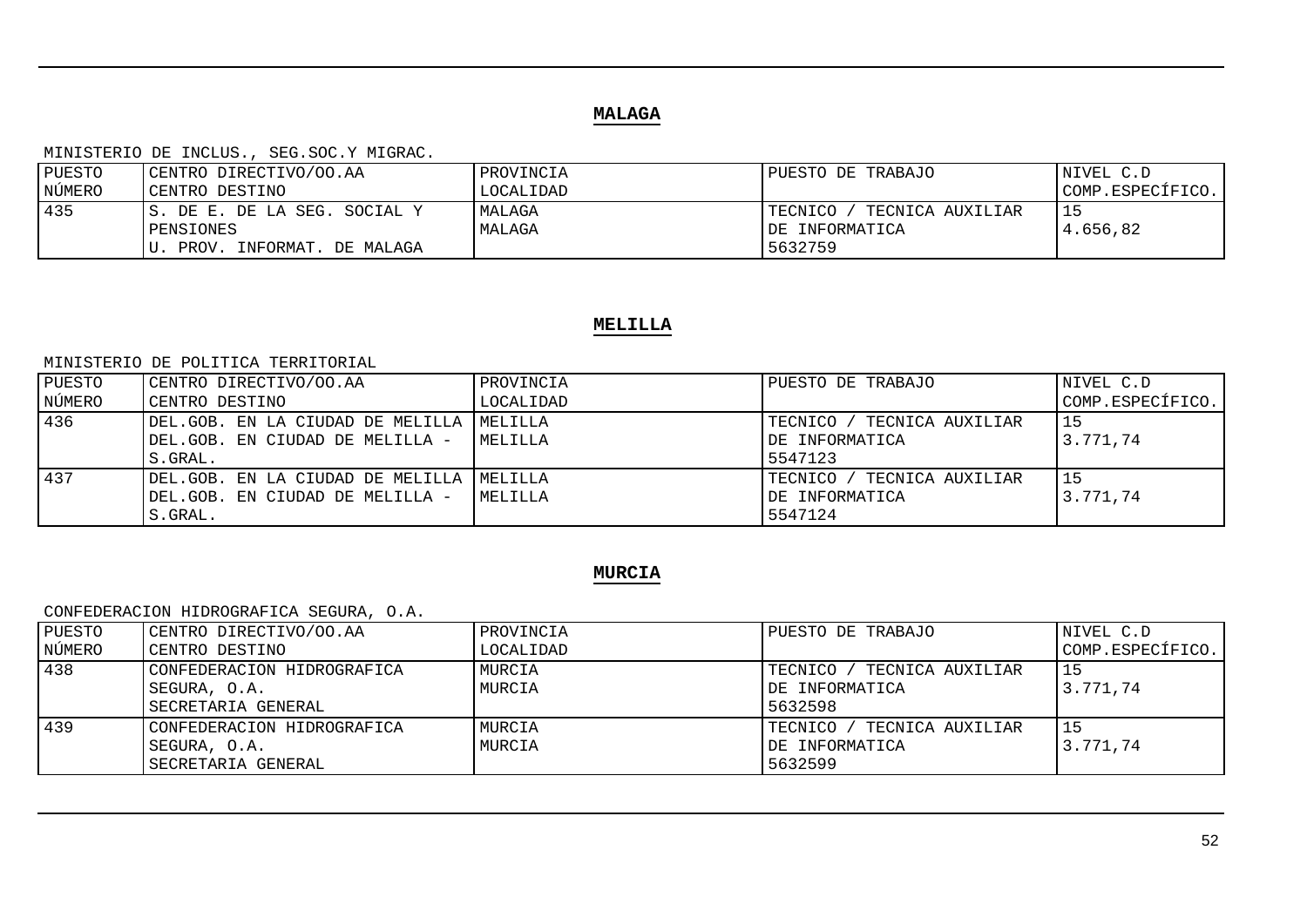## MANCOMUNIDAD CANALES DEL TAIBILLA, O.A.

| PUESTO | CENTRO DIRECTIVO/OO.AA                                           | PROVINCIA           | PUESTO DE TRABAJO                                         | NIVEL C.D        |
|--------|------------------------------------------------------------------|---------------------|-----------------------------------------------------------|------------------|
| NÚMERO | CENTRO DESTINO                                                   | LOCALIDAD           |                                                           | COMP.ESPECÍFICO. |
| 440    | MANCOMUNIDAD CANALES DEL<br>TAIBILLA, O.A.<br>SECRETARIA GENERAL | MURCIA<br>CARTAGENA | TECNICA AUXILIAR<br>TECNICO<br>IDE INFORMATICA<br>5632600 | 15<br>3.771.74   |

## **NAVARRA**

#### MINISTERIO DE INCLUS., SEG.SOC.Y MIGRAC.

| PUESTO | CENTRO DIRECTIVO/OO.AA        | PROVINCIA      | PUESTO DE TRABAJO           | NIVEL C.D        |
|--------|-------------------------------|----------------|-----------------------------|------------------|
| NÚMERO | CENTRO DESTINO                | LOCALIDAD      |                             | COMP.ESPECÍFICO. |
| 441    | IS. DE E. DE LA SEG. SOCIAL Y | <b>NAVARRA</b> | TECNICO<br>TECNICA AUXILIAR |                  |
|        | PENSIONES                     | PAMPLONA/IRUÑA | IDE INFORMATICA             | 4.656.82         |
|        | PROV. INFORMAT. DE NAVARRA    |                | 5632766                     |                  |

#### MINISTERIO DE POLITICA TERRITORIAL

| PUESTO | CENTRO DIRECTIVO/OO.AA          | PROVINCIA      | PUESTO DE TRABAJO           | NIVEL C.D        |
|--------|---------------------------------|----------------|-----------------------------|------------------|
| NÚMERO | CENTRO DESTINO                  | LOCALIDAD      |                             | COMP.ESPECÍFICO. |
| 442    | DEL.GOB. COMUNIDAD FORAL DE     | <b>NAVARRA</b> | TECNICO<br>TECNICA AUXILIAR | 15               |
|        | NAVARRA                         | PAMPLONA/IRUÑA | DE INFORMATICA              | 3.771.74         |
|        | DEL.GOB. EN C.FORAL DE NAVARRA- |                | 5547106                     |                  |
|        | S.GRAL.                         |                |                             |                  |
| 443    | DEL.GOB. COMUNIDAD FORAL DE     | NAVARRA        | TECNICO<br>TECNICA AUXILIAR | 15               |
|        | NAVARRA                         | PAMPLONA/IRUÑA | DE INFORMATICA              | 3.771.74         |
|        | DEL.GOB. EN C.FORAL DE NAVARRA- |                | 5547107                     |                  |
|        | S.GRAL.                         |                |                             |                  |

## **S. C. TENERIFE**

| PUESTO | CENTRO DIRECTIVO/OO.AA        | PROVINCIA              | PUESTO DE TRABAJO           | NIVEL C.D        |
|--------|-------------------------------|------------------------|-----------------------------|------------------|
| NÚMERO | CENTRO DESTINO                | LOCALIDAD              |                             | COMP.ESPECÍFICO. |
| 444    | IS. DE E. DE LA SEG. SOCIAL Y | IS. C. TENERIFE        | TECNICO<br>TECNICA AUXILIAR |                  |
|        | PENSIONES                     | SANTA CRUZ DE TENERIFE | IDE INFORMATICA             | 4.656.82         |
|        | PROV. INFORMAT. DE TENERIFE   |                        | 5632743                     |                  |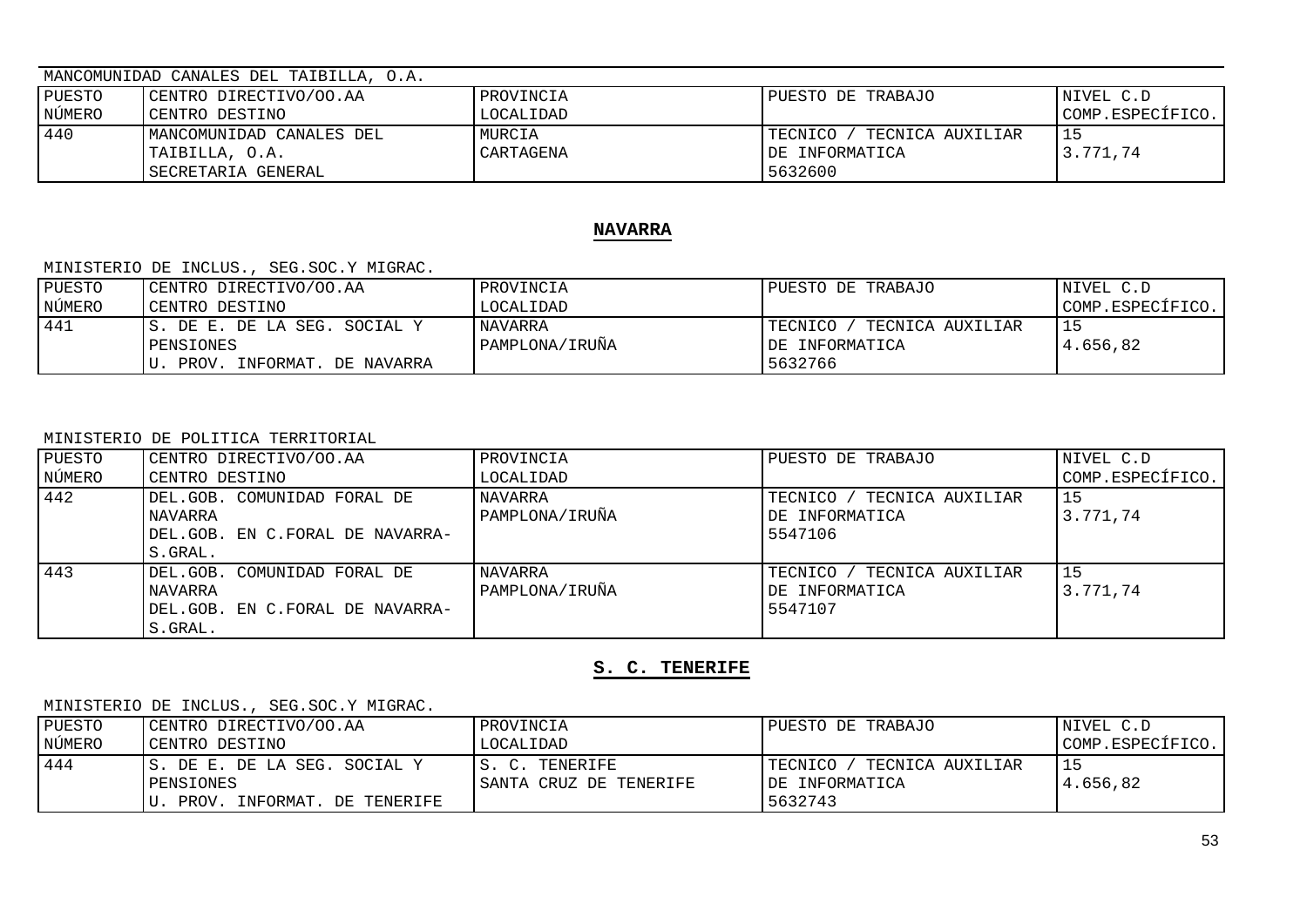MINISTERIO DE POLITICA TERRITORIAL

| PUESTO | CENTRO DIRECTIVO/OO.AA     | PROVINCIA                   | PUESTO DE TRABAJO             | NIVEL C.D        |
|--------|----------------------------|-----------------------------|-------------------------------|------------------|
| NÚMERO | CENTRO DESTINO             | LOCALIDAD                   |                               | COMP.ESPECÍFICO. |
| 445    | DEL.GOB. EN CANARIAS       | 'S. C. TENERIFE             | TECNICA AUXILIAR<br>TECNICO / |                  |
|        | ID.INS. A.G.E. LA GOMERA - | ISAN SEBASTIAN DE LA GOMERA | IDE INFORMATICA               | 3.771.74         |
|        | S.GRAL.                    |                             | 5547553                       |                  |

## **SEVILLA**

### MINISTERIO DE INCLUS., SEG.SOC.Y MIGRAC.

| PUESTO | CENTRO DIRECTIVO/OO.AA        | PROVINCIA | PUESTO DE TRABAJO           | NIVEL C.D        |
|--------|-------------------------------|-----------|-----------------------------|------------------|
| NÚMERO | CENTRO DESTINO                | LOCALIDAD |                             | COMP.ESPECÍFICO. |
| 446    | IS. DE E. DE LA SEG. SOCIAL Y | SEVILLA   | TECNICO<br>TECNICA AUXILIAR |                  |
|        | PENSIONES                     | SEVILLA   | DE INFORMATICA              | 4.656.82         |
|        | PROV. INFORMAT. DE SEVILLA    |           | 5632754                     |                  |

#### MINISTERIO DE POLITICA TERRITORIAL

| PUESTO | CENTRO DIRECTIVO/OO.AA           | PROVINCIA      | PUESTO DE TRABAJO               | NIVEL C.D        |
|--------|----------------------------------|----------------|---------------------------------|------------------|
| NÚMERO | CENTRO DESTINO                   | LOCALIDAD      |                                 | COMP.ESPECÍFICO. |
| 447    | DEL.GOB. EN ANDALUCIA            | SEVILLA        | TECNICO /<br>' TECNICA AUXILIAR |                  |
|        | IDEL.GOB. EN ANDALUCIA - S.GRAL. | <b>SEVILLA</b> | IDE INFORMATICA                 | 3.771.74         |
|        |                                  |                | 5197505                         |                  |

# **SORIA**

#### MINISTERIO DE POLITICA TERRITORIAL

| PUESTO | CENTRO DIRECTIVO/OO.AA         | PROVINCIA | PUESTO DE TRABAJO           | NIVEL C.D        |
|--------|--------------------------------|-----------|-----------------------------|------------------|
| NÚMERO | CENTRO DESTINO                 | LOCALIDAD |                             | COMP.ESPECÍFICO. |
| 448    | IDEL.GOB. EN CASTILLA Y LEON   | SORIA     | TECNICO<br>TECNICA AUXILIAR |                  |
|        | SUBDEL.GOB. EN SORIA - S.GRAL. | SORIA     | IDE INFORMATICA             | 3.771.74         |
|        |                                |           | 5466023                     |                  |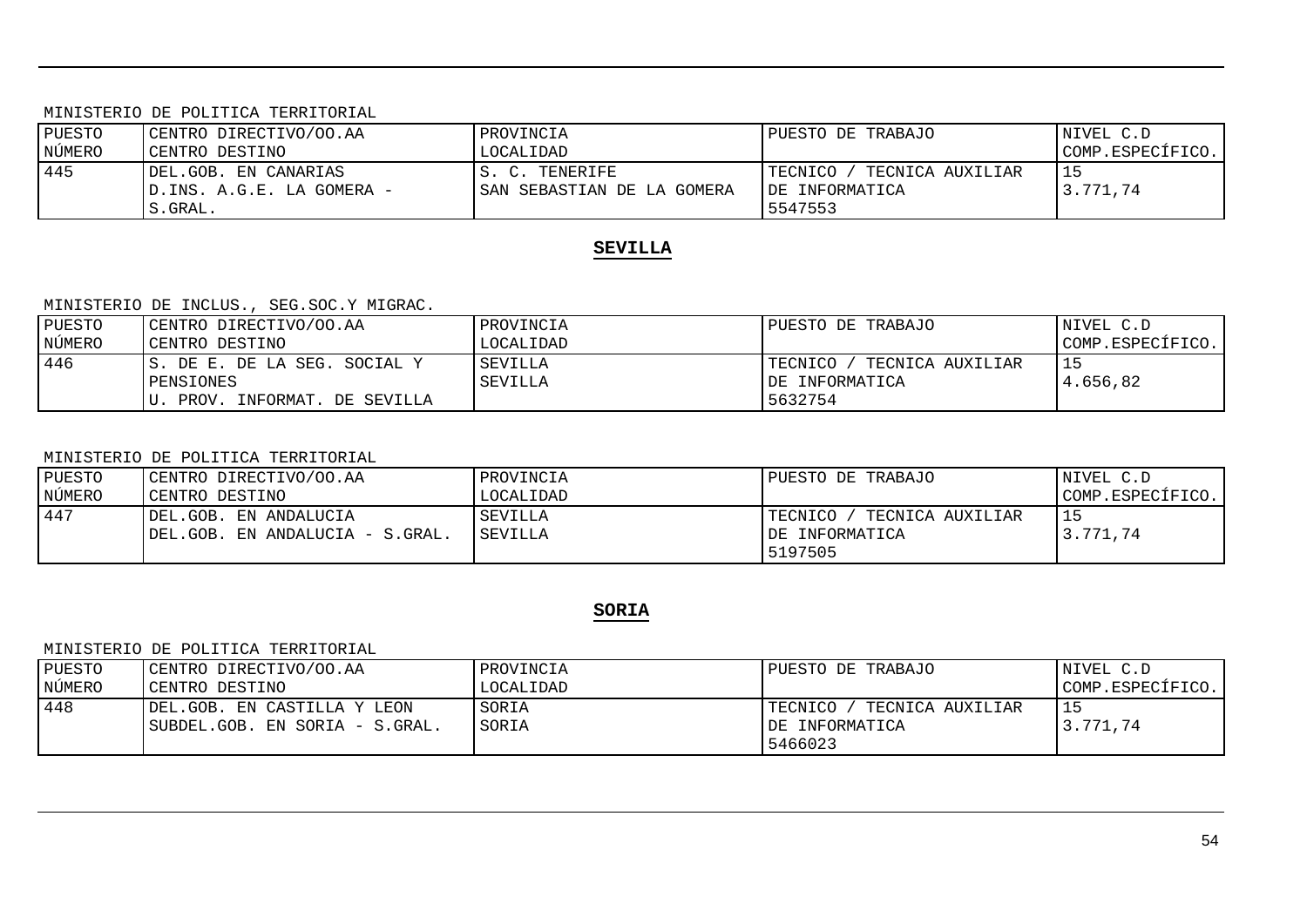# **TARRAGONA**

MINISTERIO DE INCLUS., SEG.SOC.Y MIGRAC.

| PUESTO | CENTRO DIRECTIVO/OO.AA                                                     | PROVINCIA              | PUESTO DE TRABAJO                                           | NIVEL C.D        |
|--------|----------------------------------------------------------------------------|------------------------|-------------------------------------------------------------|------------------|
| NÚMERO | CENTRO DESTINO                                                             | LOCALIDAD              |                                                             | COMP.ESPECÍFICO. |
| 449    | IS. DE E. DE LA SEG. SOCIAL Y<br>PENSIONES<br>PROV. INFORMAT. DE TARRAGONA | TARRAGONA<br>TARRAGONA | TECNICA AUXILIAR<br>TECNICO /<br>IDE INFORMATICA<br>5632764 | 4.656,82         |

## **TOLEDO**

### MINISTERIO DE INCLUS., SEG.SOC.Y MIGRAC.

| PUESTO | CENTRO DIRECTIVO/OO.AA        | PROVINCIA | PUESTO DE TRABAJO           | NIVEL C.D        |
|--------|-------------------------------|-----------|-----------------------------|------------------|
| NÚMERO | CENTRO DESTINO                | LOCALIDAD |                             | COMP.ESPECÍFICO. |
| 450    | IS. DE E. DE LA SEG. SOCIAL Y | TOLEDO    | TECNICO<br>TECNICA AUXILIAR |                  |
|        | PENSIONES                     | TOLEDO    | IDE INFORMATICA             | 4.656.82         |
|        | PROV. INFORMAT. DE TOLEDO     |           | 5632758                     |                  |

#### MINISTERIO DE POLITICA TERRITORIAL

| PUESTO | CENTRO DIRECTIVO/OO.AA         | PROVINCIA     | PUESTO DE TRABAJO           | NIVEL C.D        |
|--------|--------------------------------|---------------|-----------------------------|------------------|
| NÚMERO | CENTRO DESTINO                 | LOCALIDAD     |                             | COMP.ESPECÍFICO. |
| 451    | DEL.GOB. EN CASTILLA-LA MANCHA | <b>TOLEDO</b> | TECNICA AUXILIAR<br>TECNICO |                  |
|        | DEL.GOB. CASTILLA-LA MANCHA -  | TOLEDO        | IDE INFORMATICA             | 3.771.74         |
|        | S.GRAL.                        |               | 5465484                     |                  |

### **VALENCIA**

| PUESTO | CENTRO DIRECTIVO/OO.AA          | PROVINCIA | PUESTO DE TRABAJO             | NIVEL C.D        |
|--------|---------------------------------|-----------|-------------------------------|------------------|
| NÚMERO | CENTRO DESTINO                  | LOCALIDAD |                               | COMP.ESPECÍFICO. |
| 452    | IS. DE E. DE LA SEG. SOCIAL Y   | VALENCIA  | TECNICO /<br>TECNICA AUXILIAR |                  |
|        | PENSIONES                       | VALENCIA  | IDE INFORMATICA               | 4.656.82         |
|        | IU. PROV. INFORMAT. TGSS-ISM DE |           | 5632769                       |                  |
|        | VALENCIA                        |           |                               |                  |